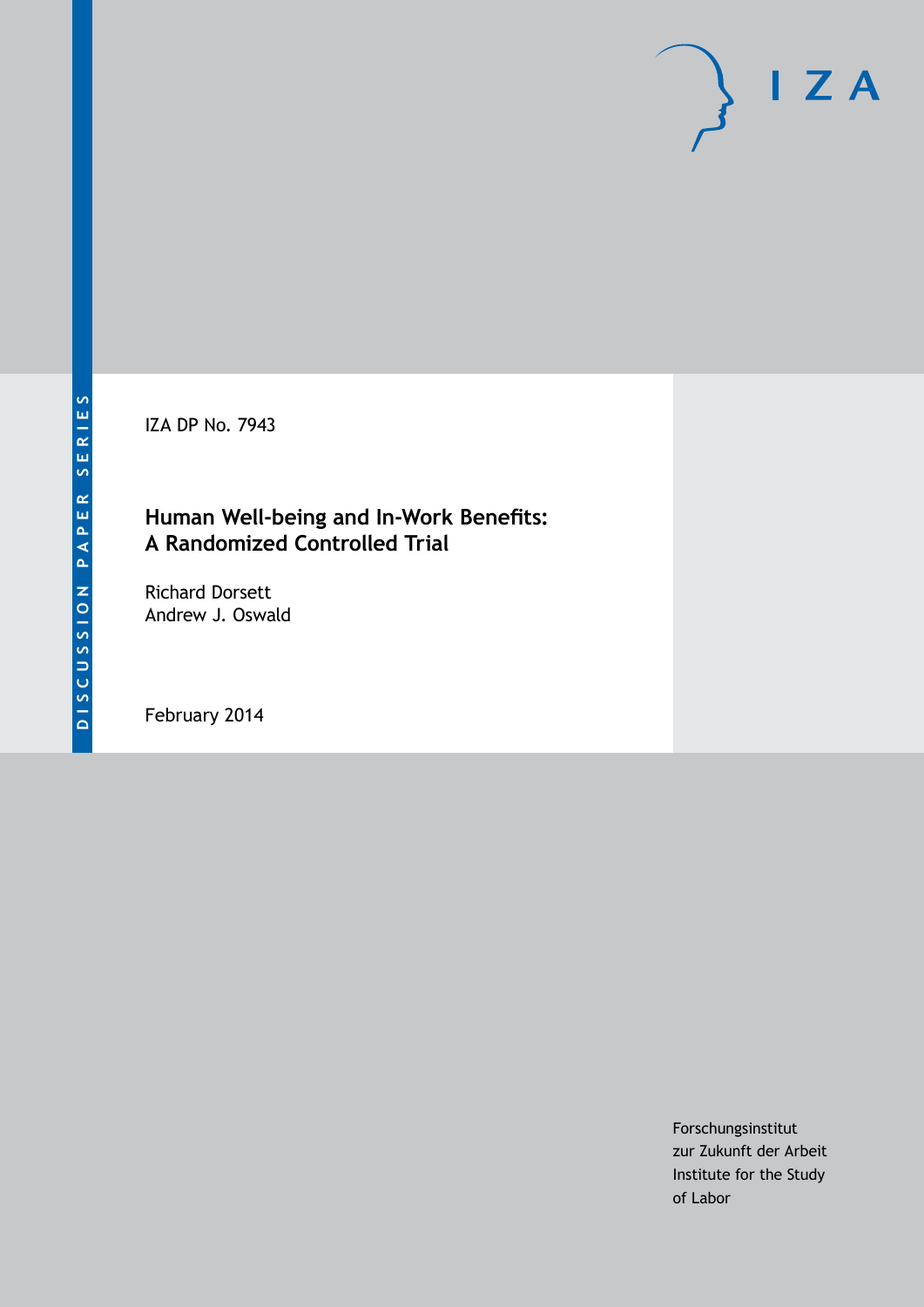# **Human Well-being and In-Work Benefits: A Randomized Controlled Trial**

# **Richard Dorsett**

*National Institute of Economic and Social Research, London*

# **Andrew J. Oswald**

*University of Warwick, CAGE and IZA*

Discussion Paper No. 7943 February 2014

IZA

P.O. Box 7240 53072 Bonn **Germany** 

Phone: +49-228-3894-0 Fax: +49-228-3894-180 E-mail: [iza@iza.org](mailto:iza@iza.org)

Any opinions expressed here are those of the author(s) and not those of IZA. Research published in this series may include views on policy, but the institute itself takes no institutional policy positions. The IZA research network is committed to the IZA Guiding Principles of Research Integrity.

The Institute for the Study of Labor (IZA) in Bonn is a local and virtual international research center and a place of communication between science, politics and business. IZA is an independent nonprofit organization supported by Deutsche Post Foundation. The center is associated with the University of Bonn and offers a stimulating research environment through its international network, workshops and conferences, data service, project support, research visits and doctoral program. IZA engages in (i) original and internationally competitive research in all fields of labor economics, (ii) development of policy concepts, and (iii) dissemination of research results and concepts to the interested public.

<span id="page-1-0"></span>IZA Discussion Papers often represent preliminary work and are circulated to encourage discussion. Citation of such a paper should account for its provisional character. A revised version may be available directly from the author.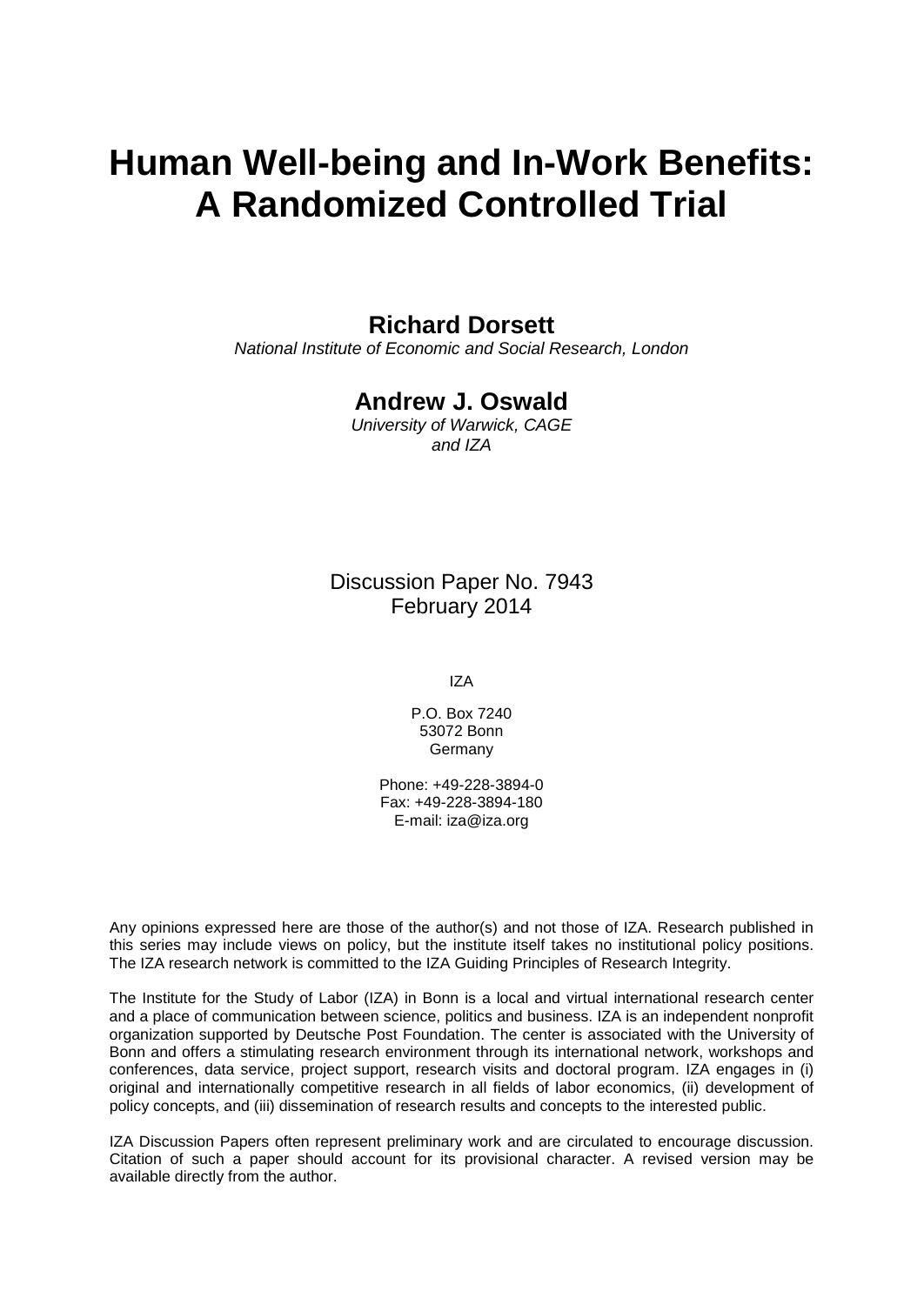IZA Discussion Paper No. 7943 February 2014

# **ABSTRACT**

# **Human Well-being and In-Work Benefits: A Randomized Controlled Trial[\\*](#page-1-0)**

Many politicians believe they can intervene in the economy to improve people's lives. But can they? In a social experiment carried out in the United Kingdom, extensive in-work support was randomly assigned among 16,000 disadvantaged people. We follow a sub-sample of 3,500 single parents for 5 ensuing years. The results reveal a remarkable, and troubling, finding. Long after eligibility had ceased, the treated individuals had substantially lower psychological well-being, worried more about money, and were increasingly prone to debt. Thus helping people apparently hurt them. We discuss a behavioral framework consistent with our findings and reflect on implications for policy.

JEL Classification: I31, D03, D60, H11, J38

Keywords: randomized controlled trials, government policy, in-work benefits, wage subsidies, well-being, happiness

Corresponding author:

Andrew J. Oswald Economics Department University of Warwick Coventry CV4 7AL United Kingdom E-mail: [andrew.oswald@warwick.ac.uk](mailto:andrew.oswald@warwick.ac.uk)

The data used in this study are held by the UK Department for Work and Pensions (DWP). The authors are grateful to the DWP for providing access to the data set and to Mike Daly of DWP for helpful comments. The second author's work was supported by an ESRC research grant through the CAGE Centre at Warwick. Thanks go to seminar audiences in IZA Bonn, London, Oxford, Paris, Sussex, and Warwick. For helpful comments, we especially thank Johannes Abeler, Iwan Barankay, Andrew Clark, David Clark, Peter Dunn, Carol Graham, Marta Gonzalez Iraizoz, Sarah Smith, and Richard Tol. The usual disclaimer applies.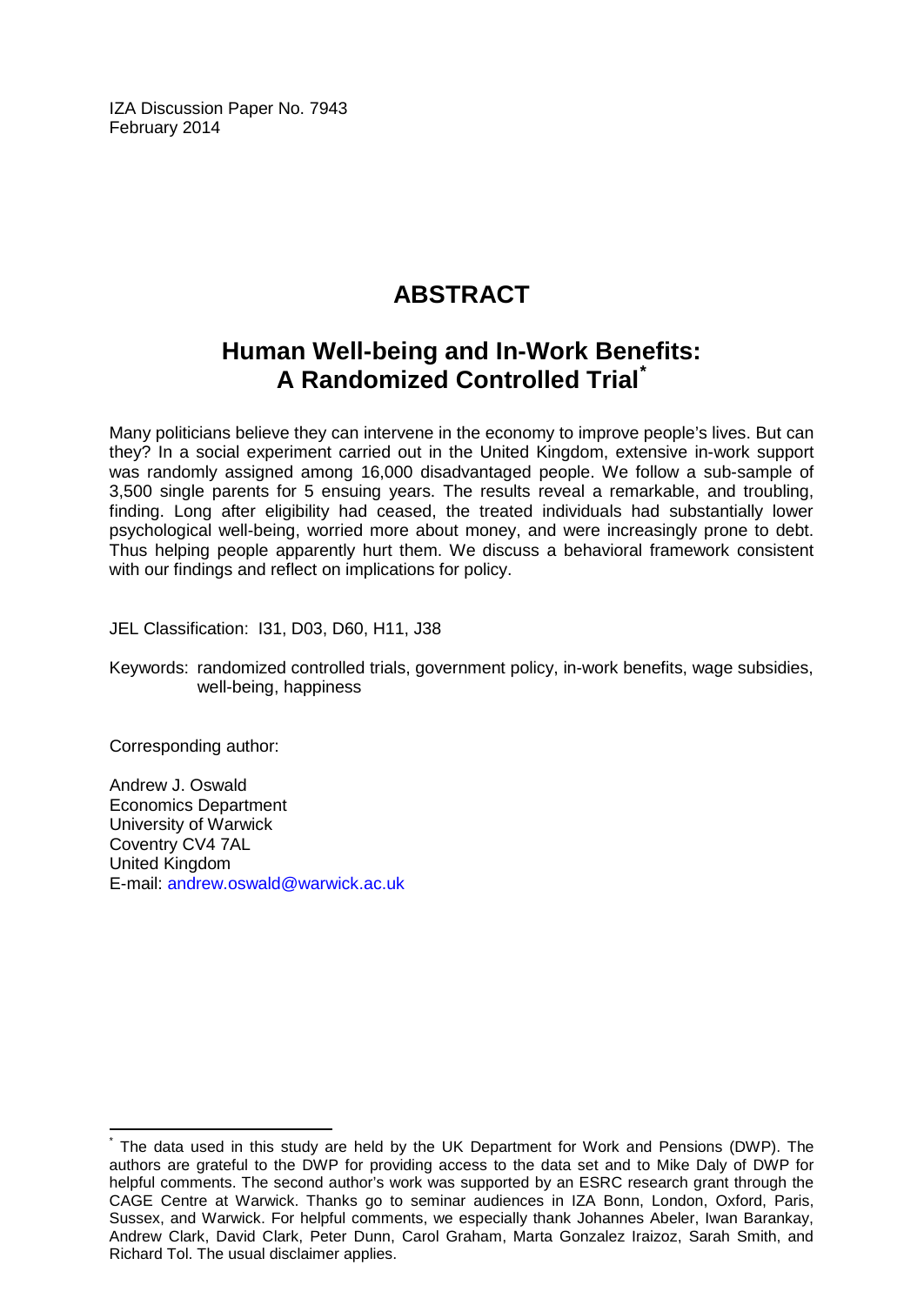#### Human Well-being and In-Work Benefits: A Randomized Controlled Trial

*"Statistical offices [worldwide] should incorporate questions to capture people's life evaluations, hedonic experiences and priorities."* p.16. Executive Summary of the Stiglitz-Sen-Fitoussi Commission Report on the Measurement of Social and Economic Progress, 2009. [www.stiglitz-sen-fitoussi.fr](http://www.stiglitz-sen-fitoussi.fr/)

*"There is ... a tendency to regard any existing government intervention as desirable."* Milton Friedman, Capitalism and Freedom, University of Chicago Press, 1962.

#### 1. Introduction

Economic and social policies in western society are rarely based on the kinds of evidence required in fields such as medical science. How high to set the income-tax rate, whether to pay generous assistance to unemployed workers, what sorts of divorce laws to implement, how to regulate banks -- these types of decisions have been shaped historically by politicians' intuitions and the lobbying of advisors. By building upon new strands within the quantitative socialscience literature, particularly research on well-being (Di Tella et al. 2001; Easterlin 2003; Stiglitz et al. 2009; Oishi et al. 2012; Adler and Posner 2008; Ifcher 2011; Ifcher and Zarghamee 2011; Dolan and Metcalfe 2012; Layard 2006; Helliwell and Huang 2008; Benjamin et al. 2012; Graham and Nikolova 2013; Stevenson and Wolfers 2013; Oswald et al. 2014), and upon insights from an important modern literature on randomized trials (Burtless 1995; Gintis 2000; Harrison and List 2005; List 2006; Dunn et al. 2008; Ludwig et al. 2011), this paper is an attempt to pursue an alternative approach of evaluation by randomized controlled trial. The analysis links also to issues of self-control (Thaler and Shefrin 1981). We study a major socialscience experiment run by the government of the United Kingdom -- a randomized controlled trial that offered incentives to disadvantaged people to remain and advance in work and to become self-sufficient. The RCT provided in-work benefits to a treatment group (in-work policies are discussed in Pencavel 1986, Eissa and Hoynes 2004, Bargain and Orsini 2006, and Brewer et al. 2009).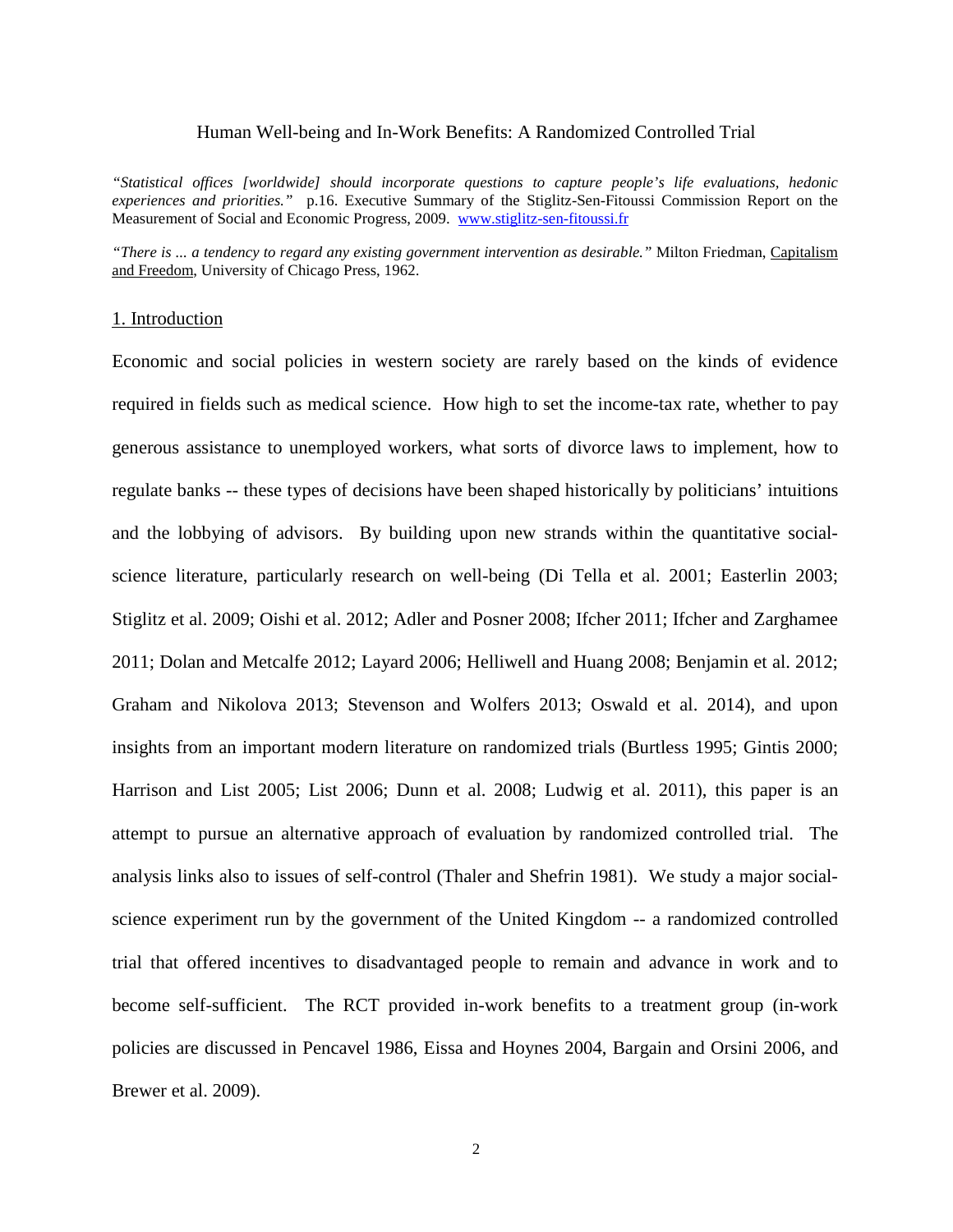Our main finding is that the intervention led to *significant falls -- when measured after 5 years -- in the reported well-being levels of those people in the treatment group* even though on average those individuals ended with higher earnings than the control group. People became less happy with their lives and worried more. Six well-being measures are available in our data set. Because of the multiple-comparisons problem of applied statistics, and to obviate the need for Bonferroni or equivalent corrections, results for all six measures are presented in the main body of the paper or in the Appendix (which is divided into three sections, A, B, and C).

Each of the six measures points to substantially lower well-being. In four of these the negative effects are individually significantly different from zero at the 1% or 5% significance levels. The randomized intervention had no discernible effects on hours worked (measured at Year 5). Hence no detailed tables are given later on that dimension of behavior. They are available upon request. Because earnings increased in the treatment group, the treated individuals could be said to be in higher-effort, or better, jobs. We return to this below.

As part of the study, we checked that the observable demographic characteristics of the treatment and control groups had not altered in Year 5. A later part of the Appendix also tests for the possibility of attrition bias caused by unobservables.

Why was the well-being of the treatment group reduced by the policy? That is a fundamental puzzle for social scientists and remains to be completely understood. One possibility, in the broad spirit of prospect theory (Kahneman and Tversky 1979), is that the removal of temporary state benefits hurts asymmetrically more than the initial gain from those benefits. There may also here be some conceptual connection with the negative findings, about criminality, in early research described in McCord (2007). One later section of our paper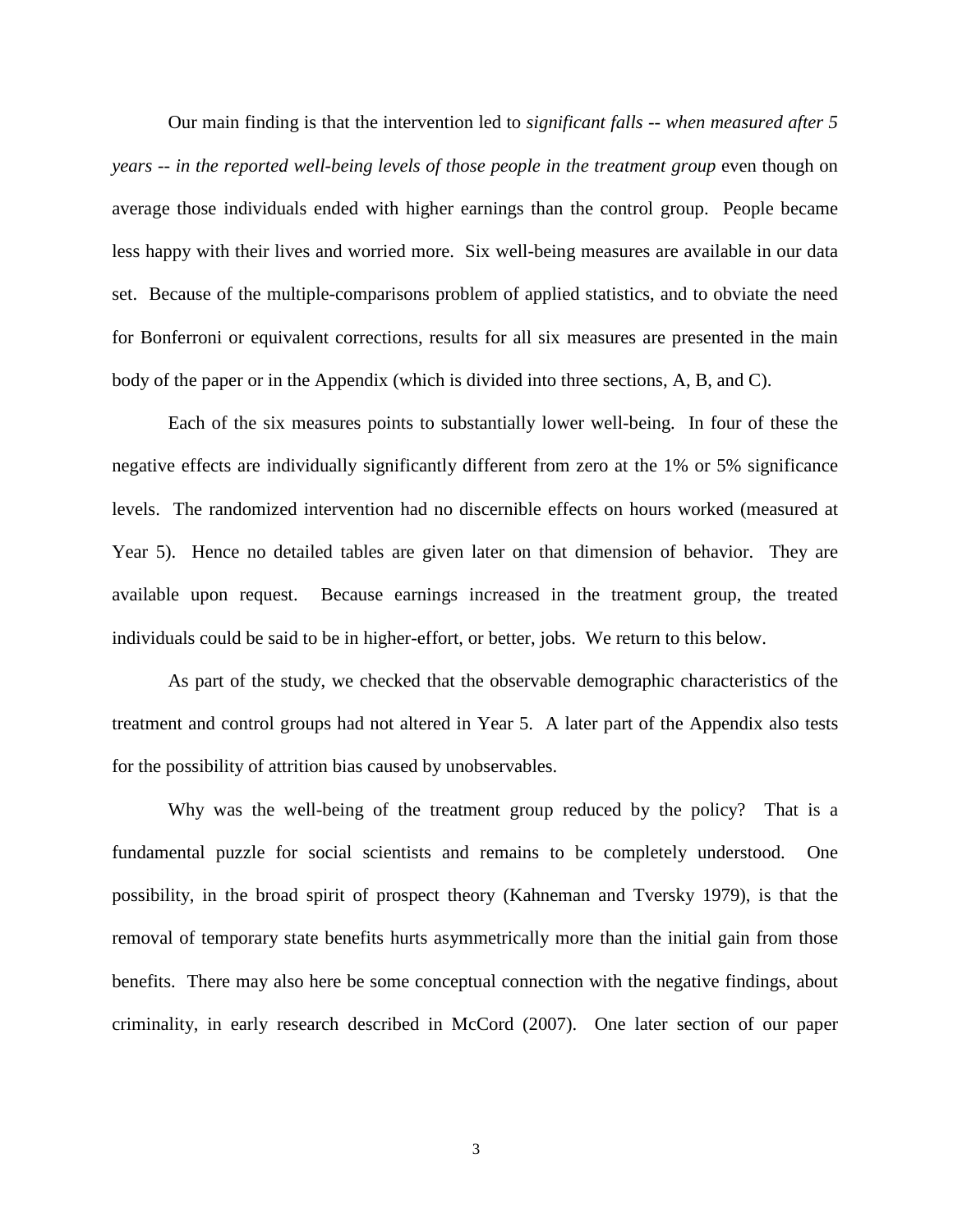explores the structure of a formal account. A section of the Appendix also summarizes different reactions within the treatment group.

#### 2. The Nature of the Randomized Trial

In the experiment (known as the Employment and Retention Advancement, or ERA, Demonstration), individuals were assigned in a randomized controlled trial to one of two groups -- either to a treatment group who were given additional incentives and support to take full-time work or to a control group who were not. In total, approximately 16,000 individuals were initially randomized, making this the largest social experiment undertaken in the UK (Hendra et al. 2011; Haynes et al. 2012). The results in this paper focus on a random sub-sample of 3,500 single mothers followed up in telephone and face-to-face interviews both at 2 years and at 5 years after the initial policy intervention. There were a small number (3%) of single fathers in the sample of single parents; for reasons of simplicity and homogeneity of sample these are omitted from the later calculations. If the single fathers are included in the later analysis, it makes no substantive difference to the study's conclusions. No survey data for Year 5 were collected on the remaining 12,500 people. That is why our study is of single mothers.

We draw in part upon a tradition of research -- across the fields of psychology, decision science, medical science, economics, and other behavioral sciences -- that uses questionnaire data on people's well-being. These usually take the form of numerical scores in response to survey questions such as: "how happy are you with your life overall" or "did you yesterday have moments of anxiety or of feeling depressed"? Sample sizes in published statistical analyses vary from a few dozen individuals in a laboratory to hundreds of thousands of people in a household survey. It is known that there are reasons to treat such data seriously and that there is evidence of a match between objective and subjective scores. This study focuses particularly upon life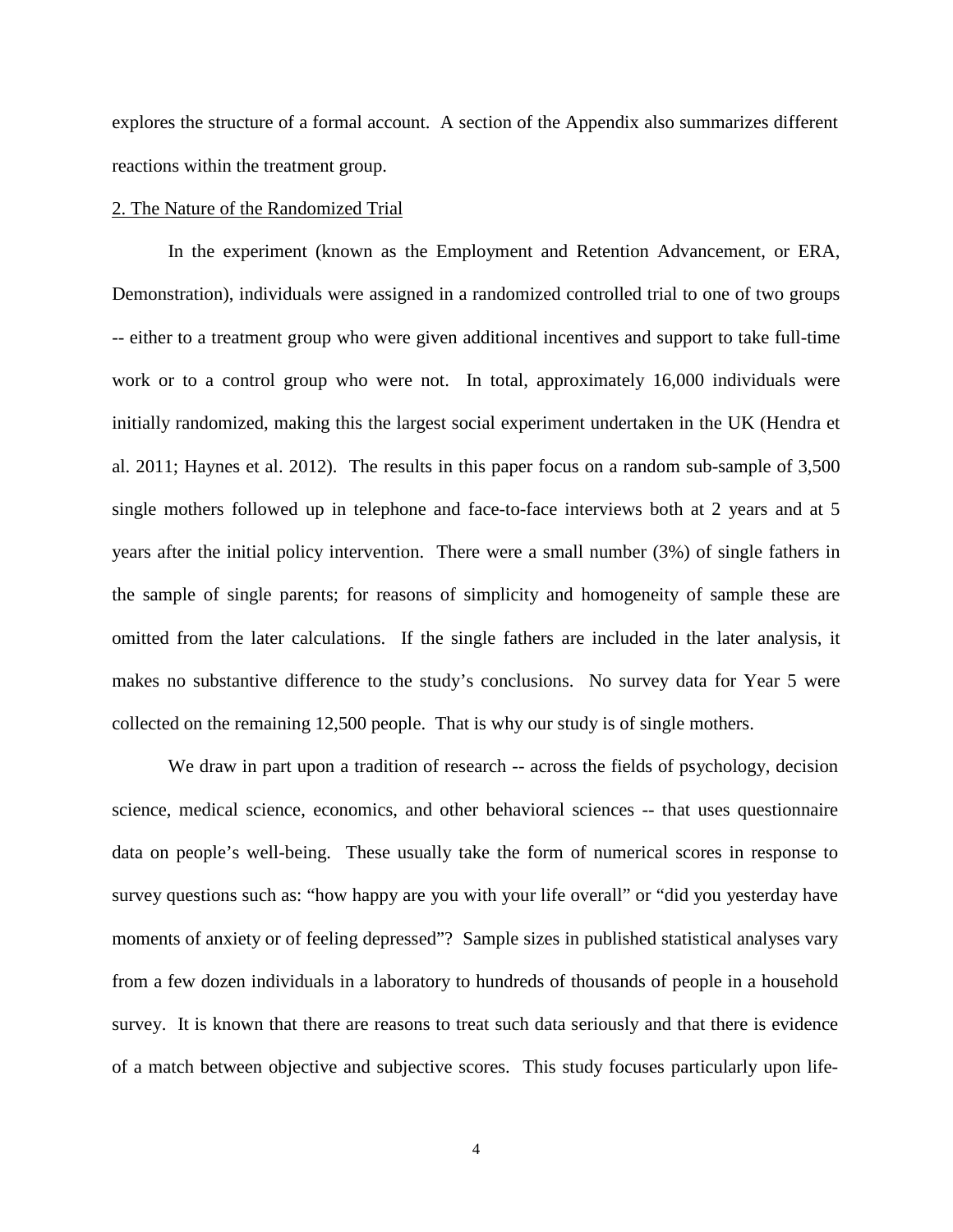satisfaction data. Other forms of well-being and positive-affect information can be used (Stone et al. 2010; Oswald and Wu 2010). Our later tables lay out results for a range of subjective scores such as the level of worry about debt.

For clarity, some of this paper's detailed tables are relegated to an Appendix. The key statistical results of the study are presented in Tables 1 and 2.

Outcomes in Year 5 are of special interest, so they are our focus in this paper. There are two reasons. One is that some payments were still being made to the experimental subjects at the end of the second year, which thus complicates inference in Year 2. By the fifth year, however, all payments and assistance to the treatment group had stopped. Hence Year 5 allows a clean comparison. A second reason is that a major question for the western governments is: can a policy of temporary in-work support help to foster long-run psychological and economic gains for their citizens?

In this paper the treated subjects are compared to equivalent people in the control group of that year. The conclusions are the following. First, the treatment increased Year-5 earnings and, for an initial period before Year 5, the chance of being in full-time work. Table 1 summarizes the economic outcomes. The ERA intervention raised people's earnings, five years afterwards, by approximately 10 pounds (about 15 US dollars) per week. In this sense, the results are more positive than some found earlier (Foley and Schwartz 2003; Card and Hyslop 2009). They are also slightly more positive than the key earnings impacts in the official evaluation report (Hendra et al. 2011) – see Section 1 of the Appendix for further details. However, the principal contribution here is to attempt to go beyond pecuniary consequences to try to understand broader effects of in-work benefits upon human well-being. In Year 5, the treatment had no statistically significant effects on people's hours worked. The point estimate,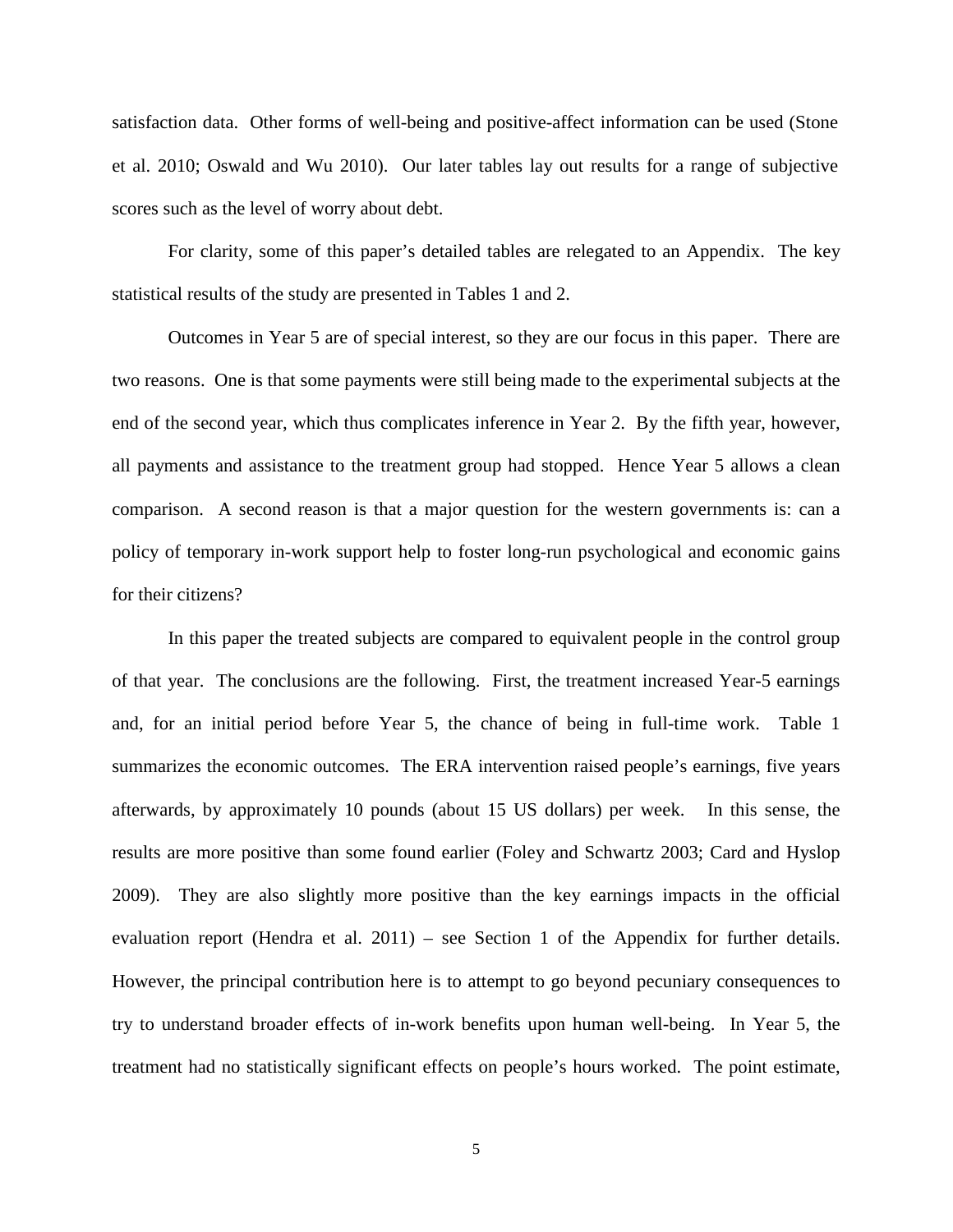when comparing the treatment group with the control group, was 0.8 extra hours a week, with a large standard error (at Year 2, the effect was approximately one and half hours, significant at the 5% level). This finding continued to hold with tobit and other estimation methods. Hence, the later sections do not attempt to report detailed results for hours worked. Second, when compared to the control group, after five years the people who had been randomly assigned to the ERA treatment group had substantially lower satisfaction with their lives, perceived their financial situation as worse, ran out of money more often, worried about money to a greater extent, had more trouble with debts, and were less likely to have money left over at the end of the week. These were the individuals who were given extra public money and assistance. Helping them apparently hurt them.

Table 2 gives the randomized trial's key outcomes (other detailed findings are in the Appendix). The negative effect on life satisfaction in Year 5 is approximately -0.1 points. That drop relative to the control group is substantial. It is -- see Appendix A -- approximately half the size of the effect of having no educational qualifications compared to having passed advanced high-school exams. Life satisfaction in the econometric analysis is measured on a cardinal fivepoint scale. However, switching to ordinal estimators such as probit equations makes no substantive difference. The mean level of life satisfaction in Year 5 is 3.62 with a standard deviation of 1.07. It might be felt that a 0.1 effect is reasonably small. But such intuition would be misleading because the standard deviation here is driven by people's cross-sectional variation in answers. In fact, the in-work support made available under ERA apparently created substantial and long-term psychic costs. The effects were strongest outside London.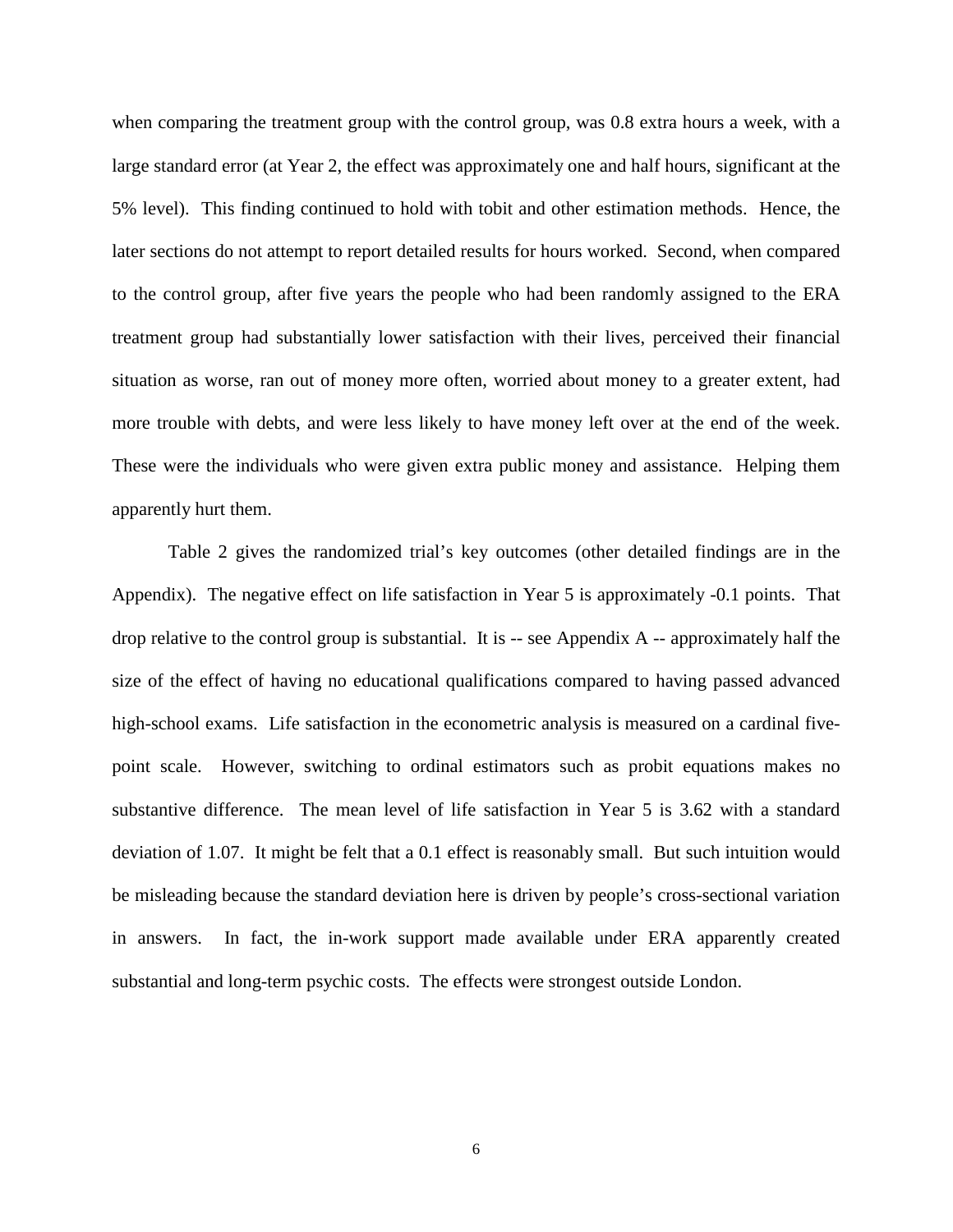Table 2 suggests that the negative consequences work principally through greater financial worries. One potential interpretation is that giving people temporary subsidies in Year 1 and Year 2 created aspirations and a lifestyle that were impossible to sustain.

#### 3. The Intervention in Greater Detail

Individuals in the treatment group were given help in three broad ways. First, participants in ERA had access to special 'post-employment' job coaching. Second, they were given strong financial incentives to work. Third, they were given training opportunities. All these were added, in effect, to the standard benefits available to anyone in the UK and to the job placement services ordinarily available through unemployment offices. The intervention was designed to add to the understanding achieved from experimental research carried out in the US and Canada (Foley and Schwartz 2003; Card and Hyslop 2009; Rangarajan and Novak 1999; Gennetian et al. 2005; Huston et al. 2003; Michalopoulos et al. 2002; Hendra et al. 2010).

The job coaching available under the ERA experiment took the form of advice and assistance from an 'Advancement Support Adviser', specially trained to help individuals remain and advance in work. Those who did so could receive substantial cash rewards, called 'retention bonuses'. These formed a key element of the ERA support (Dorsett and Robins 2014). They were based on a 17-week accounting period. Individuals working 30 hours or more per week for 13 out of 17 weeks received a tax-free payment of £400. This works out at about £1 per hour for an individual working 30 hours a week for just 13 weeks. It can be compared to an average hourly wage of about £8 for those in work at the time of the year-5 survey interview (Hendra et al. 2011). This is approximately 12.5%. Each individual could receive a maximum of six bonuses over a period of up to 33 months after randomization. ERA eligibility ended at this point for everyone in the treatment group, regardless of what use they had made of the support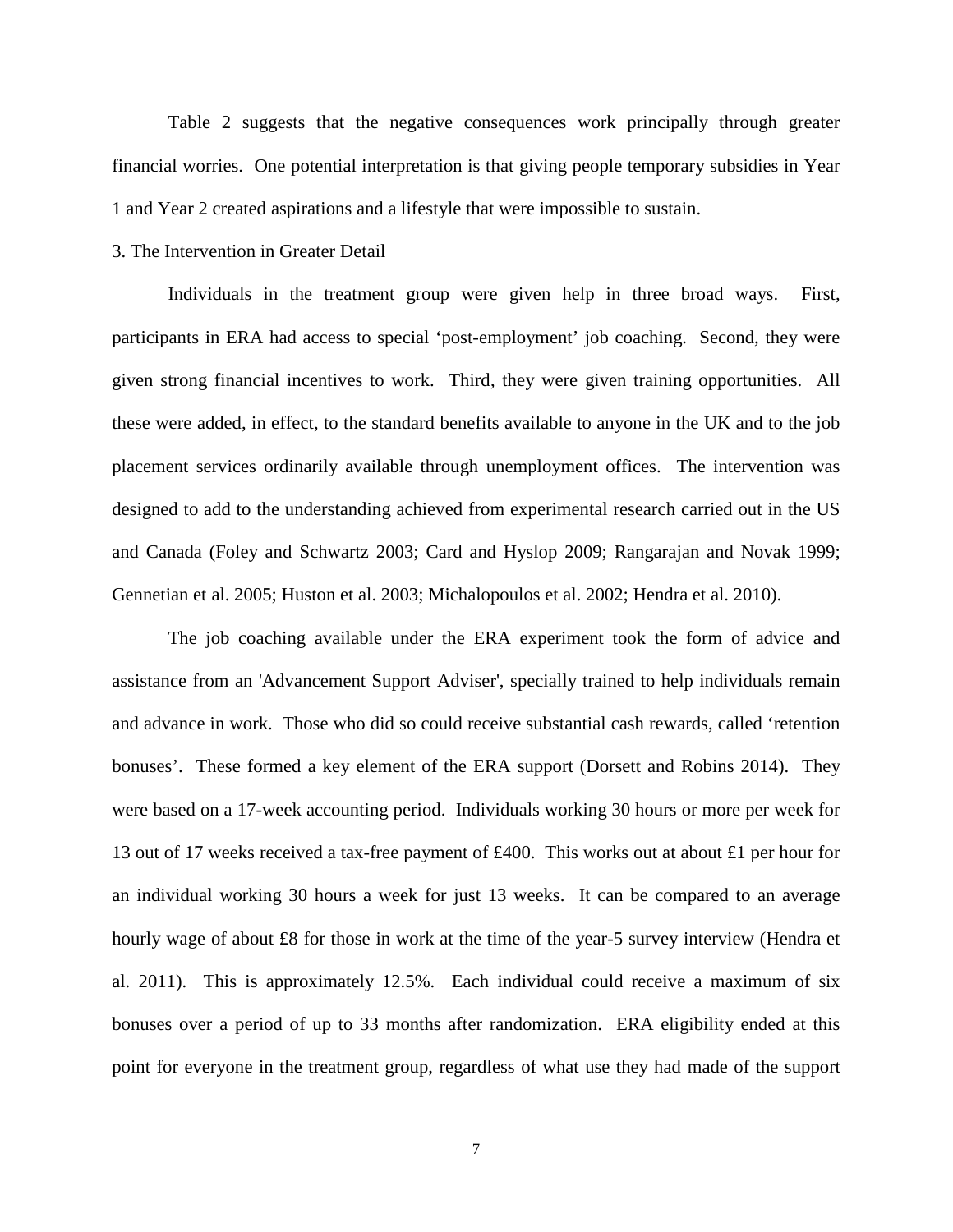on offer. Lastly, ERA encouraged training by providing help with tuition costs and offering cash rewards for completing training courses while employed.

A number of steps were taken to ensure a high response rate and to keep track of respondents. Respondents were given a £20 voucher in return for their cooperation. Individuals in the survey sample were sent pre-contact letters (first done 6 months after the randomization) setting out the purpose of the study and the survey, explaining about the £20, giving a confidentiality assurance, and enclosing a postcard to inform of changes in contact details. Another letter was sent 8 days before the start of fieldwork. Interviewing was managed by the Office of National Statistics and was carried out by telephone, with non-contacts and refusals reissued to face-to-face interviewers. Details were recorded of 3 other people who could be approached in case there were difficulties contacting the person.

Prior to the randomization, information was collected on individuals' baseline characteristics. People's subsequent employment, earnings and welfare outcomes were tracked by using a mixture of administrative records and surveys. Three surveys were carried out - approximately one, two and five years after randomization. The timing of these surveys was such that the first two fell within the period of ERA eligibility, while the last survey, held in year 5, was a substantial period after all ERA participation and payments had ended. This timing allows the effects of ERA -- both during and beyond the period of eligibility -- to be examined.

Appendix Table A1 describes basic background information about the sample used in the calculations. The characteristics of the participants in (both of) the Year 2 and Year 5 surveys are shown. In total, the sample consists of 3,335 respondents. At the start of the study these individuals were all disadvantaged single mothers, either out of work or working part-time. Approximately 40% of participants had worked for fewer than 12 months out of the previous 36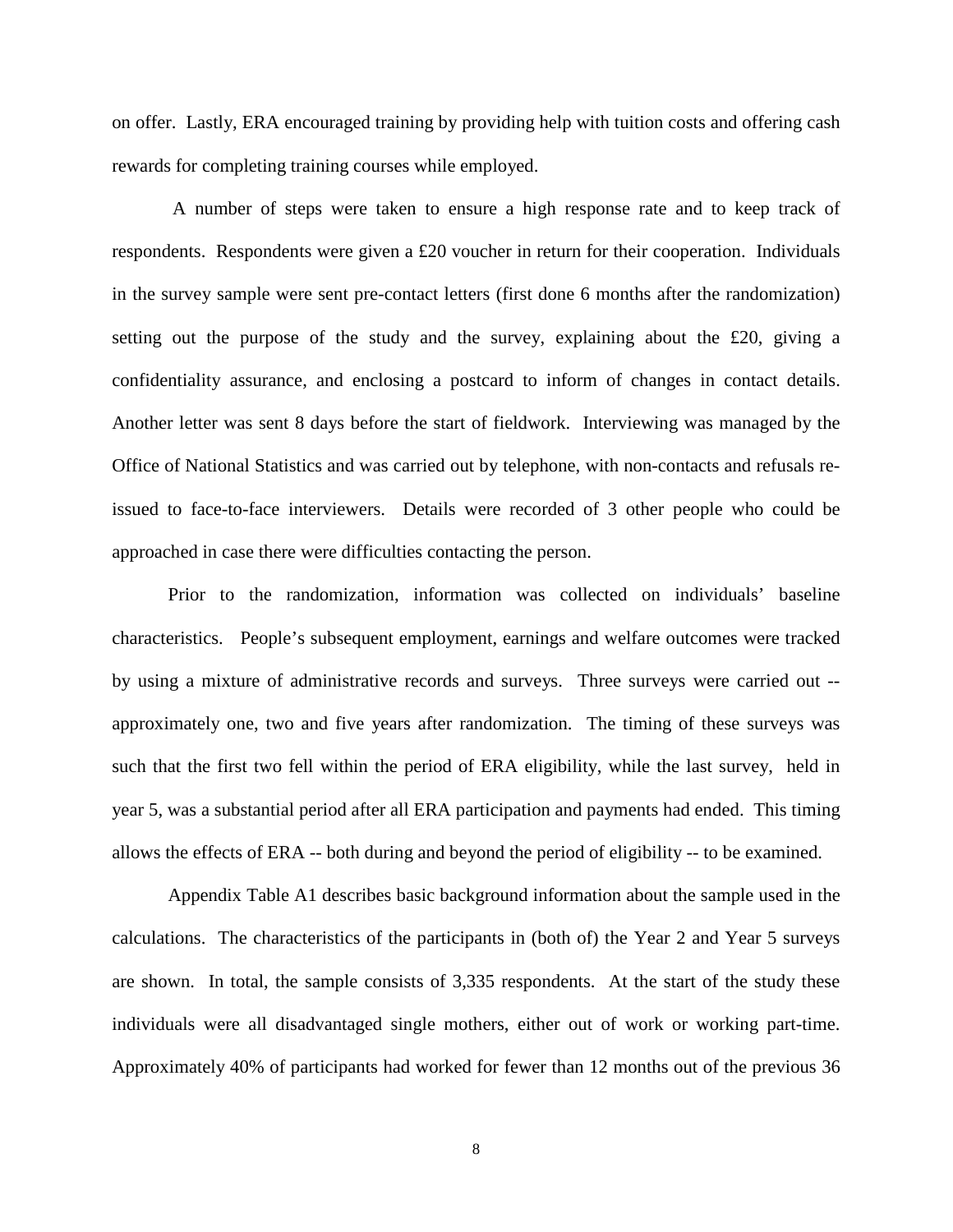months. Importantly, it can be seen from Table A1 that the mean characteristics of the treatment group and the control group are almost identical. Some differences are to be expected as a result of random variation, particularly as smaller subsamples are considered. For example, the third and fourth columns of Table A1, which give data for the area of London on its own, show weekly earnings prior to randomization to differ between the control and treatment groups (the means are 52.94 and 63.91 pounds). However, the difference falls short of statistical significance at conventional levels (a two-tailed t-test gives a p-value of 0.175).

Some of the paper's calculations are carried out for the regions of the UK excluding London. The reason for wishing to do this is that market wages are typically considerably higher in London than elsewhere, so the retention bonuses paid to the treatment group as part of the ERA experiment represent a considerably greater proportionate increase outside the capital (Table A1 suggests lower mean pay in London than elsewhere in the year before randomization, but that is an illusion caused by a lower employment rate in London).<sup>1</sup>

Table A3 gives in more detail the positive effect on earnings; Tables A4-A9 show the negative effects on life satisfaction, perceived financial situation, running out of money, worry, trouble with debts, and cash left at the end of the month. As would be expected -- assuming the randomization had been done effectively -- these tables suggest that there is almost no difference between the raw estimate of the treatment effect and the estimate after adjustment for people's observed characteristics.

One issue raised in seminar presentations of this work was how different kinds of individuals within the treatment group fared over the ensuing 5 years. Table B1 reports data on this. The dependent variable is the change in life satisfaction. Gainers tend to be those initially

<span id="page-10-0"></span> $1$  Of course, since costs are also higher in London than elsewhere, it may be that, as a proportion of net income, the regional variations are less marked.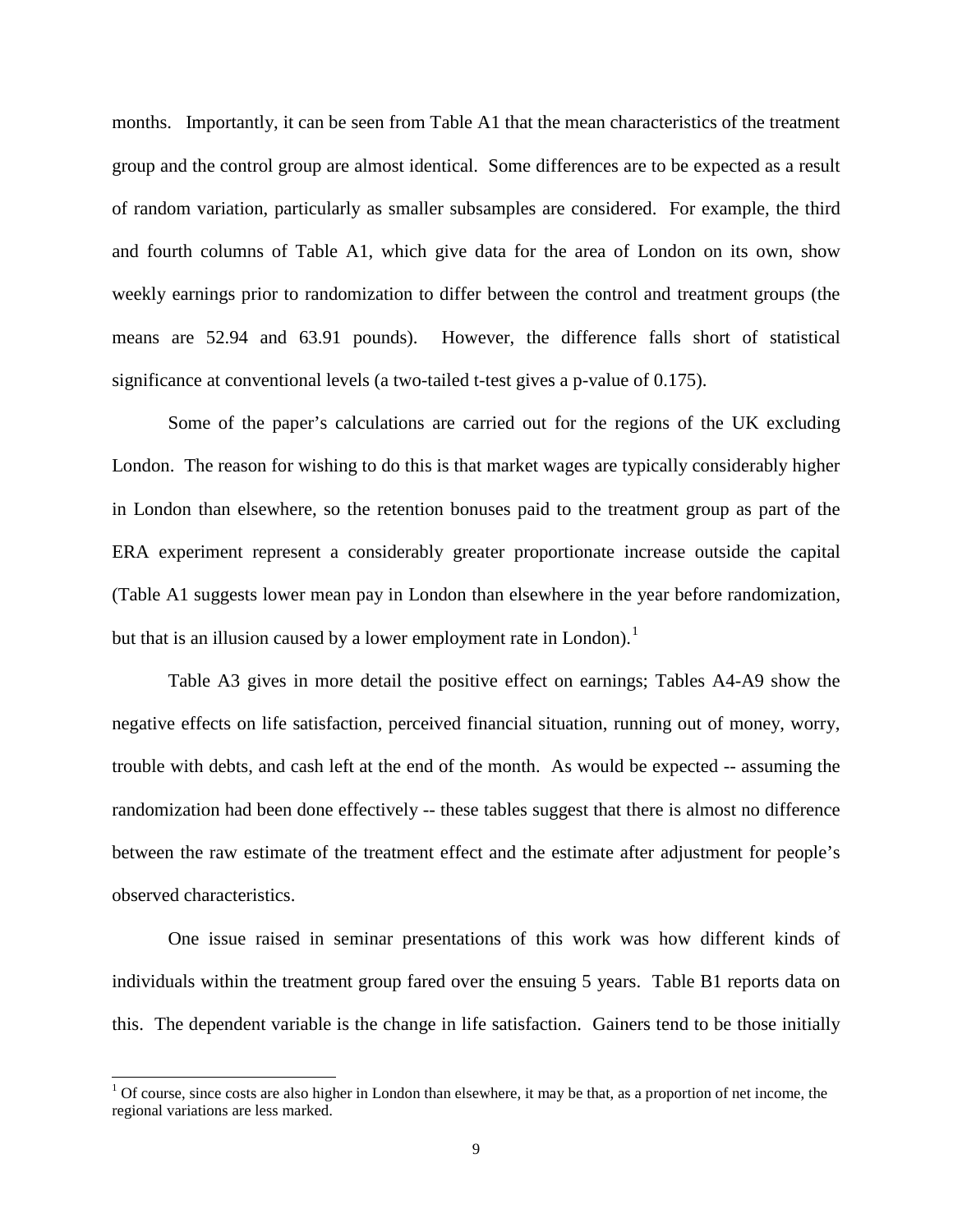in part-time work (see the first column of Table B1). Those with higher satisfaction at year 2 saw the greatest fall (column 2 of Table B1), although some of this may be explicable as simple mean-reversion.

Some other information is relevant. First, with regard to take-up of the financial bonuses, these are for those in the treatment group who responded to the 5-year survey. Only those individuals who worked full-time for sufficiently long could receive the bonus, so non-receipt cannot be regarded as these individuals ignoring the policy. Approximately 36% received a bonus. Of those who did, 90% continued after the bonus payments ended to work the same hours per week as when they were collecting bonuses. Of those who changed their hours after the bonus payments ended, 19% worked more hours, 44% worked fewer hours, and 37% stopped working altogether. These percentages are based on just 57 individuals (the 10% who did not continue to work the same hours). However, among who changed their hours following the end of the bonus, only 9% reported that this was a direct result of the bonuses ending. Far more commonly it was due to some other reason.

It is also interesting to consider what might have happened to fertility. The survey does not capture precise ages of children post-randomization. However, it does ask about the number of children under 5. Since this is a Year-5 survey (approximately), this could be expected to capture any effect on additional children as a result of the ERA treatment. In fact, there does not appear to be any effect. In both the treatment and control groups, 16% of women have a child under the age of 5. Nor was there any apparent effect on partnering: 22% of women reported living with someone and this was the same for the treatment and control groups.

#### 4. Conceptual Issues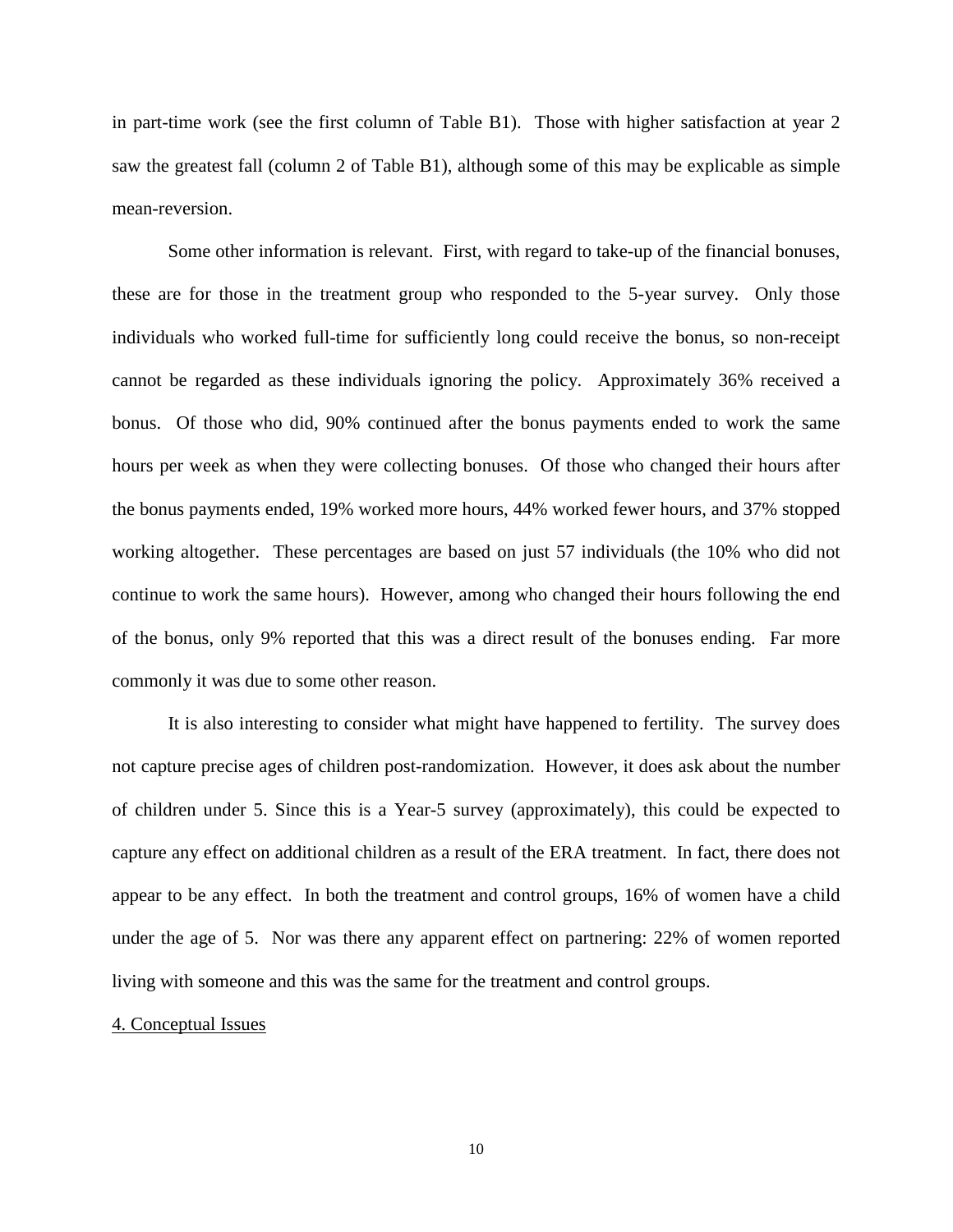One issue for economists and behavioral scientists is how conceptually to make sense of the main empirical finding of the study. Some possible analytics are set out below. The results of the randomized trial hold independently of a model, of course, so deductive reasoning is able only to offer ex post theoretical ideas that will have to be scrutinized in detail in future research inquiries. Nevertheless, it is perhaps worth speculating on theoretical structures.

Assume that individuals have a utility function which depends on income and the effort the person puts in at work. Effort is not hours; it is intensity. Assume that the cost of effort, *e*, can be summarized by a convex and increasing function *c(e)*. Define net utility, *V*, as the difference between the utility from income and the cost of effort. For simplicity, let earned income be thought of as the product of effort, *e*, times an earnings piece-rate, *p*. This is more general than the traditional assumption of an income-hours trade-off; it allows for the possibility that people choose high-intensity jobs in return for greater wages.

#### *Non-workers*

Assume that some individuals find it optimal not to work. They receive non-labor income *Y*. Their effort level, *e*, is effectively zero. Assume their total income is uncertain, but that there is a certain (that is, riskless) unemployment-benefit payment, *b*. Assume that with probability  $\alpha$  they also receive -- perhaps in gifts from family or friends or in payment for black market work they do not declare -- an extra amount of income, *y*. But assume that with probability  $1-\alpha$  they receive nothing from this source.

Individuals must decide on their consumption spending while bearing in mind their likely income flows and the uncertainty surrounding those. In total, the expected income of nonworkers is particularly simple:

$$
EY = b + y\alpha + (1 - \alpha)\theta = b + y\alpha
$$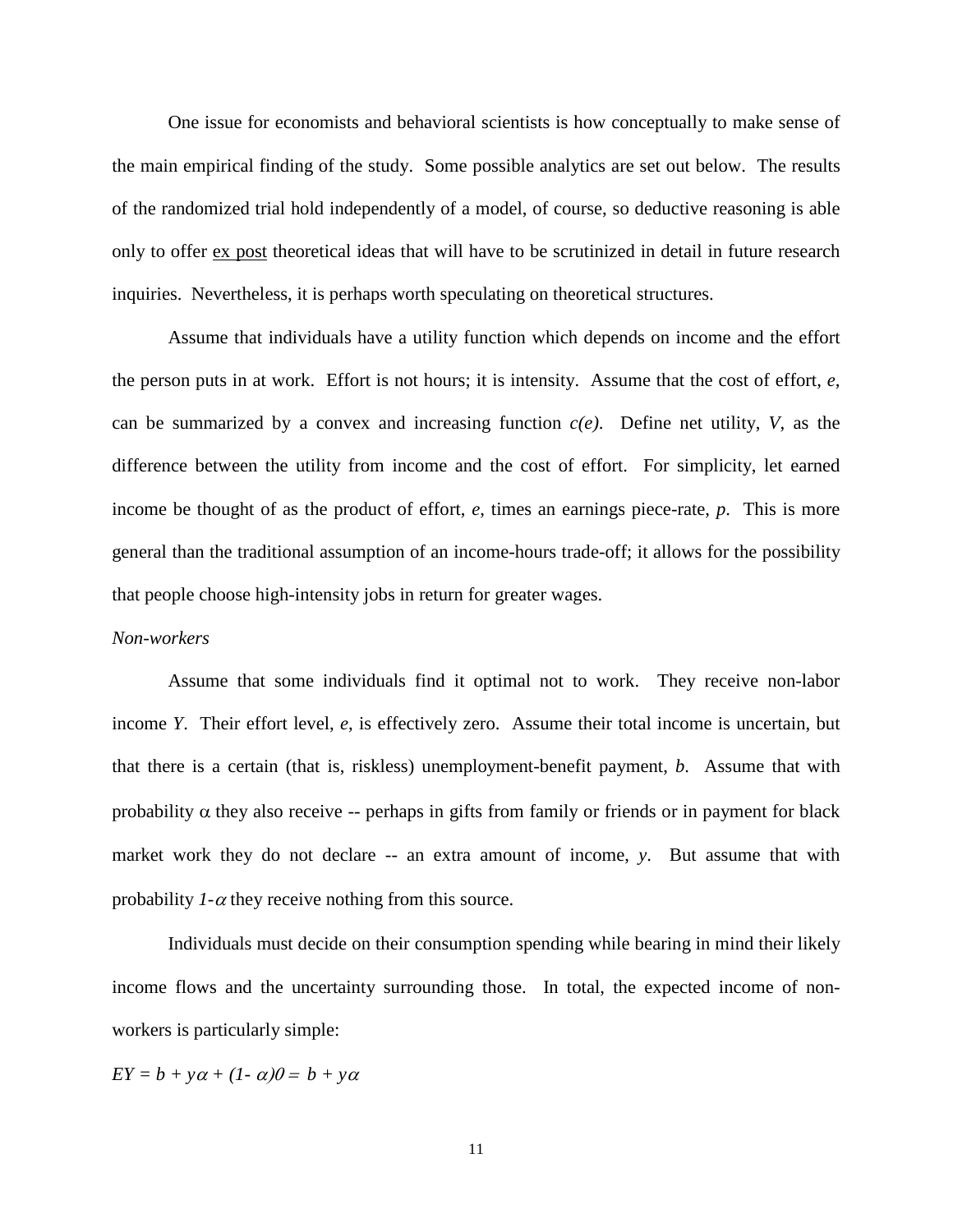#### *= c Consumption of non-workers*

where  $c$  in this equation is defined to be consumption, which is thus assumed set equal to expected income. This formulation implies that on occasions the individual will run out of money. More precisely, for those individuals who do not take a paid job, the probability of running short of cash is  $1 - \alpha$ .

#### *Workers*

Consider those who take a job. Think of them as earning an amount given by their effort times the piece rate for that particular job. Like non-workers, assume they get some random unearned income amount, *y*. Workers get employment income of *pe*. Assume also that there is a government subsidy, *s*, that is payable to those workers who hold a job and not to those out of work. This subsidy is temporary. It is positive in the first period and becomes zero in the second period. Workers get utility from these income flows.

Consider workers as potentially caring not just about their own absolute income but also as having a reference level of income, *r*. Assume that -- consciously or subconsciously -- people compare their earnings to that level. Assume that, in part, workers get utility, in an increasing and diminishing way, from the gap between what they achieve and this benchmark amount against which they compare their earnings.

Let utility depend potentially on a convex combination of absolute earnings, *pe*, and of earnings relative to the reference level, *pe - r*. Let the weights on these two be *z* and *1-z*. Therefore, in the classical textbook case, *z* would be unity, and people would not compare at all to a reference level. By contrast, in a world of extreme reference comparisons, *z* is zero.

Here 'net' utility can be thought of as being given by the difference between the utility from money and the costs of effort. Write it

12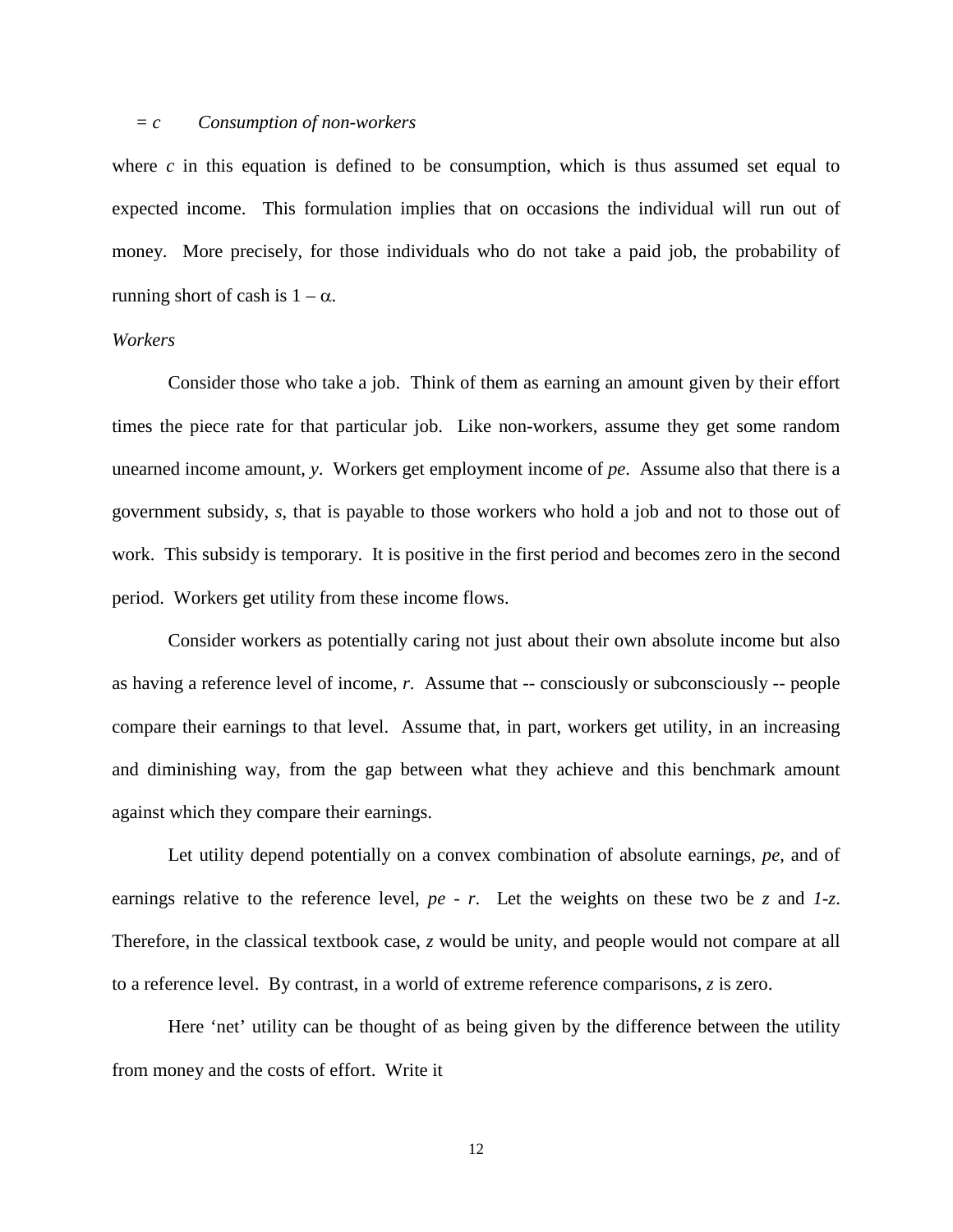$$
V = v(y + zpe + (1-z) (pe - r) + s) - c(e).
$$

This can be simplified in the following way. Define the weighted reference term *(1-z)r* as what might be termed the worker's 'aspired' or comparison income level and denote it *a*. Then net utility from the above equation can be rewritten as:

$$
V = v(y + pe - a + s) - c(e)
$$

 *= utility from earned income - aspiration level + subsidy – costs of effort.*

where  $v(.)$  is a concave, increasing function that is defined on total income, given by non-labor income y plus earnings and subsidy,  $pe + s$ , less the aspiration level, *a*. In this case, a utilitymaximizing employee chooses his or her effort level to balance the marginal utility gains from extra income against the marginal cost of extra effort.

Two forces act to push up the overall aspiration level, *a*, of earnings. One is if the worker has a lower *z* (namely, a lower utility weight on pure absolute earnings, and thus a higher one on relative pay). The second is if the worker has an intrinsically higher *r* (namely, a higher base reference level of income).

Assume utility is defined over two periods (the present and the future) and workers behave in an optimizing way. Let their effort levels in each period be respectively *e* and ζ . Assume that the piece-rate is defined on the unit interval, so the highest rate that can be earned is 1 and the lowest is zero. It is uncertain ex ante, so *p* is characterized by a probability density function  $f(p)$ . Loosely, high values of the piece-rate p might be thought of as corresponding to a boom in the economy. Assume the worker's utility over the two periods is given by

$$
\int_{0}^{1} \{Eu(y + pe + s) - c(e) + Ev(y + p\zeta - a(s)) - c(\zeta)\} f(p) dp.
$$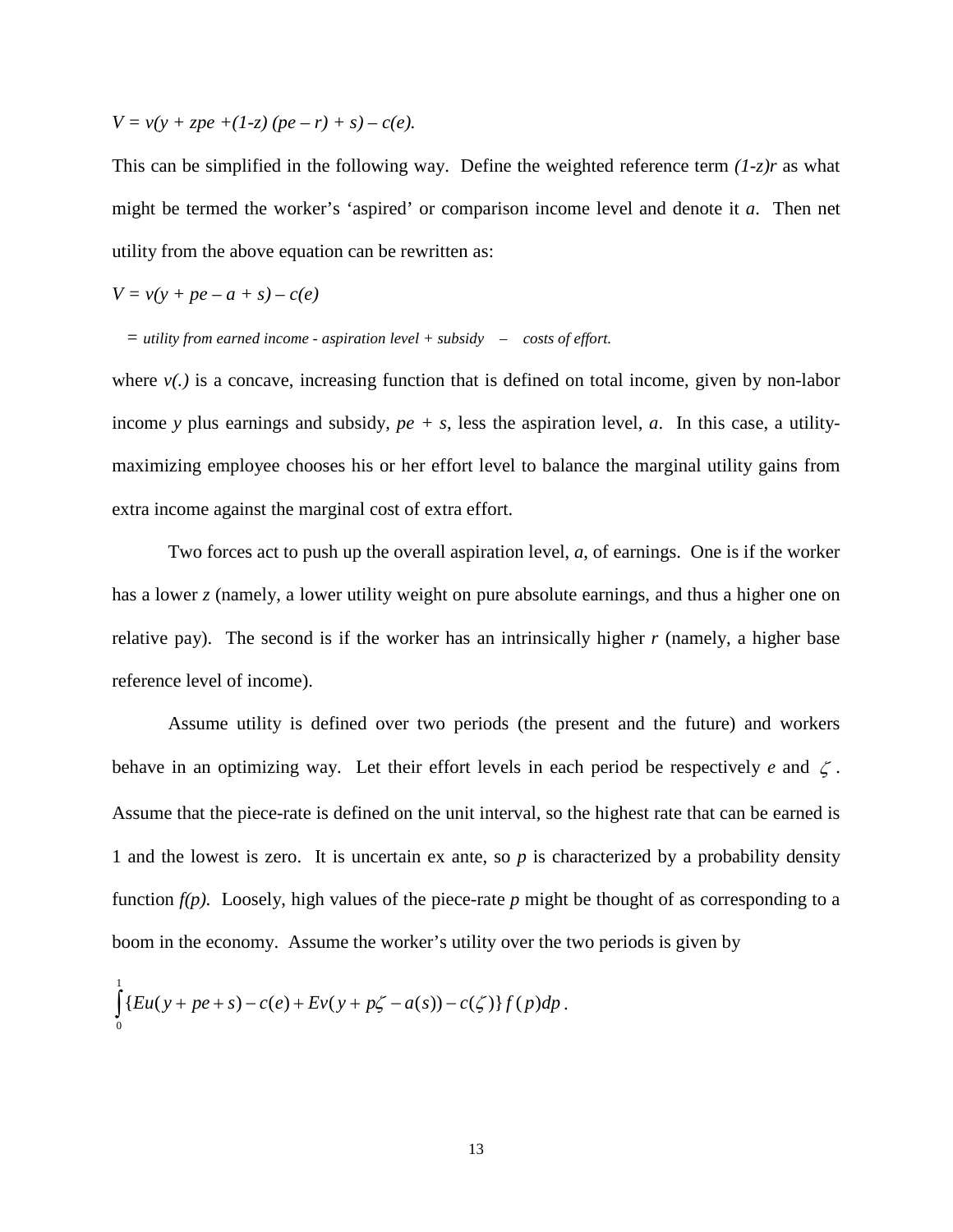This form of maximand captures the two periods with two utility functional forms, *u(.)* and *v(.)*. Without loss of generality, it normalizes aspiration levels by setting them equal to zero in the first period. In this specification, there are two random variables because *y* is random and *p* is random. The aspiration level is written  $a(s)$  by the assumption that high income subsidies today could lead to higher aspired income levels in the future.

In this notation, the people who find it desirable not to work are those with low marginal utility from income. They rely only on non-labor income, so over the two periods their utility is given by

 $EU = Eu(y) + Ev(y)$  A non-worker's utility

Such individuals face no effort costs.

For those who find it optimal to work, the subsidy *s* is a non-differentiable function where above some effort level the amount of *s* is fixed. This means that workers may be at a corner where they are minimizing their effort subject to (just) being able to collect the subsidy s. Initially, however, consider an interior maximum. Then workers choose their effort, in each of the two periods, to ensure that the first-order conditions for an optimum are

e: 
$$
\int_{0}^{1} \{Eu'(y + pe + s)p - c'(e)\} f(p) dp = 0
$$

$$
\zeta: \int_{0}^{1} \{Ev'(y+p\zeta-a(s))p-c'(\zeta)\}f(p)dp=0.
$$

The more unusual equation is the second. By period 2, in this framework, workers have developed greater aspirations -- brought on by the higher income that was itself brought on by the government subsidy, *s*. This has, in a sense, altered their utility function. Intrinsically, now, people have a higher marginal utility from earned income, because they evaluate their income flow with respect to the new, and more stringent, aspiration level, *a*.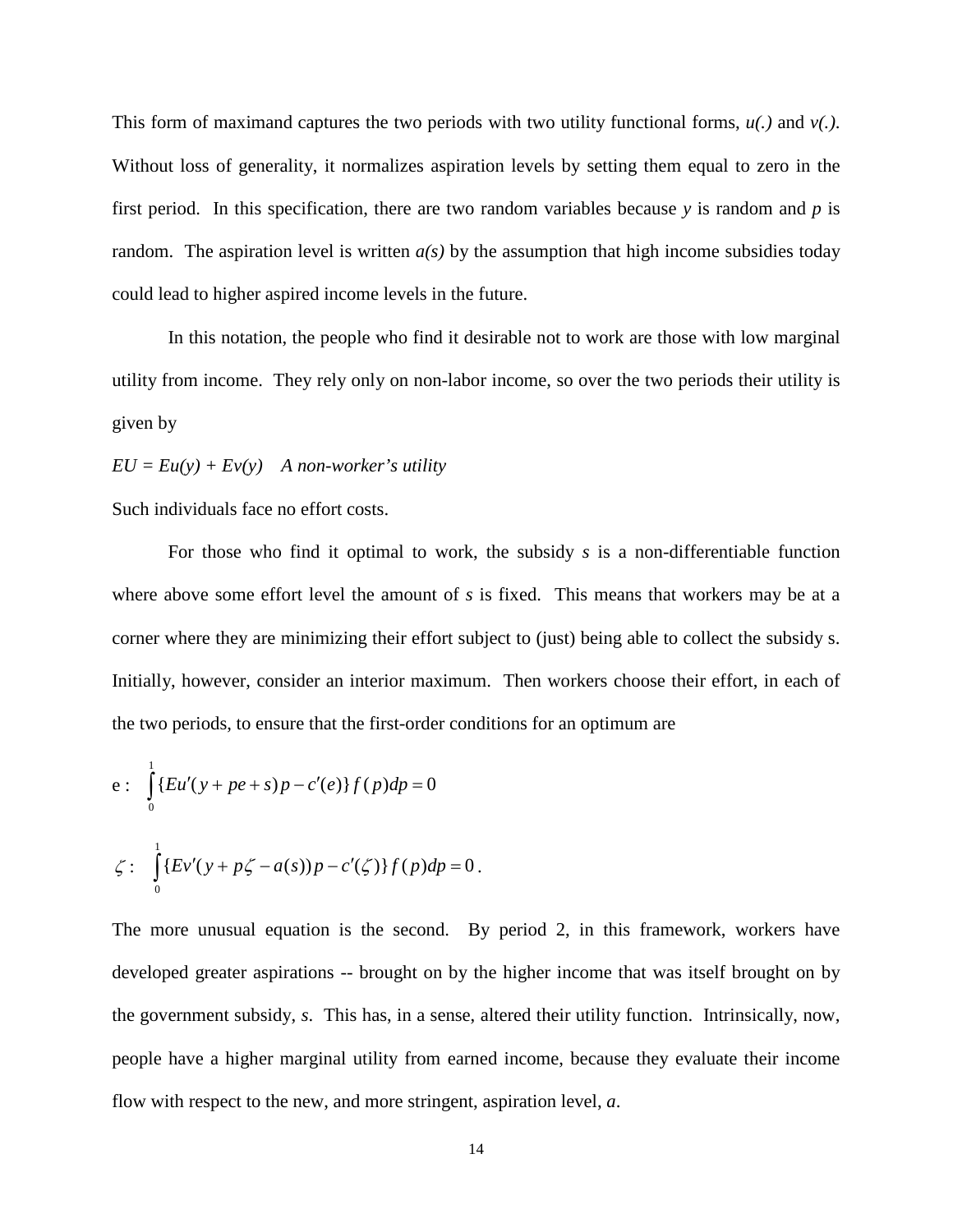We then have the following results.

Proposition 1. Assume *a* is positive and sufficiently large. Assume that the structure of the person's first-period utility function *u(.)* is exactly, or sufficiently, similar to that of their secondperiod utility function *v(.).* Then:

- (i) Workers' effort levels in the second period  $\zeta$  are as high as, or higher than, in the first period *e* .
- (ii) Their utility is lower in the second period than in the first period (and also lower than the utility of the marginal non-worker).
- (iii)Earnings remain high in the second period even though the subsidy has been removed.
- (iv)In a significant class of cases, workers run out of money more in the second period than do non-workers.

The proof of (i), which helps establishes the key element of the other parts of the proposition, is by contradiction. Assume the reverse, namely, that  $e > \zeta$ . Then, by the convexity of the cost function,

$$
c'(e) > c'(\zeta).
$$

Therefore, rearranging the first-order conditions,

$$
\int_{0}^{1} \{Eu'(y+pe+s)p\}f(p)dp > \int_{0}^{1} \{Ev'(y+p\zeta-a(s))p\}f(p)dp.
$$

However, at any given p and y, it must be the case, by concavity of utility, and the fact that *s* is positive and *a(s)* is non-negative, that

$$
u'(y+pe+s) < v'(y+p\zeta-a(s)).
$$

Then, by the monotonicity of the E operator over uncertain *y*, we can take expectations of both sides and preserve the inequality sign: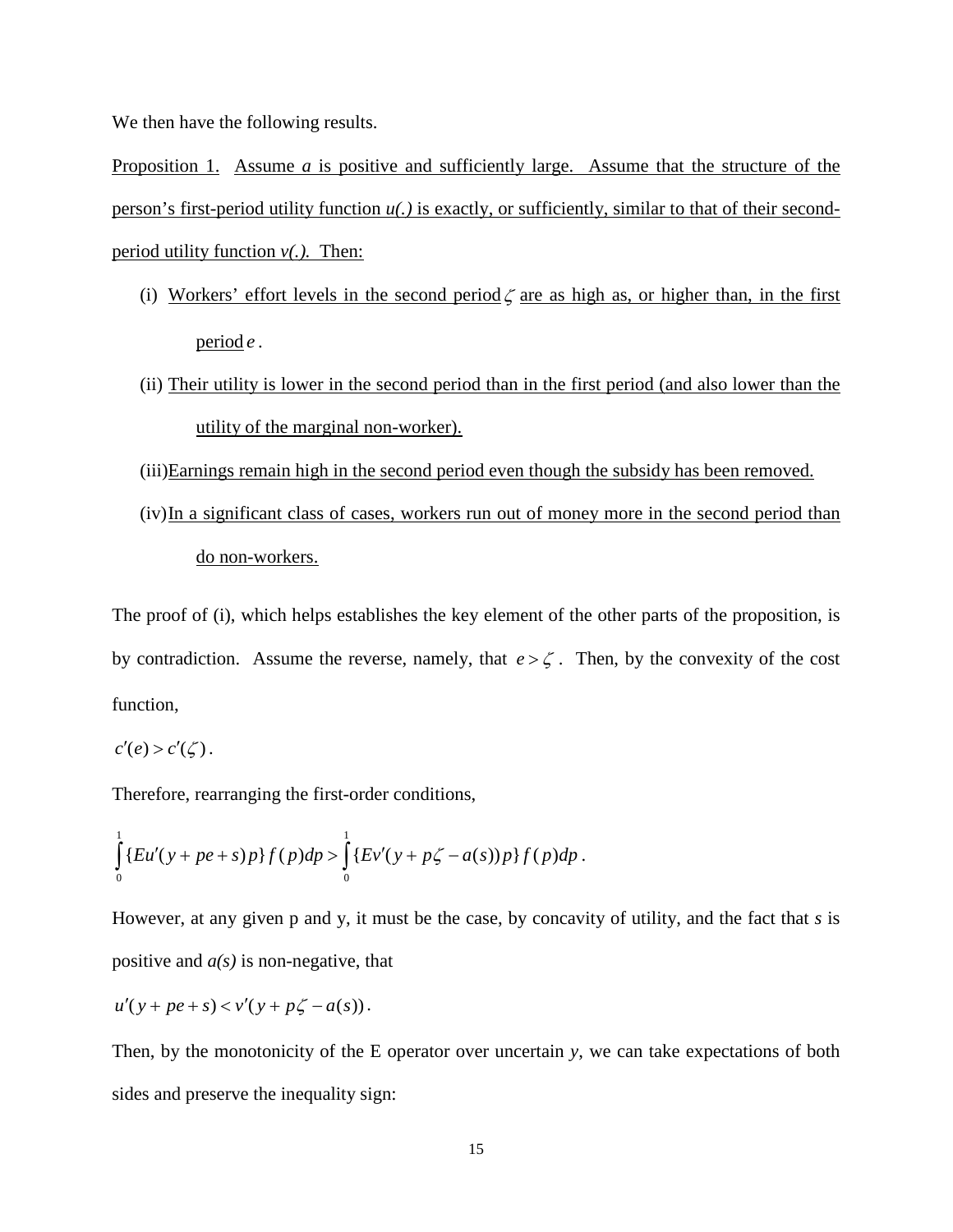$$
Eu'(y + pe + s) < Ev'(y + p\zeta - a(s)).
$$

Repeating the same step for the piece-rate distribution, by the monotonicity of the expectations operator it must be that

$$
\int_{0}^{1} \{Eu'(y+pe+s)p\}f(p)dp < \int_{0}^{1} \{Ev'(y+p\zeta-a(s))p\}f(p)dp.
$$

But by the first-order conditions this condition can only hold if  $c'(e) < c'(\zeta)$  which in turn establishes the necessary contradiction.

It might be thought that, as a matter of accounting, all workers would set their consumption after the actual price *p* is known, but this framework allows for forward-looking consumption choices. What happens instead in this framework, therefore, is that those who work in the second period set their overall consumption level, *c\*,* equal to the expected income level, so

$$
Construction of a worker = c^* = \alpha y + \zeta \left[ \int_0^{p^*} pf(p) dp + \int_{p^*}^1 pf(p) dp \right]
$$

where *p\** plays a particular role explained below.

This formulation does not mean that individuals will never run out of income. They often will. To see this, it is helpful to define  $p^*$  as the piece-rate level at which workers just break even. Below *p\**, they run short of cash. How often these workers run out of money will depend upon the covariance between the shocks to non-labor income *y* and the shocks to piece-rate *p*. But it is straightforward to see that there will be a class of cases where the probability of running out of money exceeds the rate among non-workers, which is rate  $1 - \alpha$ . A trivial example of this is where *y* is arbitrarily small. Then any  $p \leq p^*$  will result in the worker consuming more than is being earned at that point and hence being short of money.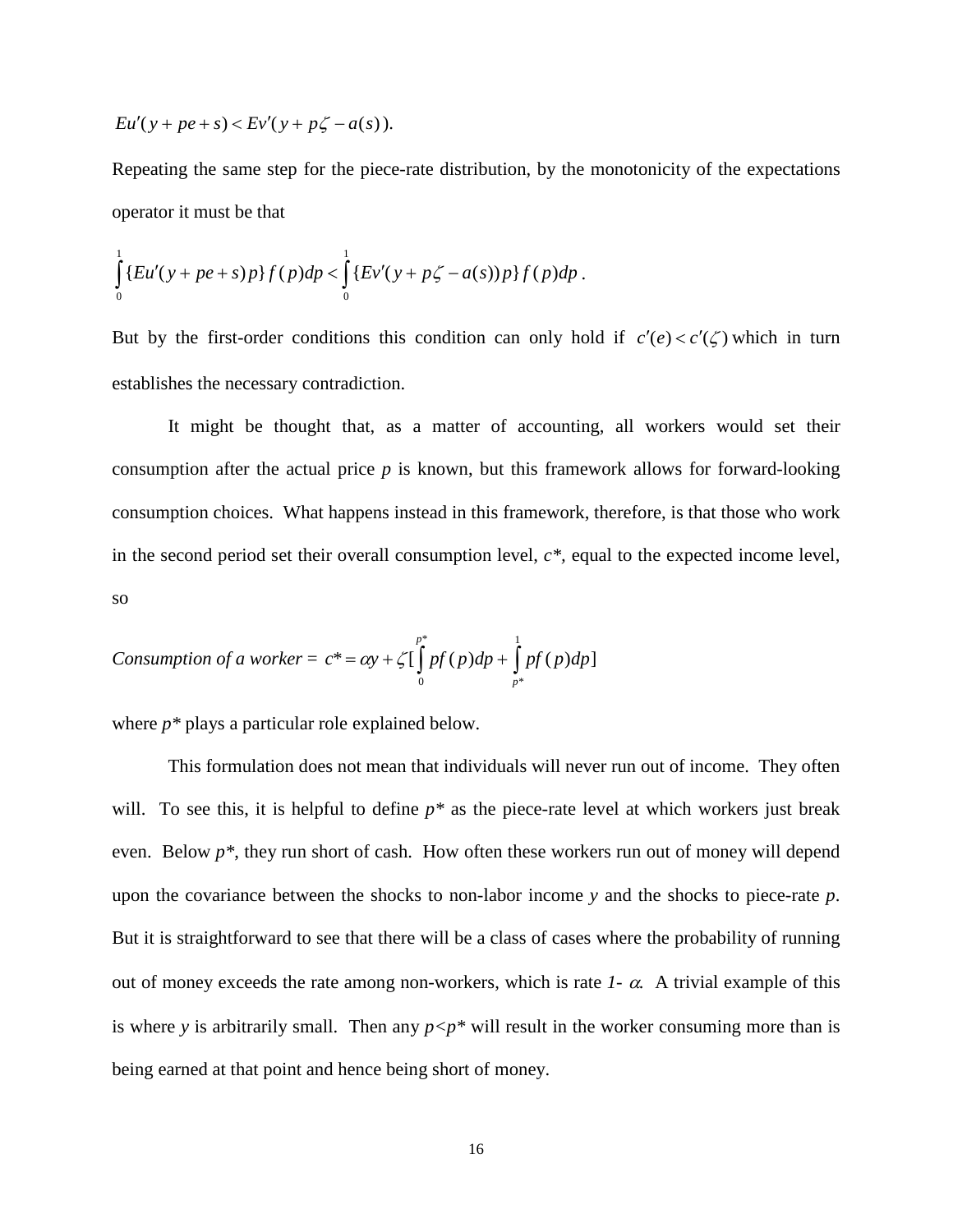Loosely, the more right-skewed is the *f(.)* distribution, the more often will a worker tend to run out of money. Using Markov's inequality, the expected piece-rate can be written as

$$
\int_{0}^{1} pf(p)dp \ge \int_{0}^{p^*} pf(p)dp + p^* \int_{p^*}^{1} f(p)dp
$$

and the greater is *f(.)* at the upper end of the unit interval the lower must be the value of *p\*.*

Point (ii) in the list earlier implies that  $v(y + p\zeta - a(s)) - c(\zeta) \le v(y + pe) - c(e)$ . The change in period 2 utility resulting from an ERA-like intervention is then  $\frac{f v(y + pe + p\Delta - a(s))}{h}$  $(v + pe)$ ] – [c(e + Δ) – c(e)], where  $\Delta = \zeta - e$ . Since utility and cost-functions are increasing, the first bracketed term is positive if  $p\Delta > a(s)$  and the second bracketed term is positive. So, ERA will reduce period 2 utility if individuals do not increase their effort such that earnings go up at least as much as aspiration income (i.e.  $p\Delta \le a(s)$ ). However, we know that, without ERA, optimizing individuals choose their level of *e* such that any effort in excess of that level increases costs more than the positive utility element. It follows then that this also holds with ERA. So, under ERA, *e* in that period is set at the rational choice of effort but this is associated with lower utility than would be the case without ERA.

These results can be put in a more intuitive way. If the government offers a temporary subsidy to people who take a job, some individuals will respond to that incentive. They will choose to exert effort and earn more in the first period (that is, the period in which the subsidy applies) than the individuals who continue not to work. However, in the framework described here, for the workers who are persuaded into the workforce there is a kind of sting in the tail. If the first period of earning leads workers to revise up their aspirations, then in the second period they may make a different choice than they would have if they had never accepted the subsidy money. There are three consequences. The first is that the employees work hard in the second period and thus earn income. Their underlying motivation, it might be argued, has been altered: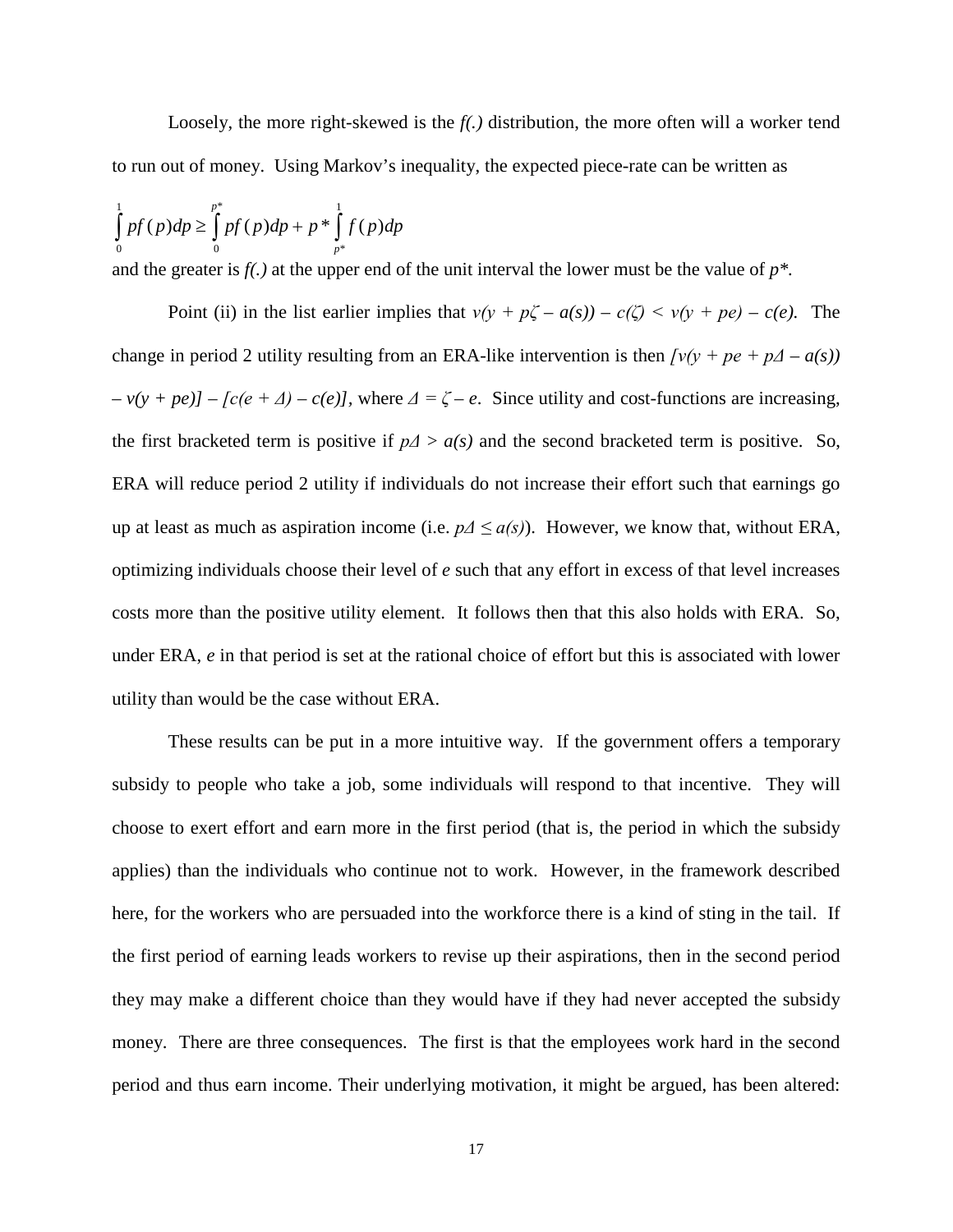their greater income aspirations mean that at any income level the marginal utility of earning is larger than it was before the subsidy scheme. The workers now feel they need extra money. Because they are less satisfied at each level of income than they were originally, it will be optimal to work intensively even after the subsidy has been withdrawn. However, all this comes at the expense of net utility. Workers are eventually less happy, even if earning the same as they were. In comparison to an individual who was indifferent between taking the subsidized job and not working, and who ultimately chose the latter, the workers who take the subsidy have lower utility in the second period than do the non-workers.

This analytical result has the flavor, although not the detail, of prospect theory. Losses loom larger than gains. Despite the period-1 advantage from taking the government subsidy, those workers -- who by then are no longer able to draw the subsidy -- have in period 2 to live with the curse of raised aspirations. Workers thus become richer but not happier.

In the interest of balance, it should be emphasized that the conceptual framework we develop, while potentially helpful in interpreting the findings of this study, has its own limitations. A truly general model would allow for the possibility that individuals' cost functions might also change over time. One of the hopes behind interventions such as ERA is that the support made available might help people overcome psychological and other barriers to employment. These barriers contribute to the 'costs' of employment initially but may feature less prominently once a fuller adjustment to working life has been made. In this scenario, the implications for utility and other outcomes become more complex. However, the pattern of results in the current study suggests that any such changes to subjective costs are likely to be of insufficient size to alter the insights from our simpler model.

5. Checks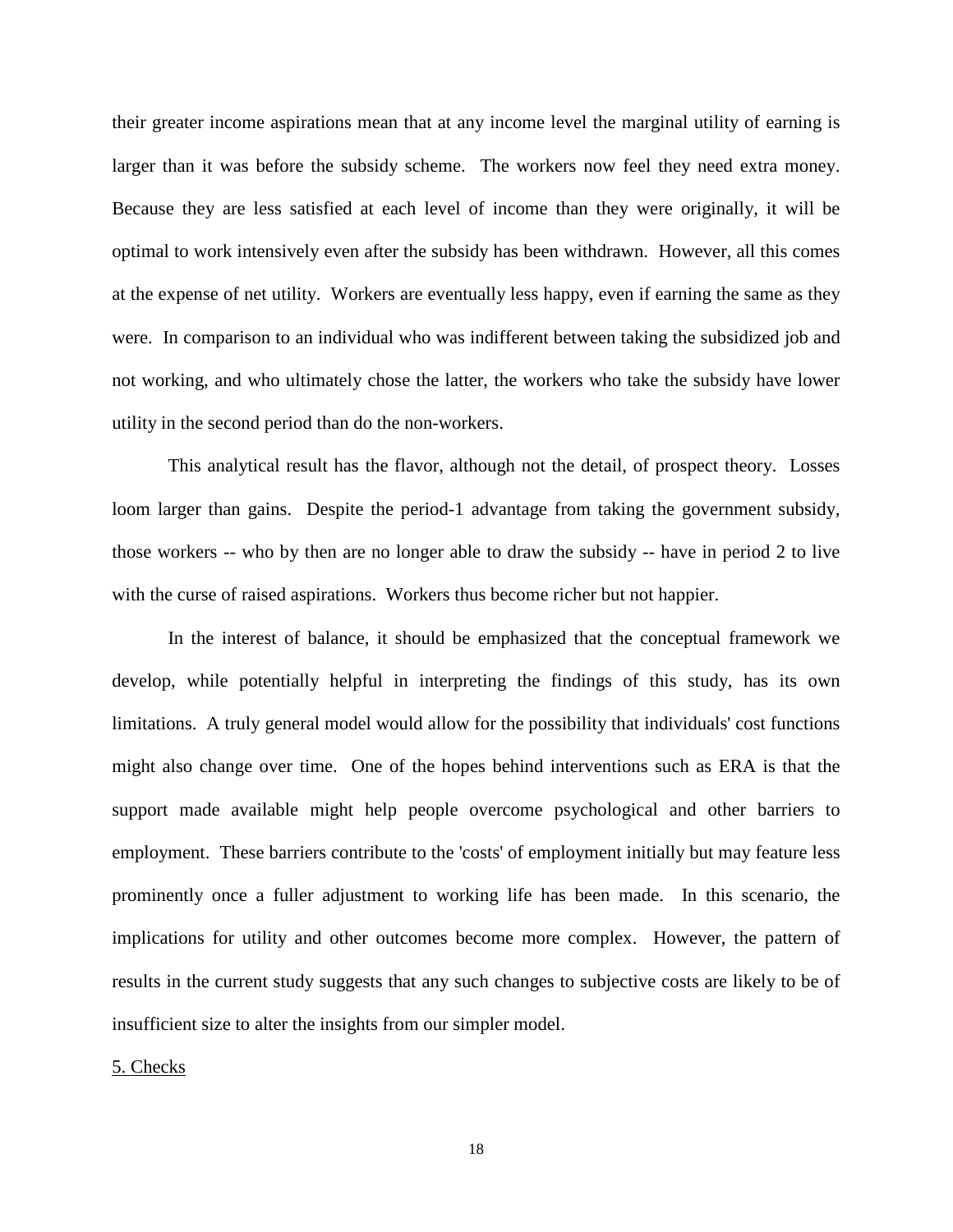Two empirical concerns deserve final consideration.

First, although this study's RCT is of a well-defined kind, a potentially interesting further question -- as a matter of statistical description rather than causal inference -- can be asked. Within the treatment group, who is particularly strongly affected by the intervention? We examine this in Appendix B.

Second, although in this study we are obliged to deal with the available data, in which people must voluntarily agree to fill up survey forms (we cannot compel them to do so), a potential weakness is that there might be selective attrition from the experiment over the ensuing five years in which we are especially interested. Attrition itself is not, in principle, a problem. However, differential rates of attrition from the treatment and control groups could be, because that might lead to biased estimates. On this, Appendix C provides some evidence that -- for our key finding that the quality of individuals' lives apparently worsens -- attrition bias is unlikely to be severe.

#### 6. Conclusions

This paper has examined the outcome of a social-science experiment funded by the government of the United Kingdom. The study explores the hypothesis that the provision of temporary in-work benefits will produce an improvement in the quality of people's lives. Our results do not support that hypothesis. Methodologically, this inquiry rests on the use of randomized trials as one standard for reliable empirical knowledge, and it considers as a criterion for policy evaluation not just whether people become richer but whether they enjoy their lives more after a policy intervention. With honorable exceptions (such as Ludwig et al. 2012), there have been almost no large RCTs of economic policies in which well-being variables are taken as the primary outcome criteria.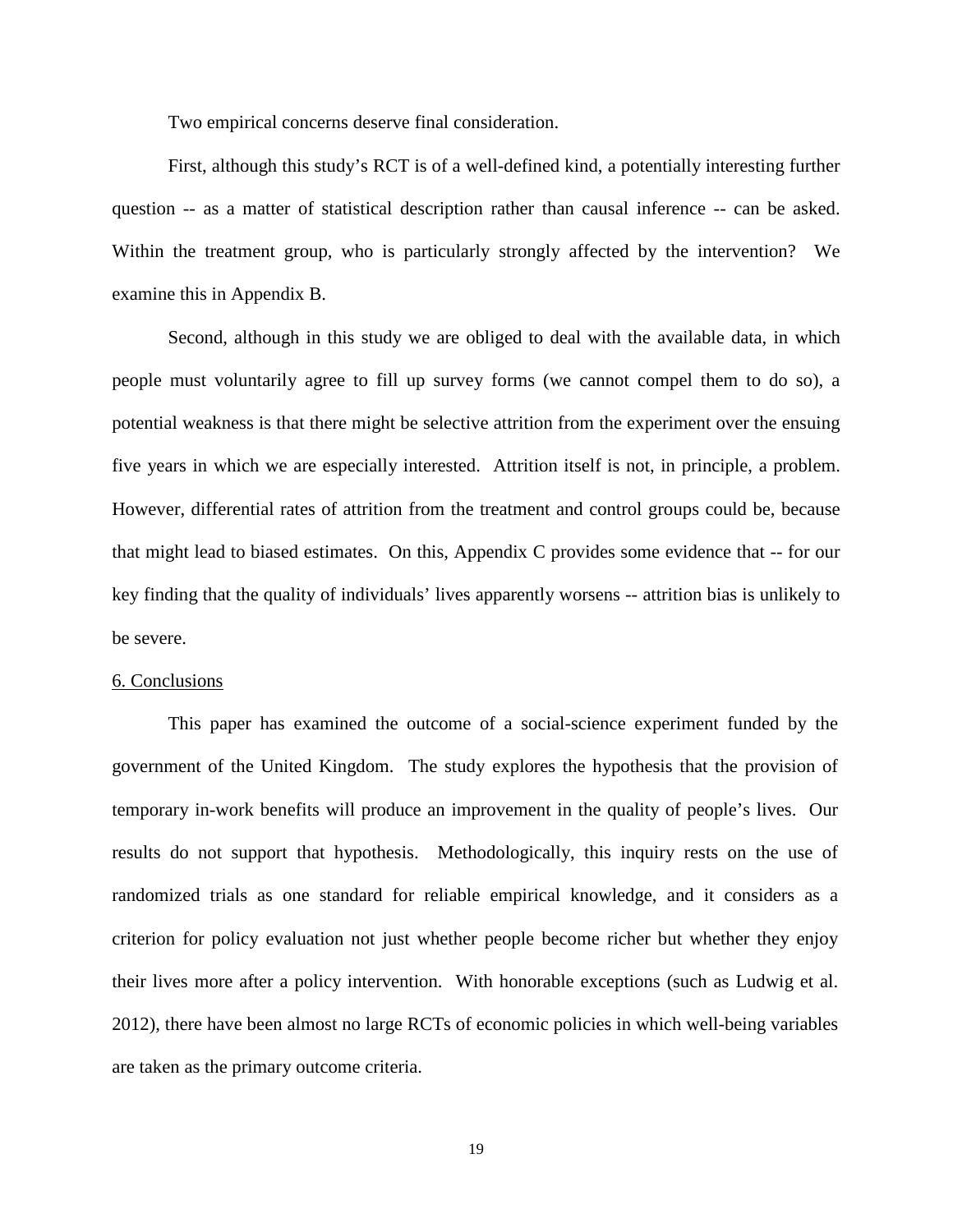The purpose of the randomized controlled trial was to discover how labor-market interventions to help disadvantaged workers might best be designed. The results reveal -- at least for an important illustrative case -- that traditional ways of making and evaluating labor market policy can produce striking, and potentially concerning, results. Years after the ERA randomized intervention finished, those in the treated group were less satisfied with life and worried more. From a well-being perspective, randomly assigning in-work benefits appears to have hurt rather than helped. This finding is not what most scholars would have predicted. It is, however, somewhat reminiscent of the negative results in the Cambridge-Somerville experiment in the late 1930s, in which disadvantaged boys assigned a mentor, and given other help, went on to have worse (criminal) outcomes than those in a control group. McCord (1978) suggested that the intervention in that sample may have created unrealistic expectations in the males in the treatment group, and that the ultimate effect was thus worse than no intervention. It is possible that an equivalent mechanism is at work here.

Although it cost multiple millions to fund, the inquiry described here is methodologically a simple one. One vision of the future of economics is that it develops into an experimental discipline in which RCTs of this kind become commonplace. In substantive terms, this study demonstrates the possibility of well-being effects that can run fundamentally counter to intuitive expectations. Future studies will have to aim to allow society to reach an informed view on whether, and if so how widely, such findings generalize.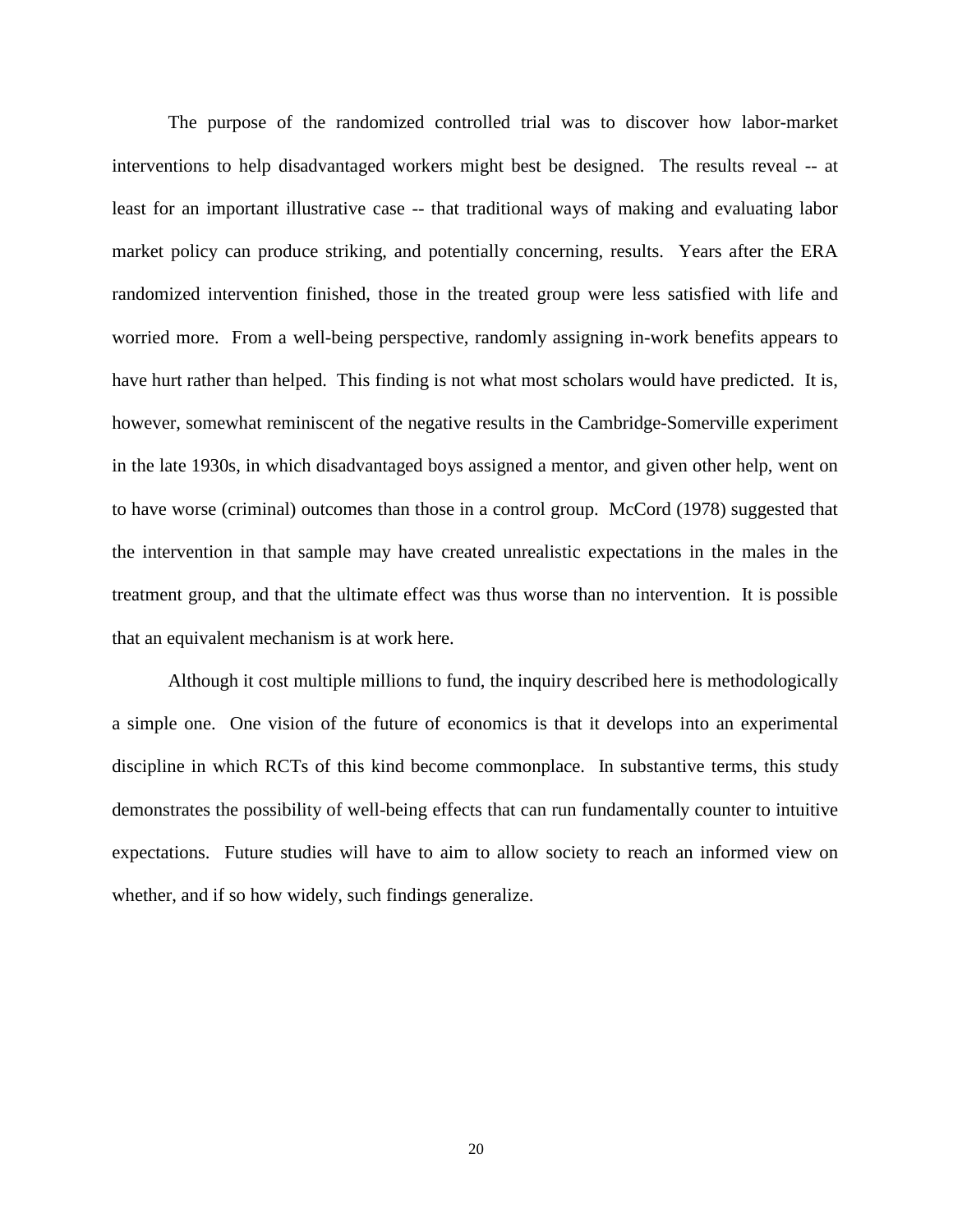# **Table 1: Evidence of Higher Earnings in the Treatment Group by Year 5 of the Study (with Standard Errors in Parentheses)**

*Notes: To interpret this table, a number like* 10.941 *in the top left-hand corner indicates that in Year 2 the treatment group earned 10.9 pounds a week more than those in the control group.*

- \* Is significant at 90% confidence on a two-tailed test
- \*\* Is significant at 95%
- **\*\*\*** Is significant at 99%

|                 | <b>Great Britain, excl. London</b> |              |            | <b>Great Britain</b> |              |             |  |
|-----------------|------------------------------------|--------------|------------|----------------------|--------------|-------------|--|
|                 | (1)                                | (2)          | (3)        | (1)                  | (2)          | (3)         |  |
| Weekly earnings |                                    |              |            |                      |              |             |  |
| Year 2          | $10.941$ **                        | $11.864$ *** | $8.990**$  | $10.228$ **          | $11.432$ *** | $9.001$ **  |  |
|                 | (4.38)                             | (4.23)       | (3.93)     | (4.29)               | (4.15)       | (3.83)      |  |
| Year 5          | $9.903*$                           | $10.749**$   | $11.216**$ | $9.651*$             | $10.876**$   | $10.354$ ** |  |
|                 | (5.30)                             | (5.11)       | (4.84)     | (5.21)               | (5.05)       | (4.76)      |  |
| Year 5-Year 2   | $-1.030$                           | $-1.029$     | 2.119      | $-0.575$             | $-0.492$     | 1.253       |  |
|                 | (4.51)                             | (4.52)       | (4.62)     | (4.46)               | (4.47)       | (4.53)      |  |

Note: The sample size -- see Table 2 -- varies very slightly across outcomes, reflecting a small number of missing values. The sample size given is the smallest across all outcomes considered.

Three sets of results are shown each time -- without covariates (column 1), with age and ethnicity (2), and with a full set of covariate regressors (3).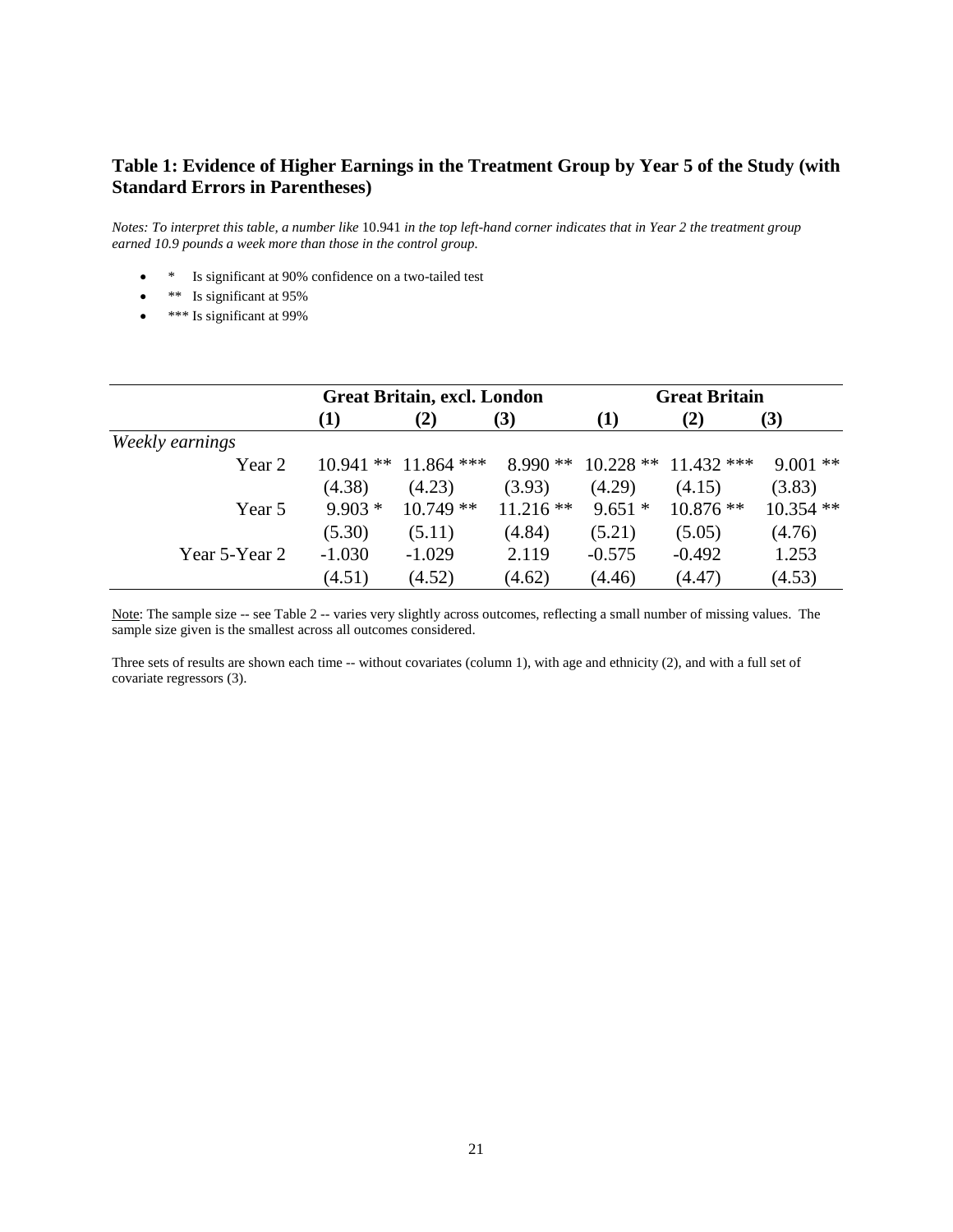# **Table 2: Evidence of Negative Well-being Effects of the Treatment by Year 5 of the Study (with Standard Errors in Parentheses)**

Notes: To interpret this table, a number like 0.04 in the top left-hand corner indicates that in Year 2 of the study the treatment group had 0.04 extra points (with a standard error of 0.04, so not significantly different from zero at the 95% confidence level) of life satisfaction when compared to the control group.

- \* Is significant at 90% confidence on a two-tailed test
- \*\* Is significant at 95%
- \*\*\* Is significant at 99%

|                                                            |             | <b>Great Britain, excluding London</b> |             |             | <b>Great Britain</b> |             |
|------------------------------------------------------------|-------------|----------------------------------------|-------------|-------------|----------------------|-------------|
|                                                            | (1)         | (2)                                    | (3)         | (1)         | (2)                  | (3)         |
| Life satisfaction (1=very dissatisfied, 5=very satisfied): |             |                                        |             |             |                      |             |
| Year 2                                                     | 0.040       | 0.044                                  | 0.035       | 0.036       | 0.042                | 0.034       |
|                                                            | (0.04)      | (0.04)                                 | (0.04)      | (0.04)      | (0.04)               | (0.04)      |
| Year 5                                                     | $-0.086**$  | $-0.080**$                             | $-0.084**$  | $-0.071*$   | $-0.065*$            | $-0.071*$   |
|                                                            | (0.04)      | (0.04)                                 | (0.04)      | (0.04)      | (0.04)               | (0.04)      |
| Year 5-Year 2                                              | $-0.125***$ | $-0.124***$                            | $-0.119***$ | $-0.107***$ | $-0.106**$           | $-0.106**$  |
|                                                            | (0.04)      | (0.04)                                 | (0.04)      | (0.04)      | (0.04)               | (0.04)      |
| Financial situation (1=very difficult, 5=very easy):       |             |                                        |             |             |                      |             |
| Year 2                                                     | 0.030       | 0.032                                  | 0.029       | 0.025       | 0.029                | 0.026       |
|                                                            | (0.03)      | (0.03)                                 | (0.03)      | (0.03)      | (0.03)               | (0.03)      |
| Year 5                                                     | $-0.086**$  | $-0.079**$                             | $-0.081**$  | $-0.083**$  | $-0.076**$           | $-0.079**$  |
|                                                            | (0.03)      | (0.03)                                 | (0.03)      | (0.03)      | (0.03)               | (0.03)      |
| Year 5-Year 2                                              | $-0.116***$ | $-0.112***$                            | $-0.112***$ | $-0.109***$ | $-0.106***$          | $-0.107***$ |
|                                                            | (0.04)      | (0.04)                                 | (0.04)      | (0.04)      | (0.04)               | (0.04)      |
| Other Year 5 outcomes:                                     |             |                                        |             |             |                      |             |
| Run out of money                                           | $-0.223***$ | $-0.219***$                            | $-0.211***$ | $-0.213***$ | $-0.205***$          | $-0.205***$ |
| $(1 = always, 6 = never)$                                  | (0.06)      | (0.06)                                 | (0.06)      | (0.06)      | (0.06)               | (0.06)      |
| Worry about money                                          | $-0.070*$   | $-0.064*$                              | $-0.068*$   | $-0.064*$   | $-0.056$             | $-0.062*$   |
| $(1=almost always, 4=never)$                               | (0.04)      | (0.04)                                 | (0.04)      | (0.04)      | (0.03)               | (0.03)      |
| Trouble with debts                                         | $-0.089**$  | $-0.085**$                             | $-0.094**$  | $-0.066*$   | $-0.060*$            | $-0.069**$  |
| $(1=almost always, 4=never)$                               | (0.04)      | (0.04)                                 | (0.04)      | (0.04)      | (0.03)               | (0.03)      |
| Money left at end of week                                  | $-0.090*$   | $-0.087$                               | $-0.097*$   | $-0.078$    | $-0.076$             | $-0.091*$   |
| $(1 = never, 6 = always)$                                  | (0.05)      | (0.05)                                 | (0.05)      | (0.05)      | (0.05)               | (0.05)      |
| $\mathbf N$                                                | 2830        | 2830                                   | 2830        | 3197        | 3197                 | 3197        |

Note: The sample size varies very slightly across outcomes, reflecting a small number of missing values. The sample size given is the smallest across all outcomes considered.

Three sets of results are shown each time -- without covariates (column 1), with age and ethnicity (2), and with a full set of covariate regressors (3).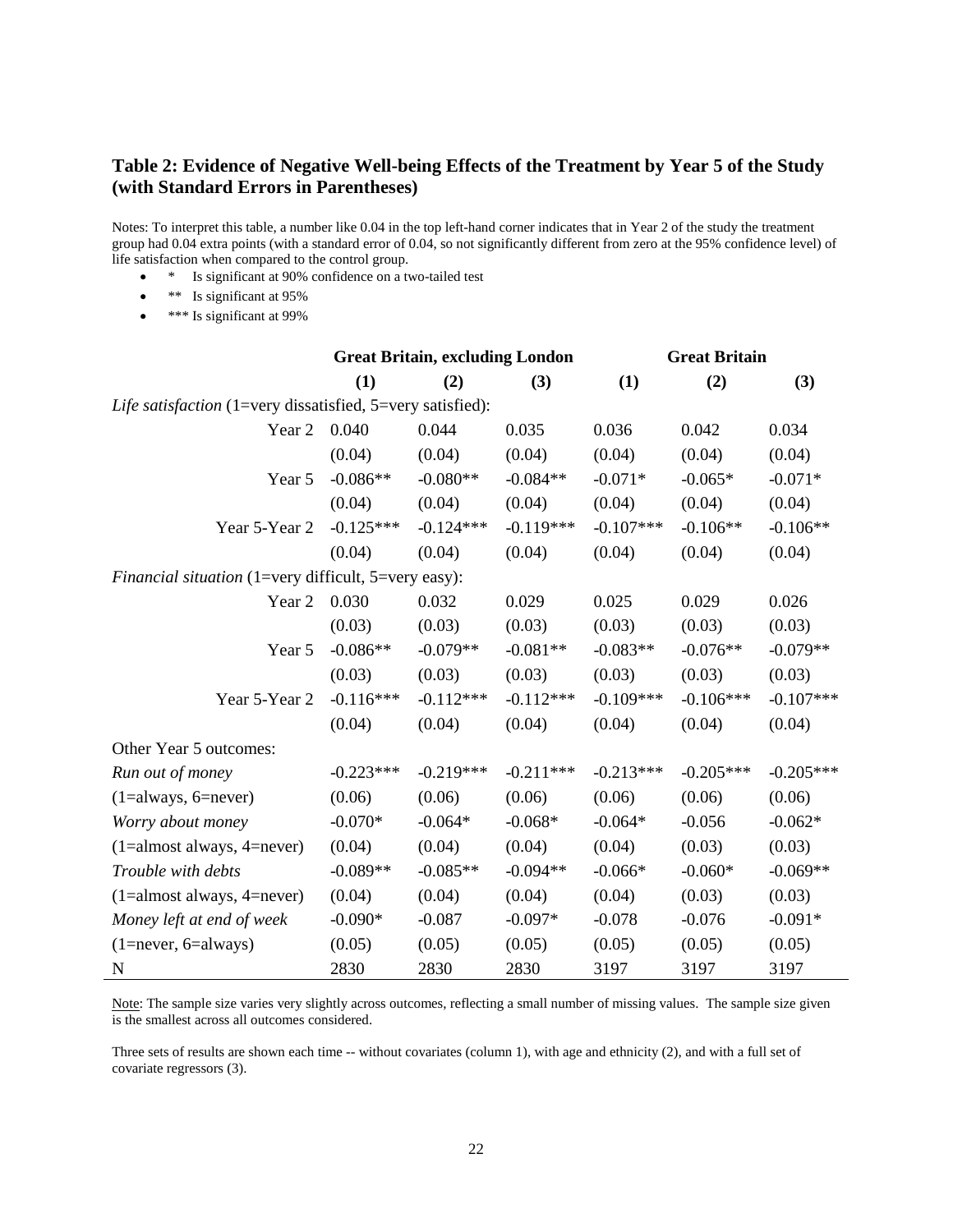### **References**

M. Adler, E.A. Posner. Happiness research and cost-benefit analysis. *Journal of Legal Studies* 37, S253-S292 (2008).

K. Baicker, S.L. Taubman, H.L. Allen, et al. The Oregon Experiment: Effects of Medicaid on clinical outcomes. *New England Journal of Medicine* 368, 1713-1722 (2013).

O. Bargain, K. Orsini. In-work policies in Europe: Killing two birds with one stone? *Labour Economics* 13, 667-697 (2006).

D.J. Benjamin, O. Heffetz, M.S. Kimball, A. Rees-Jones. What do you think would make you happier? What do you think you would choose? *American Economic Review*, 102, 2083-2110 (2012).

M. Brewer, M. Francesconi, P. Gregg, et al. In-work benefit reform in a cross-national perspective: Introduction. *Economic Journal*, 535, F1-F14 (2009).

G. Burtless. The case for randomized field trials in economic and policy research. *Journal of Economic Perspectives* 9, 63-84 (1995).

G. Burtless. Place randomized trials: Experimental tests of public policy. *Journal of Policy Analysis and Management* 26, 694-700 (2007).

D. Card, D.R. Hyslop. The dynamic effects of an earnings subsidy for long-term welfare recipients: Evidence from the self sufficiency project applicant experiment. *Journal of Econometrics* 153, 1-20 (2009).

R. Di Tella, R. MacCulloch, A.J. Oswald. Preferences over inflation and unemployment: Evidence from surveys of happiness. *American Economic Review* 91, 335-341 (2001).

P. Dolan, R. Metcalfe. Measuring subjective well-being: Recommendations on measures for use by national governments. *Journal of Social Policy* 41, 409-427 (2012).

R. Dorsett, P.K. Robins. A multi-level analysis of the impacts of services provided by the UK Employment Retention and Advancement Demonstration. *Evaluation Review*, forthcoming 2014.

E.W. Dunn, L.B. Aknin, M.I. Norton. Spending money on others promotes happiness. *Science* 319, 1687-1688 (2008).

R. A. Easterlin. Explaining happiness. *Proceedings of the National Academy of Sciences of the USA* 100, 11176-1183 (2003).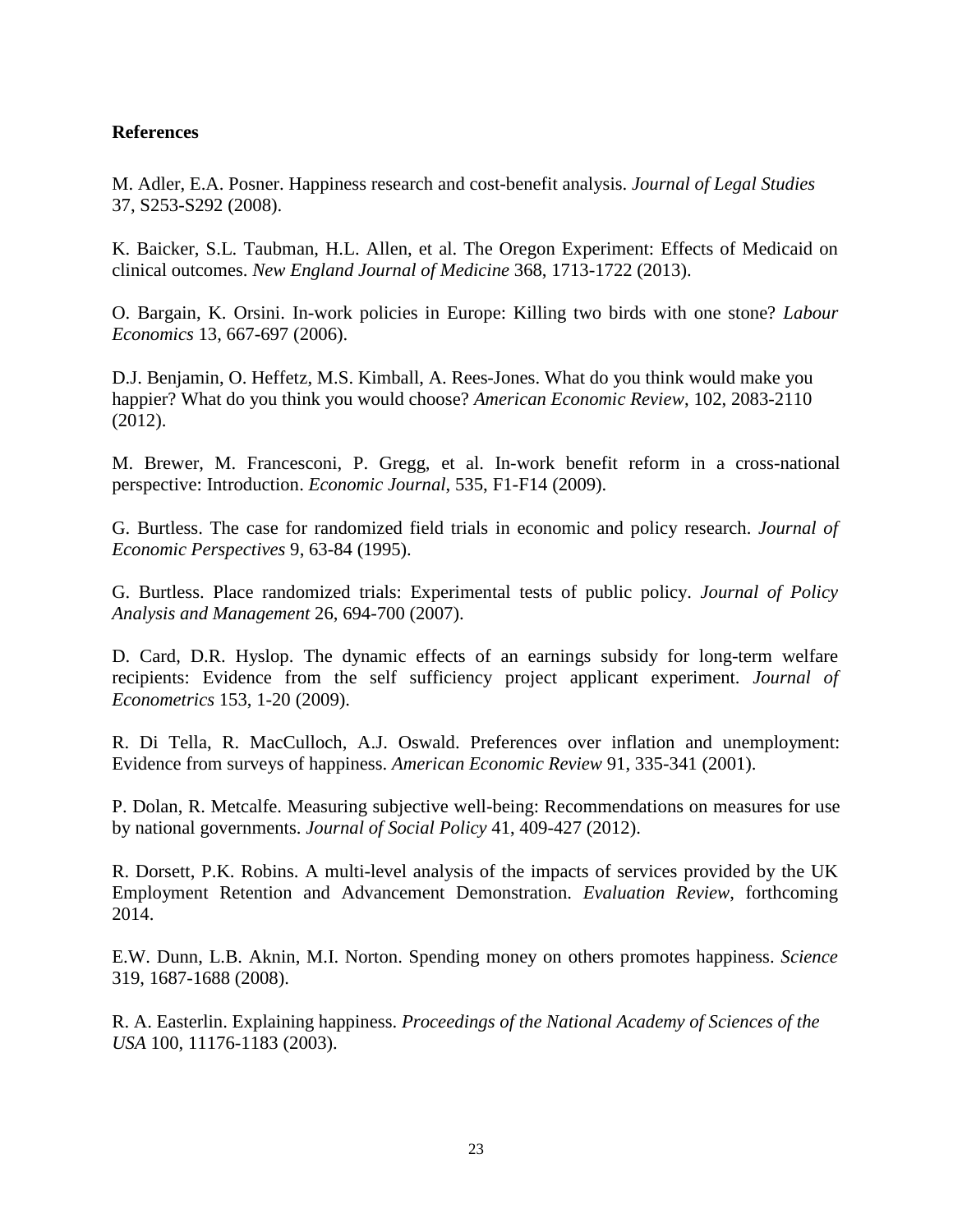N. Eissa, H.W. Hoynes. Taxes and the labor market participation of married couples: the earned income tax credit. *Journal of Public Economics* 88, 1931-1958 (2004).

K. Foley, S. Schwartz. Earnings supplements and job quality among former welfare recipients: Evidence from the self-sufficiency project. *Relations Industrielle: Industrial Relations* 58, 258- 286 (2003).

L.A. Gennetian, C. Miller, J. Smith. Turning welfare into a work support: Six-year impacts on parents and children from the Minnesota Family Investment Program, *New York: MDRC*. (2005).

H. Gintis. Beyond homo economicus: Evidence from experimental economics. *Ecological Economics* 35, 311-322 (2000).

C. Graham, M. Nikolova. Does access to information technology make people happier? Insights from well-being surveys from around the world. *Journal of Socio-Economics* 44 126-139 (2013).

P. Gregg, S. Harkness, S. Smith. Welfare reform and lone parents in the UK. *Economic Journal* 119, F38-F65 (2009).

G.W. Harrison, List J.A. Field experiments. *Journal of Economic Literature* 42, 1009-1055 (2004).

L. Haynes, O. Service, B. Goldacre, D. Torgerson. *Test, Learn, Adapt: Developing Public Policy with Randomized Controlled Trials*. London: Cabinet Office. (2012)

J. Heckman, B. Singer. A method for minimizing the impact of distributional assumptions in econometric models for duration data. *Econometrica* 52, 271–320 (1984).

R. Hendra, K. Dillman, G. Hamilton et. al. How effective are different approaches aiming to increase employment retention and advancement? Final impacts for twelve models. *New York: MDRC.* (2010).

R. Hendra, J., Riccio, R, Dorsett, et al. *Breaking the low-pay, no-pay cycle: Final evidence from the UK Employment Retention and Advancement (ERA) demonstration* Research Report Number 765, Department for Work and Pensions (2011).

J. Helliwell, H.F. Huang. How's your government? International evidence linking good government and well-being. *British Journal of Political Science* 38, 595-619 (2008).

A.C. Huston, C. Miller, L. Richburg-Hayes, et. al. New hope for families and children: Five-year results of a program to reduce poverty and reform welfare. *New York: MDRC.* (2003).

J. Ifcher. The happiness of single mothers after welfare reform. *BE Journal of Economic Analysis & Policy* 11, Article 60 (2011).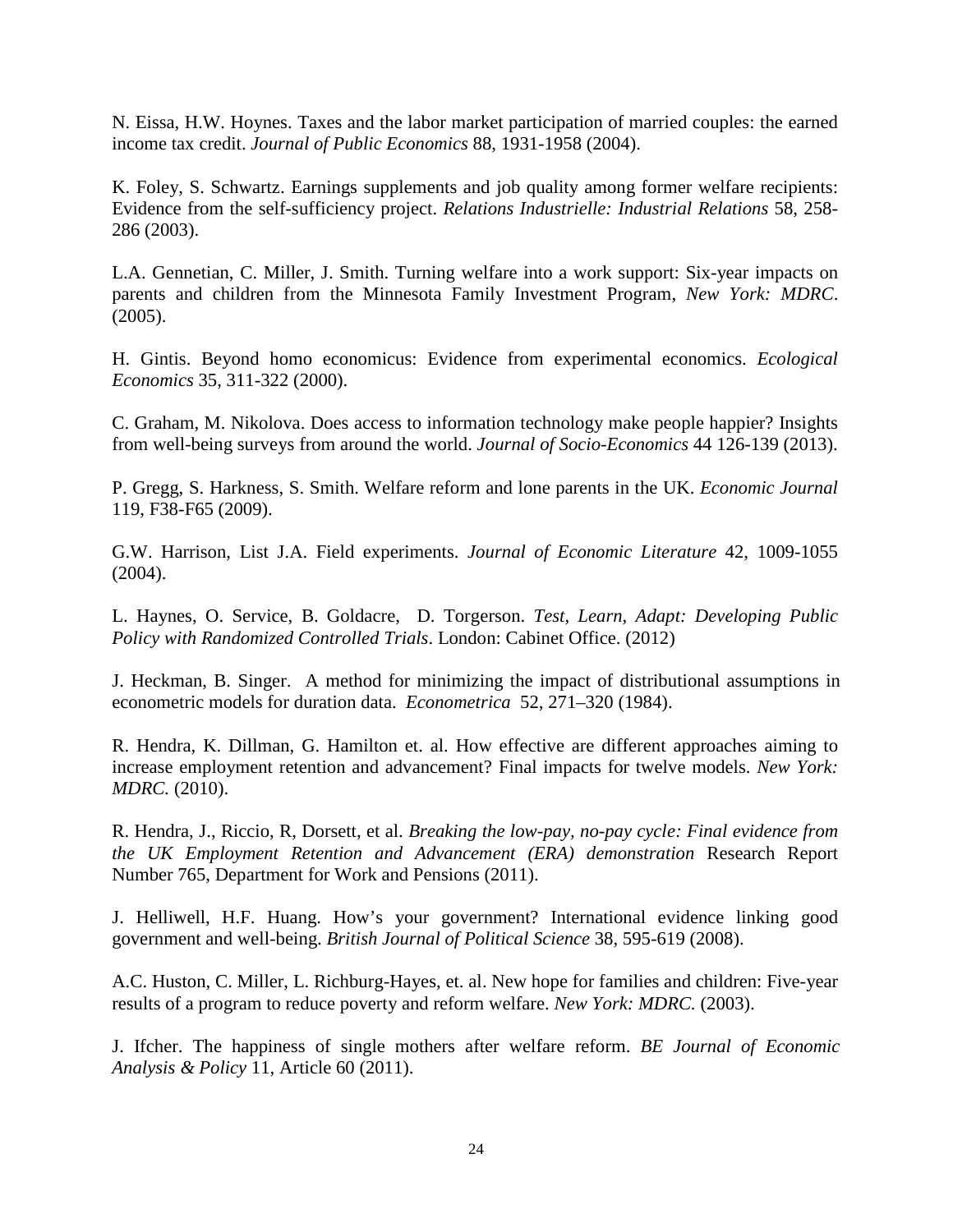J. Ifcher, H. Zarghamee. Happiness and time preference: The effect of positive affect in a random-assignment experiment. *American Economic Review* 101, 3109-3129 (2011).

D. Kahneman, A. Tversky. Prospect theory: An analysis of decision under risk, *Econometrica*, 67, 263-291 (1979).

R. Layard. Happiness and public policy: A challenge to the profession. *Economic Journal* 116, C24-C33 (2006).

J. List. The behavioralist meets the market: Measuring social preferences and reputation effects in actual transactions. *Journal of Political Economy* 114, 1-37 (2006).

J. Ludwig, L. Sanbonmatsu, L.A. Gennetian, et al. Neighborhoods, obesity, and diabetes: A randomized social experiment. *New England Journal of Medicine* 365, 1509-1519 (2011).

J. Ludwig, G.J. Duncan, L.A. Gennetian, et al. Neighborhood effects on the long-term wellbeing of low-income adults. *Science* 337, 1505-1510 (2012).

McCord, J. A thirty-year follow-up of treatment effects. *Crime And Family: Selected Essays Of Joan McCord*. Temple University Press (original published by American Psychological Association in *American Psychologist*). [ISBN](http://en.wikipedia.org/wiki/International_Standard_Book_Number) [9781592135585.](http://en.wikipedia.org/wiki/Special:BookSources/9781592135585) (2007(original published in 1978)).

C. Michalopoulos, D. Tattrie, C. Miller, et. al. Making work pay: Final report on the Self-Sufficiency Project for long-term welfare recipients. *Social Research and Demonstration Corporation* (2002).

S. Oishi, U. Schimmack, E. Diener. Progressive taxation and the subjective well-being of nations. *Psychological Science* 23, 86-92 (2012).

A.J. Oswald, S. Wu. Objective confirmation of subjective measures of human well-being: Evidence from the USA. *Science* 327, 576-579 (2010).

A.J. Oswald, E. Proto, D Sgroi. Happiness and productivity. *Journal of Labor Economics*, forthcoming. (2014)

J. Pencavel. Labor supply of men: A survey. Handbook of Labor Economics (edited by O. Ashenfelter and R. Layard). Amsterdam, *North Holland*. (1986).

A. Rangarajan, T. Novak. The struggle to sustain employment: The effectiveness of the Postemployment Services Demonstration. Princeton, NJ: *Mathematica Policy Research, Inc*. (1999).

B. Stevenson, J. Wolfers. Subjective well-being and income: Is there any evidence of satiation? *American Economic Review* 103, 598-604 (2013).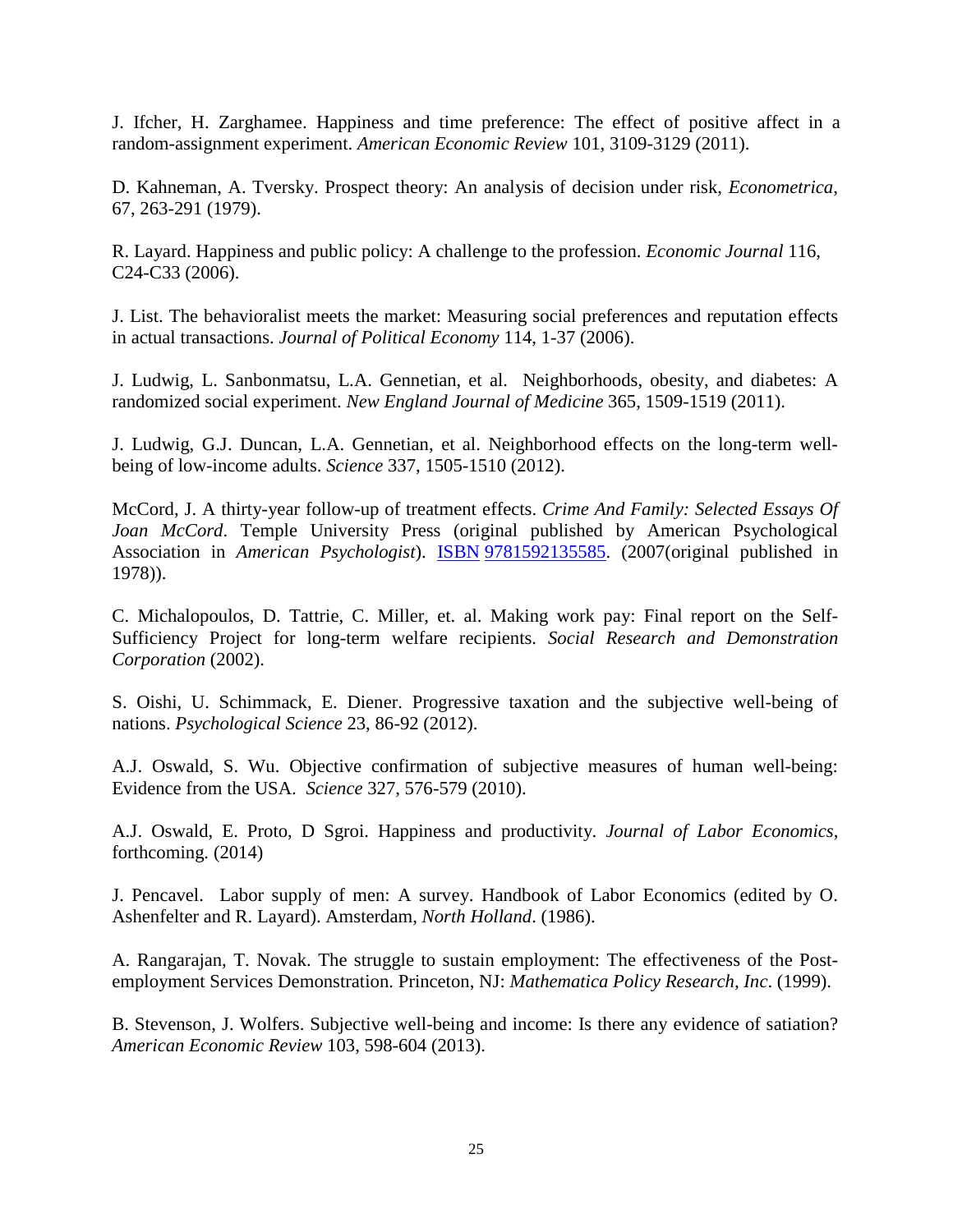J. Stiglitz et al. Commission on the Measurement of Economic Performance and Social Progress. September 2009. Downloadable at [www.stiglitz-sen-fitoussi.fr.](http://www.stiglitz-sen-fitoussi.fr/)

A.A. Stone, J.E. Schwartz, J.E. Broderick, et al. A snapshot of the age distribution of psychological well-being in the United States. *Proceedings of the National Academy of Sciences of the USA* 107, 9985-9990 (2010).

R.H. Thaler, H.M. Shefrin. An economic theory of self-control. *Journal of Political Economy* 89, 392-406 (1981).

M.J. Zaslow, J.L. Brooks, K.A. Moore, et al. *Experimental studies of welfare reform and children*. Washington DC: Child Trends (2001). Available at www.childtrends.org.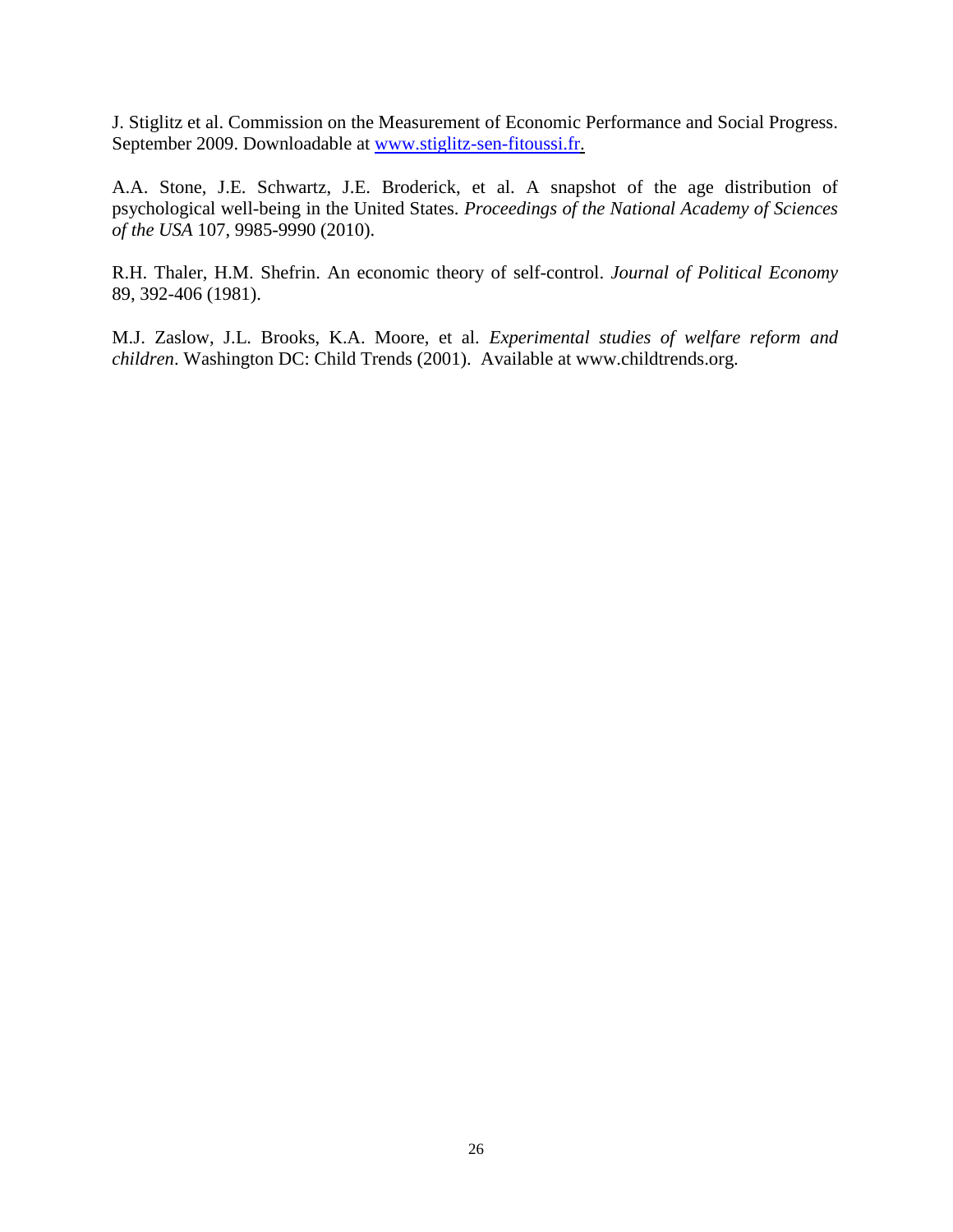# **APPENDIX A**

### **Design of the Project and Detailed Checks**

#### Details of the evaluation design

The experiment was conducted in 6 regions within the UK. Intake to the experiment began in October 2003 and continued until April 2005. Three groups of individuals were targeted:

- out of work single parents on welfare ("Income Support" IS);
- single parents working part-time in low-paid jobs that qualified them for in-work financial support known as the "Working Tax Credit" (WTC – comparable to the Earned Income Tax Credit in the US)
- long-term unemployed people on welfare ("Jobseeker's Allowance" JSA. A key difference between IS and JSA is that the former placed no requirement on recipients to look for work).

Welfare, employment and earnings outcomes for five years after randomization were taken from administrative records. For the two single parent groups, additional outcomes were available from surveys carried out approximately two years after random assignment and again approximately five years after random assignment.

#### Notes on the sample

The analysis in this paper used data collected from surveys and so is restricted to the two single parent groups. Furthermore, attention is restricted to mothers (who account for 96 per cent of single parents in the experiment). The analysis presented in the paper is based on single mothers responding to both year 2 and year 5 survey interviews. Interviews were attempted with 5,444 single mothers. Of these, 3,212 responded at both year 2 and year 5, an overall response rate of 59 per cent. The characteristics of the resulting sample are shown in Table A1.

The official report maintained a distinction at all times between the three target groups listed above and produced results for men and women combined. The main earnings impacts in that report were based on outcomes observed in administrative data. This was in order to allow the full sample of experimental participants to be used rather than the sub-sample of survey respondents and also to avoid issues of survey attrition. There are definitional differences between the earnings measures available from administrative sources and those collected through surveys that reduce comparability across the two sources.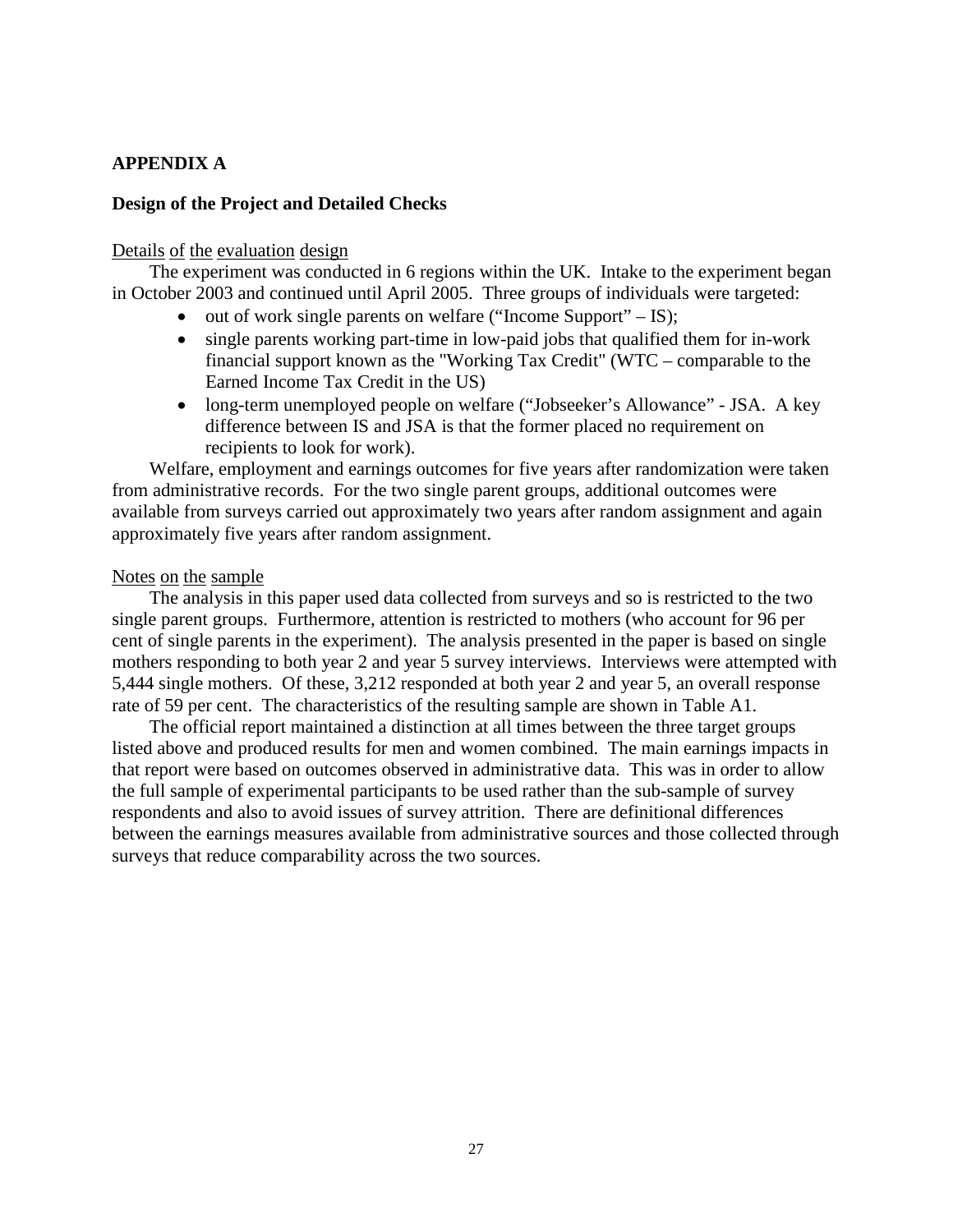Measures of life satisfaction and perceived financial security

The survey collected information on life satisfaction and a range of aspects of individuals' perceived financial circumstances. The wording of the questions asked is given below. The first two questions were asked in both the year 2 and year 5 surveys:

*Thinking about all aspects of your life at the moment, how satisfied are you with your life as a whole. Are you ...* 

| (I) | very satisfied,                    |
|-----|------------------------------------|
| (2) | satisfied,                         |
| (3) | neither satisfied nor dissatisfied |
| (4) | dissatisfied, or                   |

*(5) very dissatisfied?* 

*How difficult would you say your financial situation is at the moment.* 

*Is it...* 

| (I) | very difficult, |
|-----|-----------------|
|     |                 |

- *(2) quite difficult,*
- *(3) neither easy nor difficult,*
- *(4) quite easy,*
- *(5) or very easy?*

The other questions were asked only at the year 5 interview:

*How often would you say, do you run out of money before the end of the week or the month?* 

- *(1) always*
- *(2) most weeks/months*
- *(3) more often than not*
- *(4) sometimes*
- *(5) hardly ever*
- *(6) or never?*
- *(7) spontaneous: don't know/too hard to say/varied too much to say*

*How often would you say you have been worried about money during the last few weeks?...* 

- *(1) almost all the time*
- *(2) quite often*
- *(3) only sometimes*
- *(4) never?*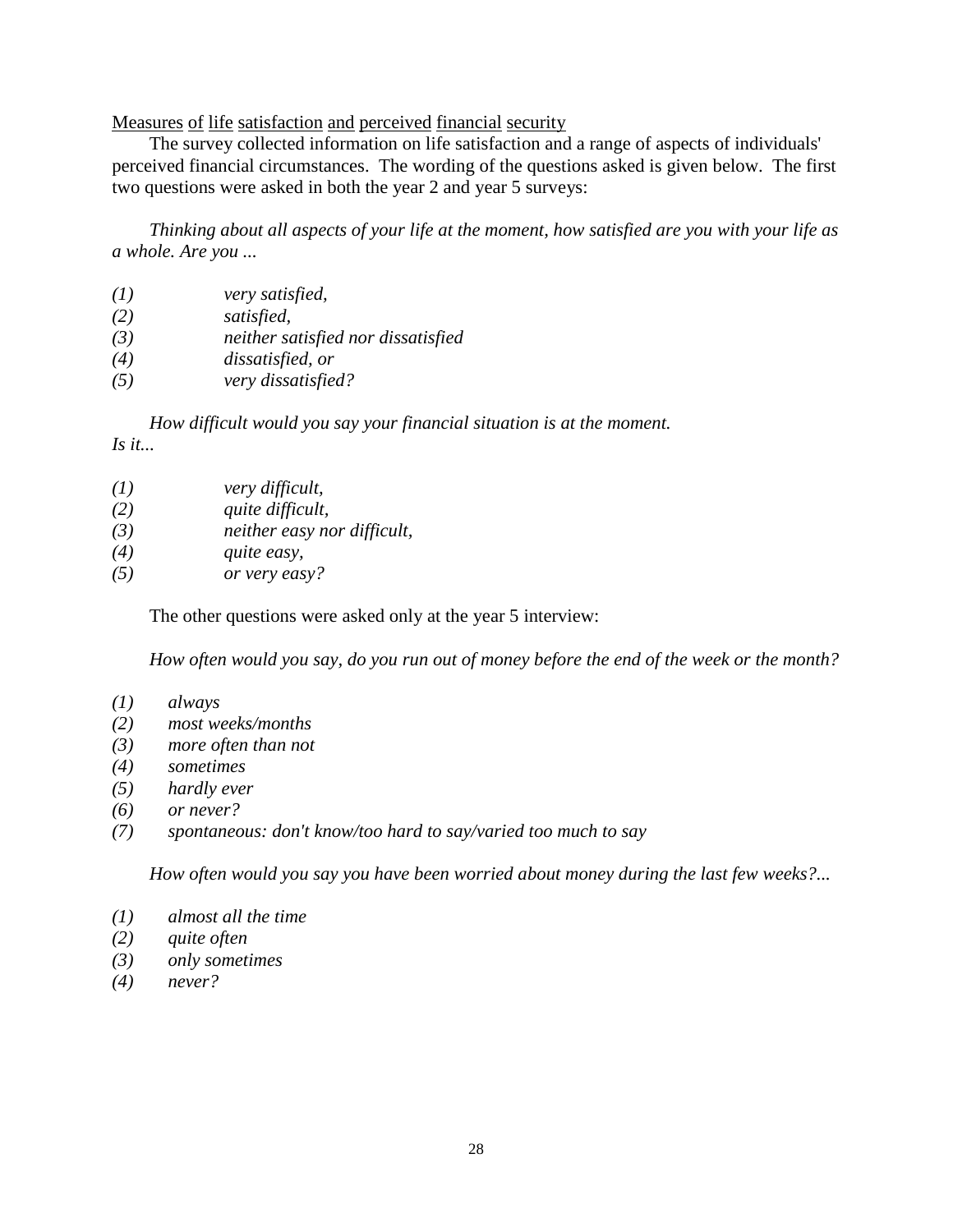*Thinking back over the past 12 months, how often would you say you have had trouble with debts that you found hard to repay?*

- *(1) almost all the time*
- *(2) quite often*
- *(3) only sometimes*
- *(4) never?*

*How often, would you say, do you have money left over at the end of the week, or if you budget by the month, at the end of the month?* 

- *(1) always*
- *(2) most weeks/months*
- *(3) more often than not*
- *(4) sometimes*
- *(5) hardly ever*
- *(6) or never?*
- *(7) spontaneous: don't know/too hard to say/varied too much to say*

#### Basic descriptives for the outcome variables considered

Where necessary, responses to questions were recoded so that for all variables a higher value corresponded to a more desirable outcome. For instance, in the life satisfaction question, 5 was recoded to 1, 4 was recoded to 2, 2 was recoded to 4 and 1 was recoded to 5. With this in mind, some basic descriptives of the transformed variables are provided in Table A2.

### Detailed estimation results

Tables A3-A9 provide the full detail of the key estimation results in the paper. These are the results relating to the UK excluding London. For each outcome measure three sets of results are shown. These differ in the covariates included in the regressions: the first specification has no covariates; the second specification includes only age and ethnicity (as firmly exogenous variables); the third specification includes a full set of baseline information (still exogenous to treatment status since collected prior to randomization).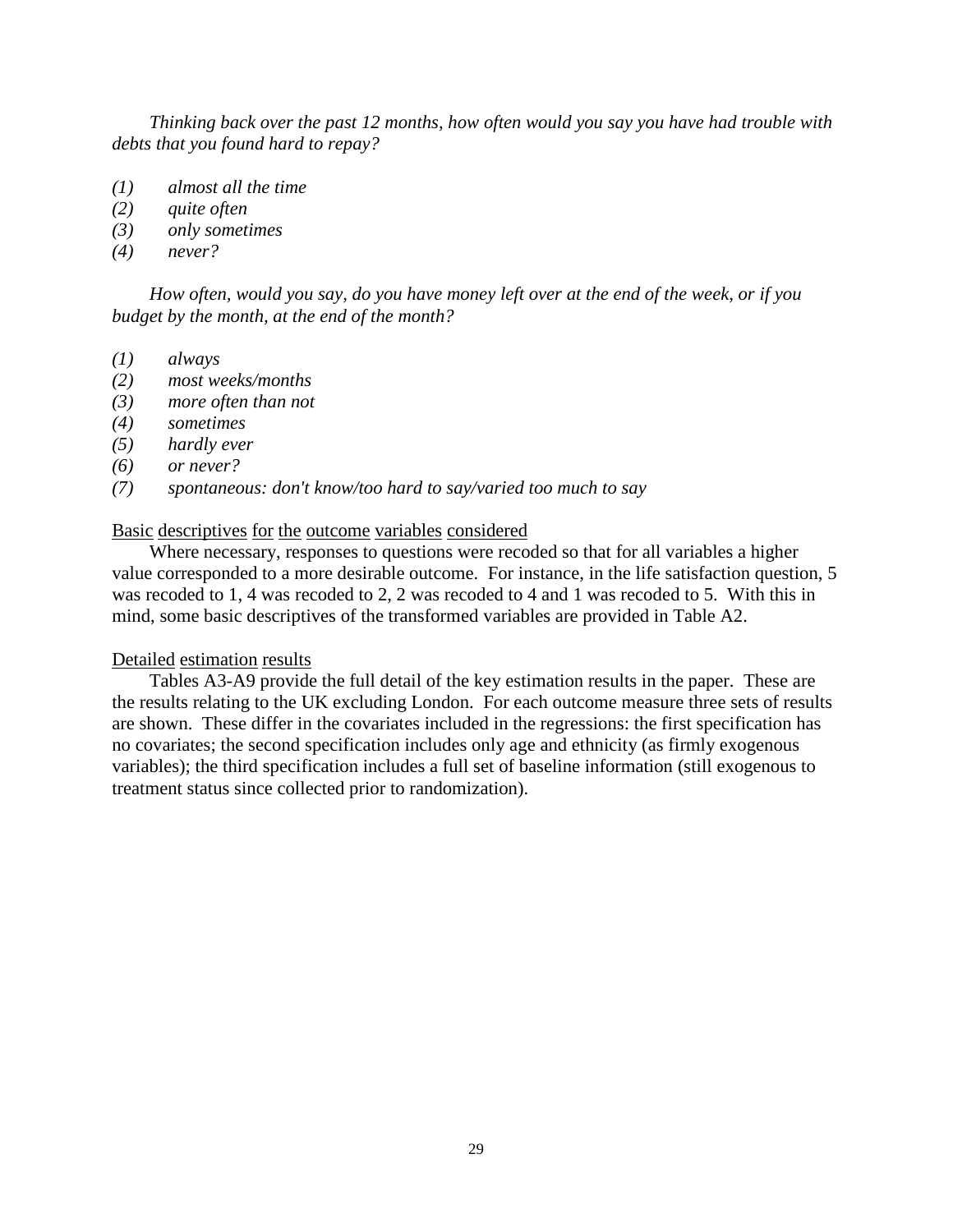# **Table A1. The Characteristics of the Sample Who were Randomized (percentages)**

|                                           |         | <b>Great Britain</b> |         | London  |         | GB, excl. London |  |
|-------------------------------------------|---------|----------------------|---------|---------|---------|------------------|--|
|                                           | Control | Treat                | Control | Treat   | Control | Treat            |  |
| District (col. %)                         |         |                      |         |         |         |                  |  |
| Scotland                                  | 0.13    | 0.13                 |         |         | 0.15    | 0.15             |  |
| North East                                | 0.15    | 0.15                 |         |         | 0.17    | 0.17             |  |
| North West                                | 0.11    | 0.12                 |         |         | 0.13    | 0.13             |  |
| Wales                                     | 0.10    | 0.11                 |         |         | 0.12    | 0.12             |  |
| <b>East Midlands</b>                      | 0.38    | 0.37                 |         |         | 0.44    | 0.42             |  |
| London                                    | 0.12    | 0.12                 |         |         |         |                  |  |
| Highest qualification (col. %)            |         |                      |         |         |         |                  |  |
| A level or higher                         | 0.29    | 0.28                 | 0.27    | 0.31    | 0.30    | 0.27             |  |
| O level                                   | 0.45    | 0.47                 | 0.49    | 0.50    | 0.44    | 0.46             |  |
| Other education qualification             | 0.10    | 0.10                 | 0.11    | 0.07    | 0.10    | 0.10             |  |
| None                                      | 0.16    | 0.16                 | 0.13    | 0.11    | 0.17    | 0.17             |  |
| Months worked in past 3 years (col.       |         |                      |         |         |         |                  |  |
| $\%$ )                                    |         |                      |         |         |         |                  |  |
| 12 or fewer months                        | 0.42    | 0.41                 | 0.52    | 0.58    | 0.41    | 0.39             |  |
| 13-24 months                              | 0.13    | 0.11                 | 0.13    | 0.08    | 0.13    | 0.12             |  |
| 25-36 months                              | 0.45    | 0.47                 | 0.35    | 0.34    | 0.46    | 0.49             |  |
| Last weekly earnings in year pre-RA       |         |                      |         |         |         |                  |  |
| (f)                                       | 69.73   | 71.50                | 52.94   | 63.91   | 71.95   | 72.50            |  |
|                                           | (69.08) | (70.80)              | (73.11) | (84.86) | (68.25) | (68.70)          |  |
| Months on welfare in two years pre-<br>RA | 10.14   | 9.95                 | 12.79   | 13.04   | 9.79    | 9.54             |  |
|                                           | (10.30) | (10.34)              | (10.67) | (10.55) | (10.20) | (10.24)          |  |
| Quarter of RA (col. %)                    |         |                      |         |         |         |                  |  |
| Oct 03-Dec 03                             | 0.02    | 0.02                 | 0.04    | 0.04    | 0.02    | 0.02             |  |
| Jan 04-Mar 04                             | 0.24    | 0.22                 | 0.25    | 0.24    | 0.24    | 0.22             |  |
|                                           |         |                      |         |         | 0.18    |                  |  |
| Apr 04-Jun 04                             | 0.18    | 0.18                 | 0.18    | 0.19    |         | 0.18             |  |
| Jul 04-Sep 04                             | 0.21    | 0.22                 | 0.27    | 0.27    | 0.21    | 0.21             |  |
| Oct 04-Dec 04                             | 0.26    | 0.26                 | 0.21    | 0.22    | 0.27    | 0.26             |  |
| Jan 05-Apr 05                             | 0.09    | 0.09                 | 0.05    | 0.03    | 0.09    | 0.10             |  |
| Age                                       | 34.77   | 34.97                | 35.78   | 34.87   | 34.63   | 34.99            |  |
|                                           | (8.05)  | (8.11)               | (7.97)  | (8.30)  | (8.06)  | (8.09)           |  |
| Age of youngest child (col. %)            |         |                      |         |         |         |                  |  |
| less than 6                               | 0.43    | 0.43                 | 0.40    | 0.49    | 0.44    | 0.42             |  |
| $6 - 10$                                  | 0.30    | 0.29                 | 0.30    | 0.31    | 0.30    | 0.28             |  |
| $11 - 18$                                 | 0.27    | 0.29                 | 0.30    | 0.19    | 0.27    | 0.30             |  |
| Receiving IS or WTC (col. %)              |         |                      |         |         |         |                  |  |
| IS                                        | 0.49    | 0.50                 | 0.69    | 0.71    | 0.47    | 0.47             |  |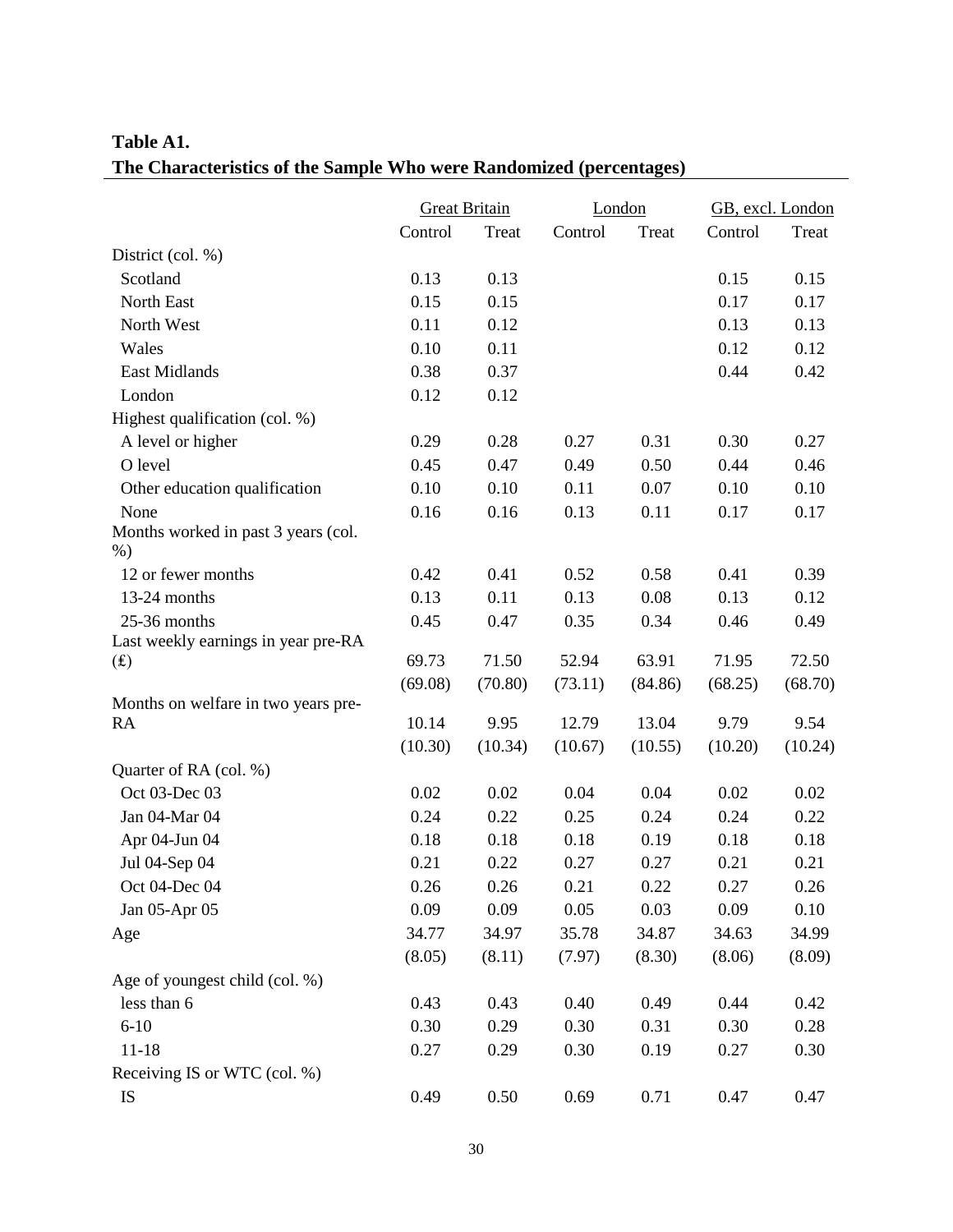| <b>WTC</b>                      | 0.51  | 0.50  | 0.31 | 0.29 | 0.53  | 0.53  |
|---------------------------------|-------|-------|------|------|-------|-------|
| Ethnic minority status (col. %) |       |       |      |      |       |       |
| White                           | 0.91  | 0.90  | 0.68 | 0.66 | 0.93  | 0.93  |
| Non-white                       | 0.09  | 0.10  | 0.32 | 0.34 | 0.07  | 0.07  |
| N                               | 1,603 | 1,723 | 187  | 201  | 1.416 | 1,522 |
| 0.111                           |       |       |      |      |       |       |

Standard deviations in parentheses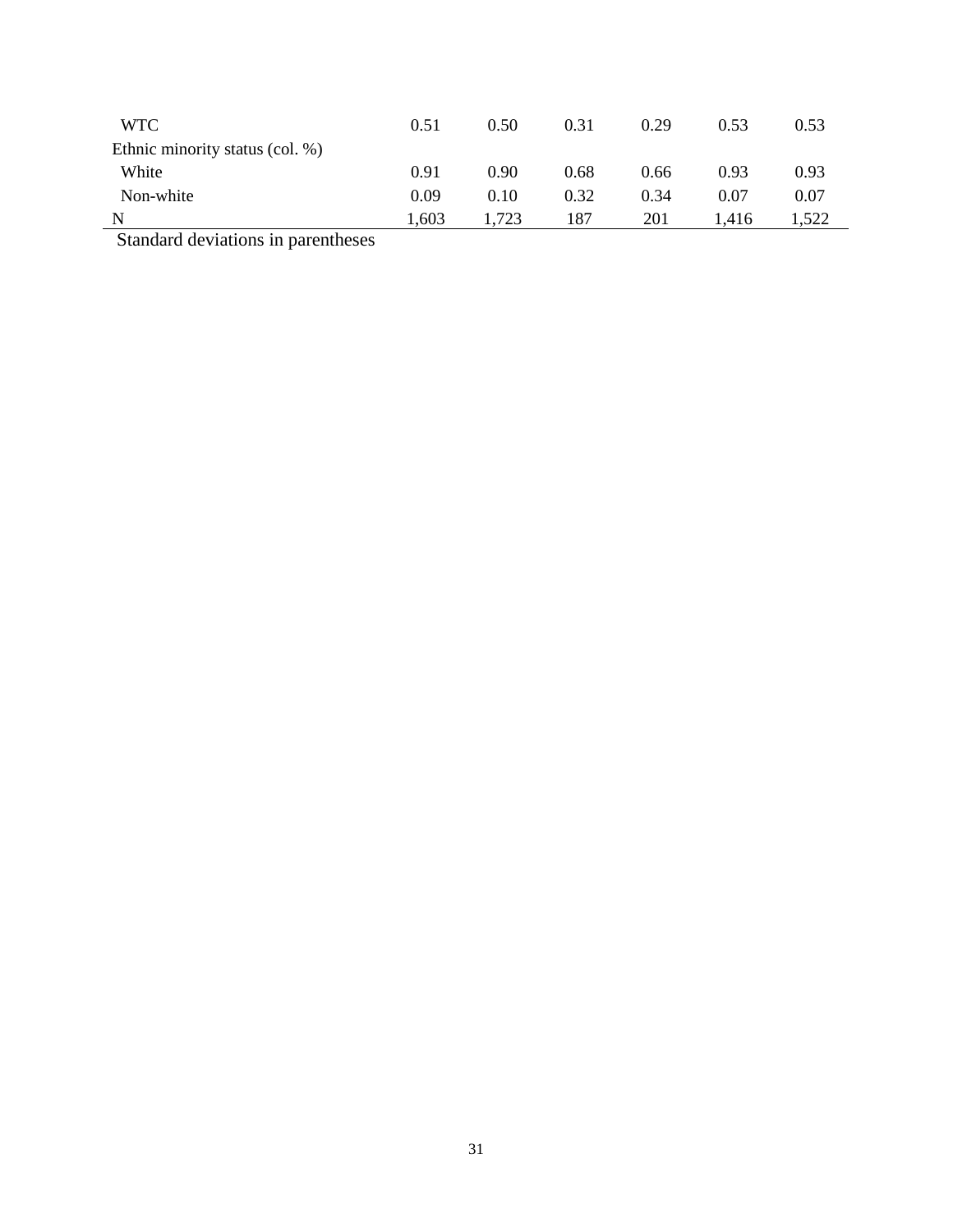|                            |                              | Year 2 | Year 5 |
|----------------------------|------------------------------|--------|--------|
| Life satisfaction          | mean                         | 3.59   | 3.62   |
|                            | standard deviation           | 1.04   | 1.07   |
|                            | Distribution:                |        |        |
|                            | - very dissatisfied          | 4.61%  | 5.21%  |
|                            | - dissatisfied               | 12.14% | 11.02% |
|                            | - neither satisfied nor      |        |        |
|                            | dissatisfied                 | 19.10% | 19.33% |
|                            | - satisfied                  | 47.80% | 45.09% |
|                            | - very satisfied             | 16.36% | 19.36% |
|                            | Number of observations       | 3,320  | 3,322  |
| <b>Financial situation</b> |                              | 2.18   | 2.19   |
|                            | mean<br>standard deviation   | 0.92   | 0.92   |
|                            | Distribution:                |        |        |
|                            | - very difficult             | 26.85% | 25.78% |
|                            | - quite difficult            | 36.22% | 36.90% |
|                            | - neither easy nor difficult | 29.92% | 30.57% |
|                            | - quite easy                 | 6.54%  | 5.87%  |
|                            | - very easy                  | 0.48%  | 0.87%  |
|                            | Number of observations       | 3,319  | 3,320  |
|                            |                              |        |        |
| Run out of money           | mean                         |        | 3.76   |
|                            | standard deviation           |        | 1.67   |
|                            | Distribution:                |        |        |
|                            | - always                     |        | 16.07% |
|                            | - most weeks/months          |        | 10.66% |
|                            | - more often than not        |        | 9.64%  |
|                            | - sometimes                  |        | 25.89% |
|                            | - hardly ever                |        | 20.57% |
|                            | - never                      |        | 17.16% |
|                            | Number of observations       |        | 3,310  |

# **Table A2. Mean, standard deviation and distribution of the well-being measures**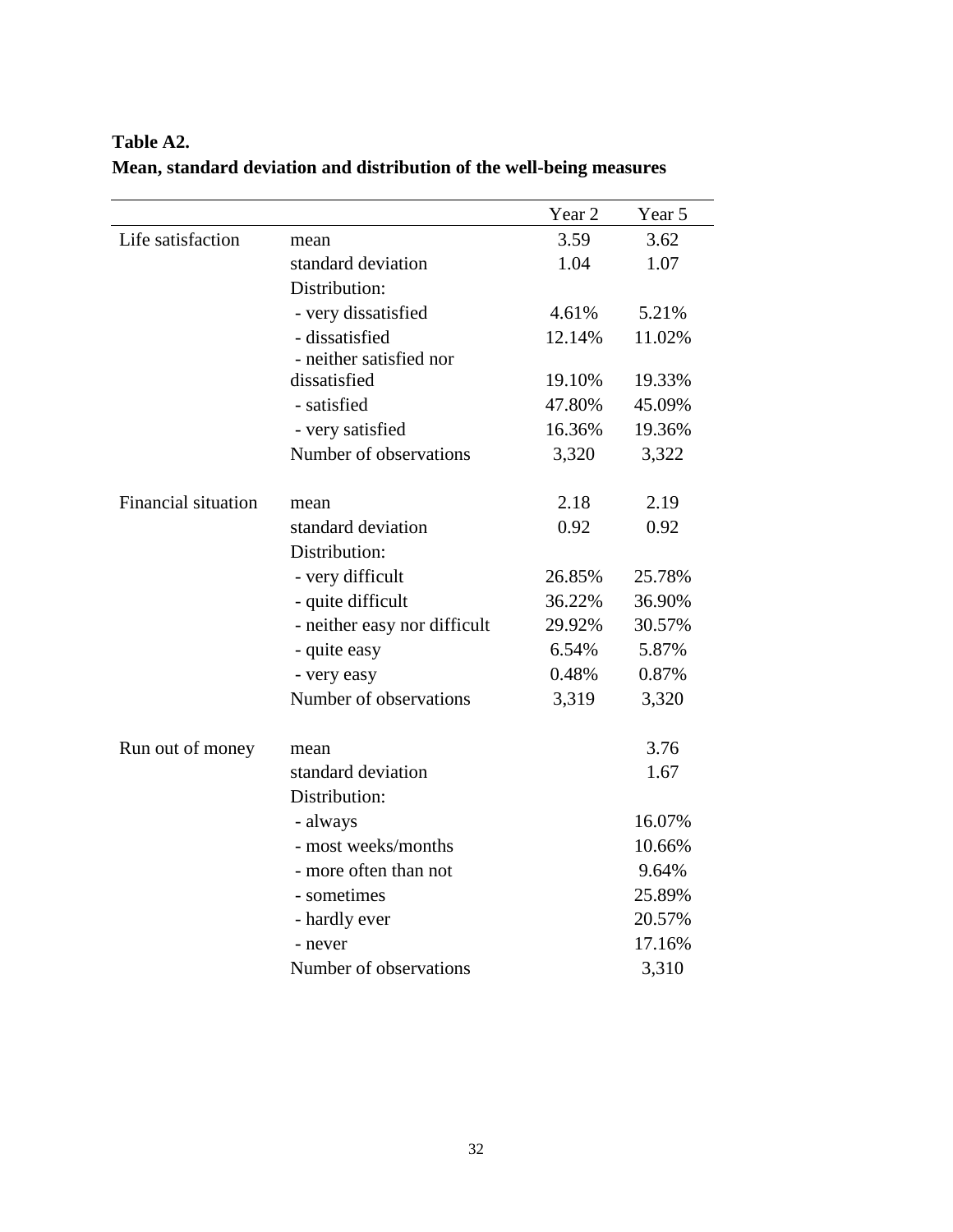| Worry about money  | mean                   | 2.19   |
|--------------------|------------------------|--------|
|                    | standard deviation     | 1.00   |
|                    | Distribution:          |        |
|                    | - almost all the time  | 32.65% |
|                    | - quite often          | 25.46% |
|                    | - only sometimes       | 32.56% |
|                    | - never                | 9.33%  |
|                    | Number of observations | 3,323  |
| Trouble with debts | mean                   | 2.19   |
|                    | standard deviation     | 1.00   |
|                    | Distribution:          |        |
|                    | - almost all the time  | 11.36% |
|                    | - quite often          | 14.46% |
|                    | - only sometimes       | 33.78% |
|                    | - never                | 40.40% |
|                    | Number of observations | 3,319  |
| Money left over    | mean                   | 3.62   |
|                    | standard deviation     | 1.07   |
|                    | Distribution:          |        |
|                    | - never                | 29.91% |
|                    | - hardly ever          | 26.98% |
|                    | - sometimes            | 24.32% |
|                    | - more often than not  | 7.01%  |
|                    | - most weeks/months    | 5.50%  |
|                    | - always               | 6.28%  |
|                    | Number of observations | 3,310  |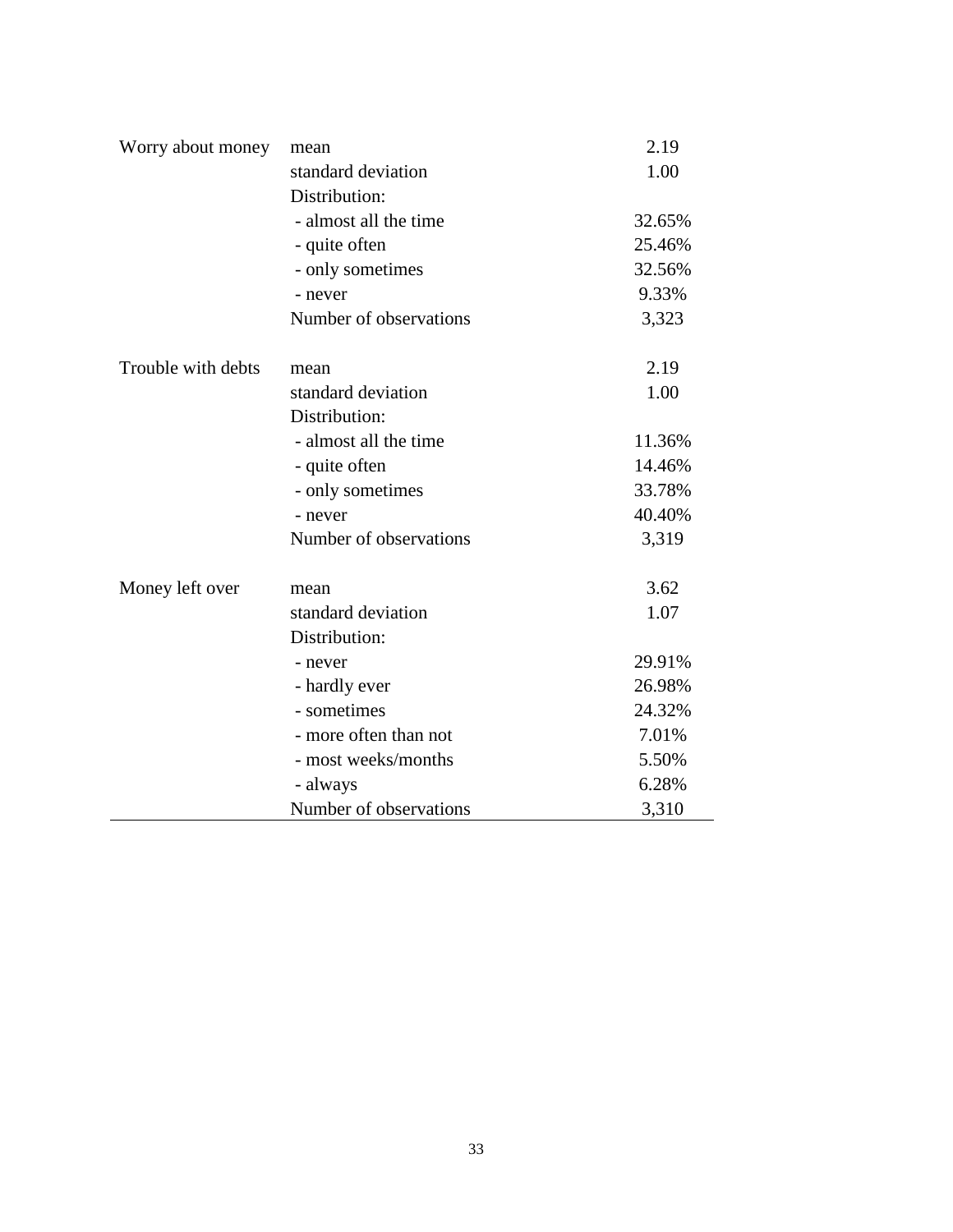# **Table A3. Effect of the ERA treatment on weekly earnings (GB excluding London, years 2 and 5)**

|                                      |           | Year <sub>2</sub>    |                       |         | Year 5             |                       |
|--------------------------------------|-----------|----------------------|-----------------------|---------|--------------------|-----------------------|
| <b>ERA</b>                           | $10.94**$ | 11.86***             | 8.99**                | $9.90*$ | $10.75**$          | 11.22**               |
|                                      | (4.38)    | (4.23)<br>$11.52***$ | (3.93)<br>8.36***     | (5.30)  | (5.11)<br>18.68*** | (4.84)<br>15.27***    |
| Age                                  |           | (1.70)               |                       |         | (2.08)             |                       |
|                                      |           | $-11.95***$          | (1.73)<br>$-10.85***$ |         | $-21.52***$        | (2.08)<br>$-19.67***$ |
| Age squared $(100)$                  |           | (2.50)               | (2.45)                |         | (3.02)             |                       |
| Age missing                          |           | 71.84***             | 9.17                  |         | 73.31***           | (2.94)<br>$21.00*$    |
|                                      |           | (9.88)               | (9.28)                |         | (12.72)            | (12.63)               |
| Non-white                            |           | 0.60                 | $-2.64$               |         | 22.15              | 10.73                 |
|                                      |           | (9.52)               | (8.85)                |         | (13.93)            | (13.52)               |
|                                      |           | 5.09                 | $-29.77$              |         | $-3.60$            | $-35.80$              |
| Ethnicity missing                    |           |                      |                       |         |                    |                       |
| Youngest child aged                  |           | (29.30)              | (32.12)               |         | (141.27)           | (137.93)              |
| $6 - 10$                             |           |                      | 3.37                  |         |                    | 2.80                  |
|                                      |           |                      | (5.01)                |         |                    | (6.36)                |
| Youngest child aged                  |           |                      |                       |         |                    |                       |
| $11 - 18$                            |           |                      | 21.16***              |         |                    | 16.89**               |
|                                      |           |                      | (5.65)                |         |                    | (7.51)                |
| Highest qual: a-level                |           |                      | 48.71***              |         |                    | 74.88***              |
|                                      |           |                      | (6.13)                |         |                    | (7.50)                |
| Highest qual: o-level                |           |                      | 22.06***              |         |                    | 33.64***              |
|                                      |           |                      | (4.91)                |         |                    | (5.92)                |
| Highest qual: other                  |           |                      | 31.45***              |         |                    | 40.29***              |
|                                      |           |                      | (7.78)                |         |                    | (8.81)                |
| Worked $\leq 12$                     |           |                      |                       |         |                    |                       |
| months in past 3                     |           |                      |                       |         |                    |                       |
| years                                |           |                      | $-11.84*$             |         |                    | $-14.37*$             |
| Worked 13-24                         |           |                      | (6.18)                |         |                    | (8.61)                |
| months in past 3                     |           |                      |                       |         |                    |                       |
| years                                |           |                      | $-23.03***$           |         |                    | $-21.14**$            |
|                                      |           |                      | (6.35)                |         |                    | (8.21)                |
| Weekly earnings in                   |           |                      |                       |         |                    |                       |
| past year                            |           |                      | $0.42***$             |         |                    | $0.37***$             |
|                                      |           |                      | (0.05)                |         |                    | (0.06)                |
| Earnings in past year                |           |                      |                       |         |                    |                       |
| missing                              |           |                      | 220.31***             |         |                    | 217.89***             |
|                                      |           |                      | (35.86)               |         |                    | (33.88)               |
| Months on welfare<br>in past 2 years |           |                      | $-1.01***$            |         |                    | $-1.39***$            |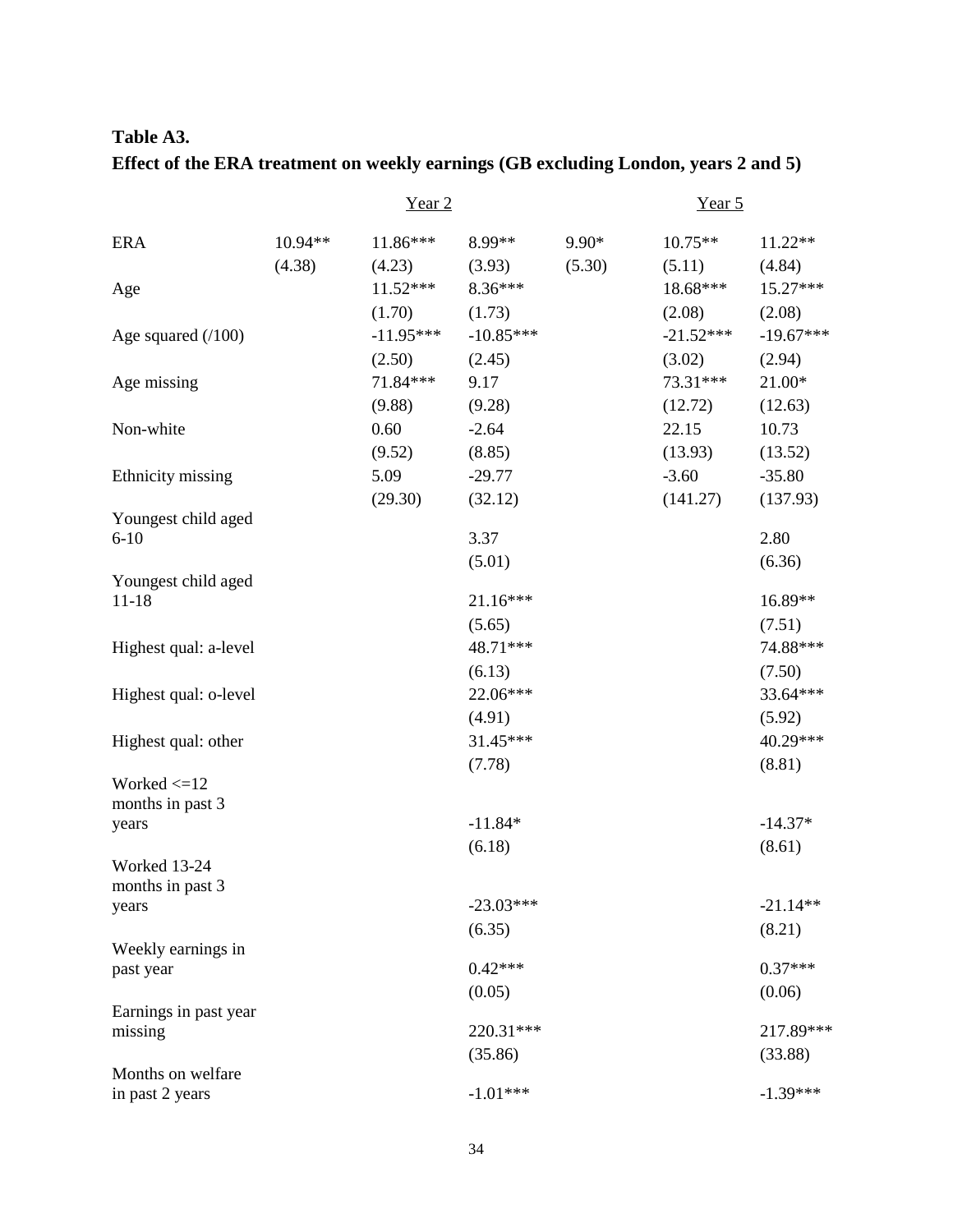|                        | (0.31)         | (0.43)                |
|------------------------|----------------|-----------------------|
| District: Scotland     | $-6.38$        | $-8.28$               |
|                        | (5.93)         | (7.63)                |
| District: North East   | $-4.40$        | $-0.20$               |
|                        | (5.51)         | (6.64)                |
| District: North West   | 8.60           | 22.94***              |
|                        | (6.78)         | (8.60)                |
| District: Wales        | 3.62           | $-5.02$               |
|                        | (7.31)         | (8.26)                |
| RA in Oct 03-Dec       |                |                       |
| 03                     | 3.25           | 11.96                 |
|                        | (13.28)        | (18.11)               |
| RA in Jan 04-Mar 04    | 1.02           | 40.25***              |
|                        | (10.43)        | (13.12)               |
| RA in Apr 04-Jun 04    | $-6.01$        | 45.18***              |
|                        | (12.98)        | (16.46)               |
| RA in Jul 04-Sep 04    | $-5.43$        | 22.35                 |
|                        | (10.70)        | (14.06)               |
| RA in Oct 04-Dec<br>04 | 0.29           | 30.80***              |
|                        |                |                       |
|                        | (9.14)<br>3.44 | (11.90)<br>$-23.30**$ |
| Month: February        |                |                       |
|                        | (8.78)         | (10.11)               |
| Month: March           | $-12.50$       | $-14.12$              |
|                        | (13.89)        | (17.33)               |
| Month: April           | 5.93           | $-17.87$              |
|                        | (12.54)        | (15.34)               |
| Month: May             | 6.22           | $-27.27*$             |
|                        | (12.56)        | (15.73)               |
| Month: June            | 2.92           | $-32.29***$           |
|                        | (10.77)        | (12.52)               |
| Month: July            | 1.66           | $-9.21$               |
|                        | (7.53)         | (9.96)                |
| Month: August          | 1.67           | 3.70                  |
|                        | (9.05)         | (13.28)               |
| Month: September       | $-2.24$        | $-13.20$              |
|                        | (10.71)        | (13.64)               |
| Month: October         | $-8.43$        | $-26.79**$            |
|                        | (9.18)         | (11.12)               |
| Month: November        | $-2.89$        | $-9.27$               |
|                        | (9.97)         | (12.57)               |
| Month: December        | $-11.02$       | $-2.55$               |
|                        | (9.95)         | (13.48)               |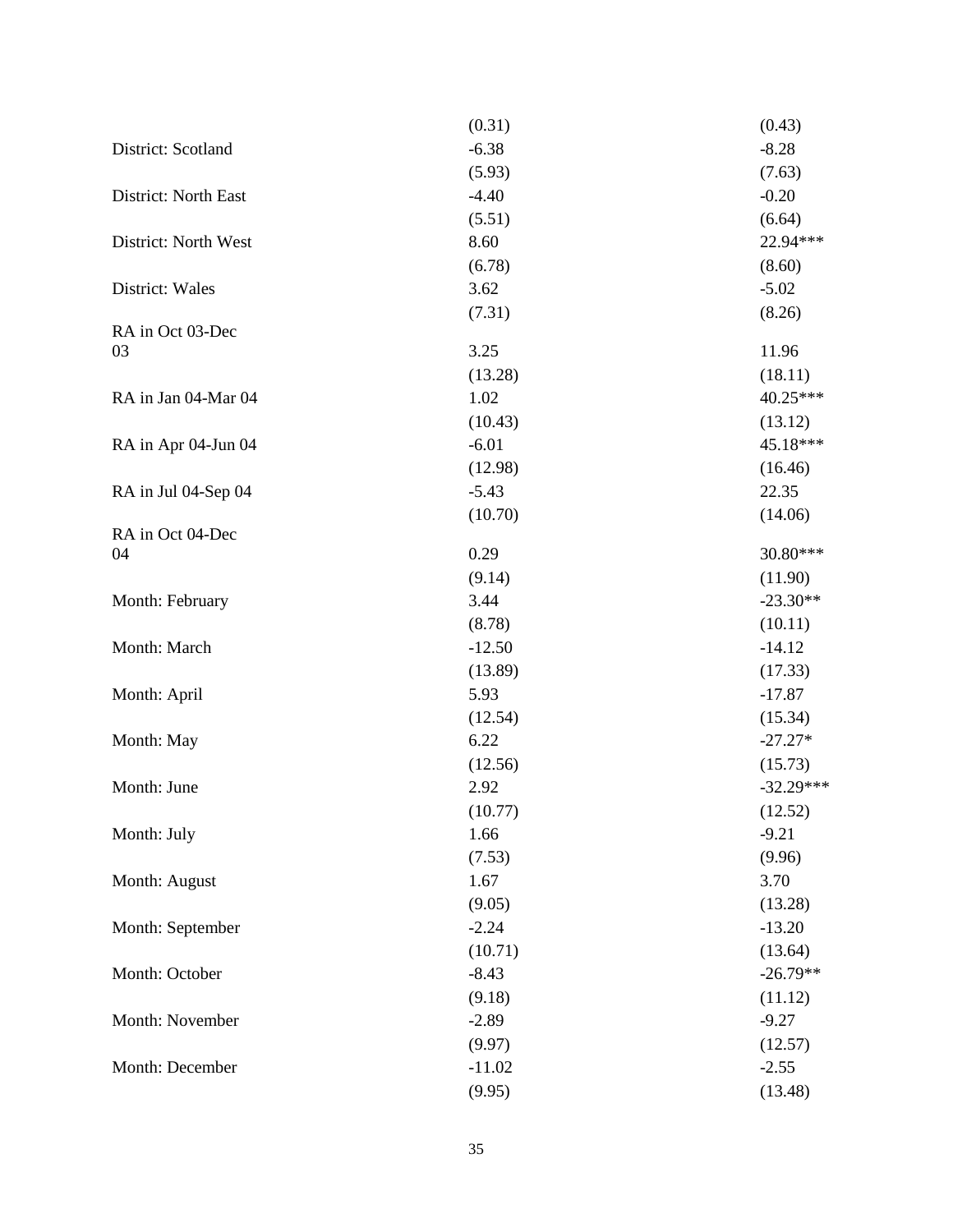| Receiving WTC                  |             |              | $-0.06$    |             |              | $-2.90$      |
|--------------------------------|-------------|--------------|------------|-------------|--------------|--------------|
|                                |             |              | (6.72)     |             |              | (8.95)       |
| cons                           | $128.29***$ | $-123.16***$ | $-69.90**$ | $151.22***$ | $-228.79***$ | $-201.72***$ |
|                                | (3.15)      | (28.18)      | (31.50)    | (3.73)      | (34.51)      | (39.08)      |
| N                              | 2833        | 2833         | 2833       | 2842        | 2842         | 2842         |
| Standard errors in parentheses |             |              |            |             |              |              |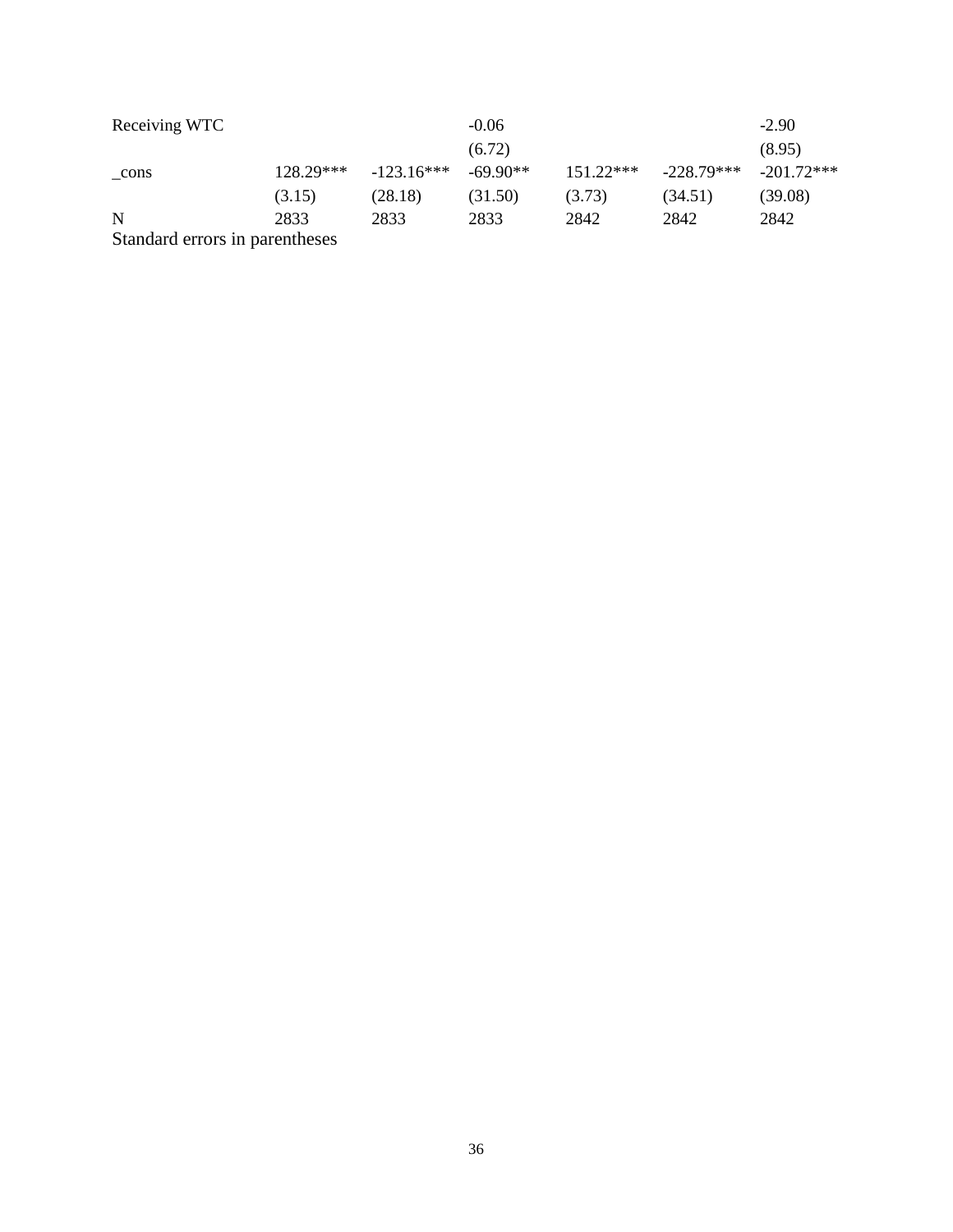# **Table A4.**

# **Effect of the ERA treatment on life satisfaction (GB excluding London, years 2 and 5 – higher score indicates higher life satisfaction)**

|                                         |        | Year <sub>2</sub> |            |           | Year 5     |            |
|-----------------------------------------|--------|-------------------|------------|-----------|------------|------------|
| <b>ERA</b>                              | 0.04   | 0.04              | 0.04       | $-0.09**$ | $-0.08**$  | $-0.08**$  |
|                                         | (0.04) | (0.04)            | (0.04)     | (0.04)    | (0.04)     | (0.04)     |
| Age                                     |        | 0.02              | 0.02       |           | $0.04**$   | 0.02       |
|                                         |        | (0.02)            | (0.02)     |           | (0.02)     | (0.02)     |
| age squared $(100)$                     |        | $-0.04$           | $-0.04$    |           | $-0.07**$  | $-0.05*$   |
|                                         |        | (0.02)            | (0.02)     |           | (0.03)     | (0.03)     |
| Age missing                             |        | 0.12              | $-0.05$    |           | 0.13       | $-0.07$    |
|                                         |        | (0.09)            | (0.10)     |           | (0.09)     | (0.10)     |
| Non-white                               |        | $-0.25***$        | $-0.23**$  |           | $-0.28***$ | $-0.29***$ |
|                                         |        | (0.08)            | (0.09)     |           | (0.09)     | (0.09)     |
| Ethnicity missing                       |        | $-1.26***$        | $-1.37***$ |           | $-0.96***$ | $-1.13***$ |
|                                         |        | (0.26)            | (0.29)     |           | (0.28)     | (0.33)     |
| Youngest child aged 6-10                |        |                   | $-0.05$    |           |            | $-0.07$    |
|                                         |        |                   | (0.05)     |           |            | (0.05)     |
| Youngest child aged 11-18               |        |                   | $-0.05$    |           |            | $-0.13**$  |
|                                         |        |                   | (0.06)     |           |            | (0.06)     |
| Highest qual: a-level                   |        |                   | $0.17**$   |           |            | $0.21***$  |
|                                         |        |                   | (0.07)     |           |            | (0.07)     |
| Highest qual: o-level                   |        |                   | $0.14**$   |           |            | $0.10*$    |
|                                         |        |                   | (0.06)     |           |            | (0.06)     |
| Highest qual: other                     |        |                   | 0.08       |           |            | 0.10       |
|                                         |        |                   | (0.08)     |           |            | (0.08)     |
| Worked $\leq 12$ months in past 3 years |        |                   | $-0.08$    |           |            | $-0.13**$  |
|                                         |        |                   | (0.06)     |           |            | (0.07)     |
| Worked 13-24 months in past 3 years     |        |                   | $-0.08$    |           |            | $-0.16**$  |
|                                         |        |                   | (0.06)     |           |            | (0.07)     |
| Weekly earnings in past year            |        |                   | 0.00       |           |            | $0.00**$   |
|                                         |        |                   | (0.00)     |           |            | (0.00)     |
| Earnings in past year missing           |        |                   | $0.33**$   |           |            | 0.22       |
|                                         |        |                   | (0.14)     |           |            | (0.20)     |
| Months on welfare in past 2 years       |        |                   | 0.00       |           |            | 0.00       |
|                                         |        |                   | (0.00)     |           |            | (0.00)     |
| District: Scotland                      |        |                   | $-0.08$    |           |            | $-0.08$    |
|                                         |        |                   | (0.06)     |           |            | (0.06)     |
| District: North East                    |        |                   | $-0.07$    |           |            | $-0.06$    |
|                                         |        |                   | (0.06)     |           |            | (0.06)     |
| District: North West                    |        |                   | $-0.13*$   |           |            | $-0.01$    |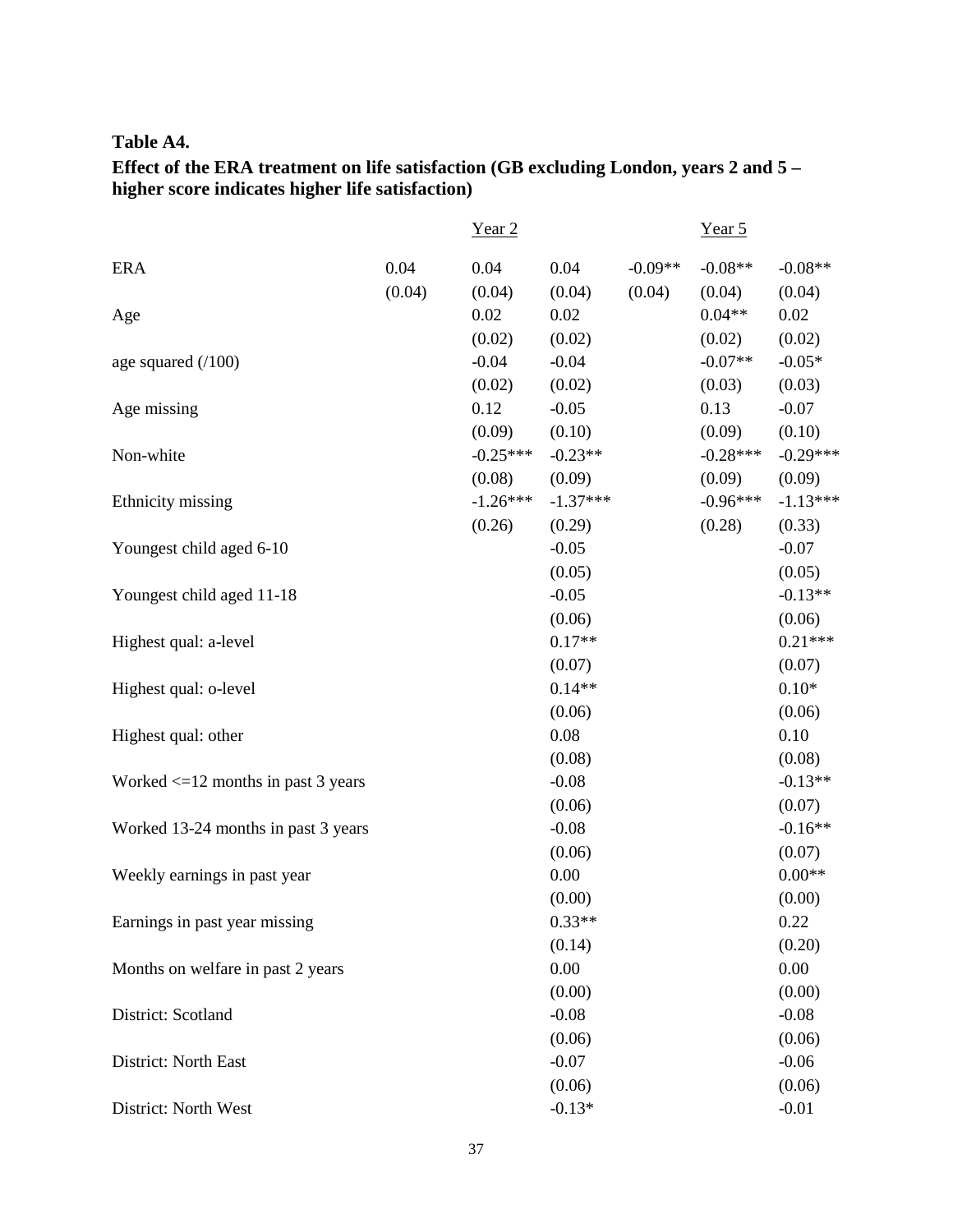|                                |           |         | (0.07)    |           |           | (0.07)     |
|--------------------------------|-----------|---------|-----------|-----------|-----------|------------|
| District: Wales                |           |         | $-0.03$   |           |           | $-0.19***$ |
|                                |           |         | (0.07)    |           |           | (0.07)     |
| RA in Oct 03-Dec 03            |           |         | $-0.22$   |           |           | 0.21       |
|                                |           |         | (0.16)    |           |           | (0.16)     |
| RA in Jan 04-Mar 04            |           |         | $-0.11$   |           |           | 0.13       |
|                                |           |         | (0.11)    |           |           | (0.11)     |
| RA in Apr 04-Jun 04            |           |         | $-0.19$   |           |           | $-0.10$    |
|                                |           |         | (0.13)    |           |           | (0.14)     |
| RA in Jul 04-Sep 04            |           |         | $-0.20*$  |           |           | 0.11       |
|                                |           |         | (0.12)    |           |           | (0.12)     |
| RA in Oct 04-Dec 04            |           |         | $-0.12$   |           |           | 0.02       |
|                                |           |         | (0.10)    |           |           | (0.10)     |
| Month: February                |           |         | $-0.07$   |           |           | $-0.12$    |
|                                |           |         | (0.09)    |           |           | (0.09)     |
| Month: March                   |           |         | $-0.19$   |           |           | $-0.31*$   |
|                                |           |         | (0.14)    |           |           | (0.18)     |
| Month: April                   |           |         | 0.02      |           |           | 0.17       |
|                                |           |         | (0.12)    |           |           | (0.13)     |
| Month: May                     |           |         | 0.02      |           |           | $0.30**$   |
|                                |           |         | (0.13)    |           |           | (0.14)     |
| Month: June                    |           |         | 0.07      |           |           | $0.18*$    |
|                                |           |         | (0.09)    |           |           | (0.10)     |
| Month: July                    |           |         | 0.00      |           |           | 0.09       |
|                                |           |         | (0.08)    |           |           | (0.08)     |
| Month: August                  |           |         | 0.11      |           |           | 0.05       |
|                                |           |         | (0.10)    |           |           | (0.10)     |
| Month: September               |           |         | $-0.04$   |           |           | 0.02       |
|                                |           |         | (0.11)    |           |           | (0.12)     |
| Month: October                 |           |         | $-0.06$   |           |           | 0.02       |
|                                |           |         | (0.10)    |           |           | (0.10)     |
| Month: November                |           |         | $-0.07$   |           |           | 0.02       |
|                                |           |         | (0.10)    |           |           | (0.11)     |
| Month: December                |           |         | $-0.16$   |           |           | 0.06       |
|                                |           |         | (0.11)    |           |           | (0.11)     |
| Receiving WTC                  |           |         | 0.04      |           |           | $0.16**$   |
|                                |           |         | (0.07)    |           |           | (0.07)     |
| $_{\rm cons}$                  | $3.62***$ | 3.36*** | $3.56***$ | $3.71***$ | $3.16***$ | 3.32***    |
|                                | (0.03)    | (0.29)  | (0.34)    | (0.03)    | (0.31)    | (0.35)     |
| $\mathbf N$                    | 2837      | 2837    | 2837      | 2841      | 2841      | 2841       |
| Standard errors in parentheses |           |         |           |           |           |            |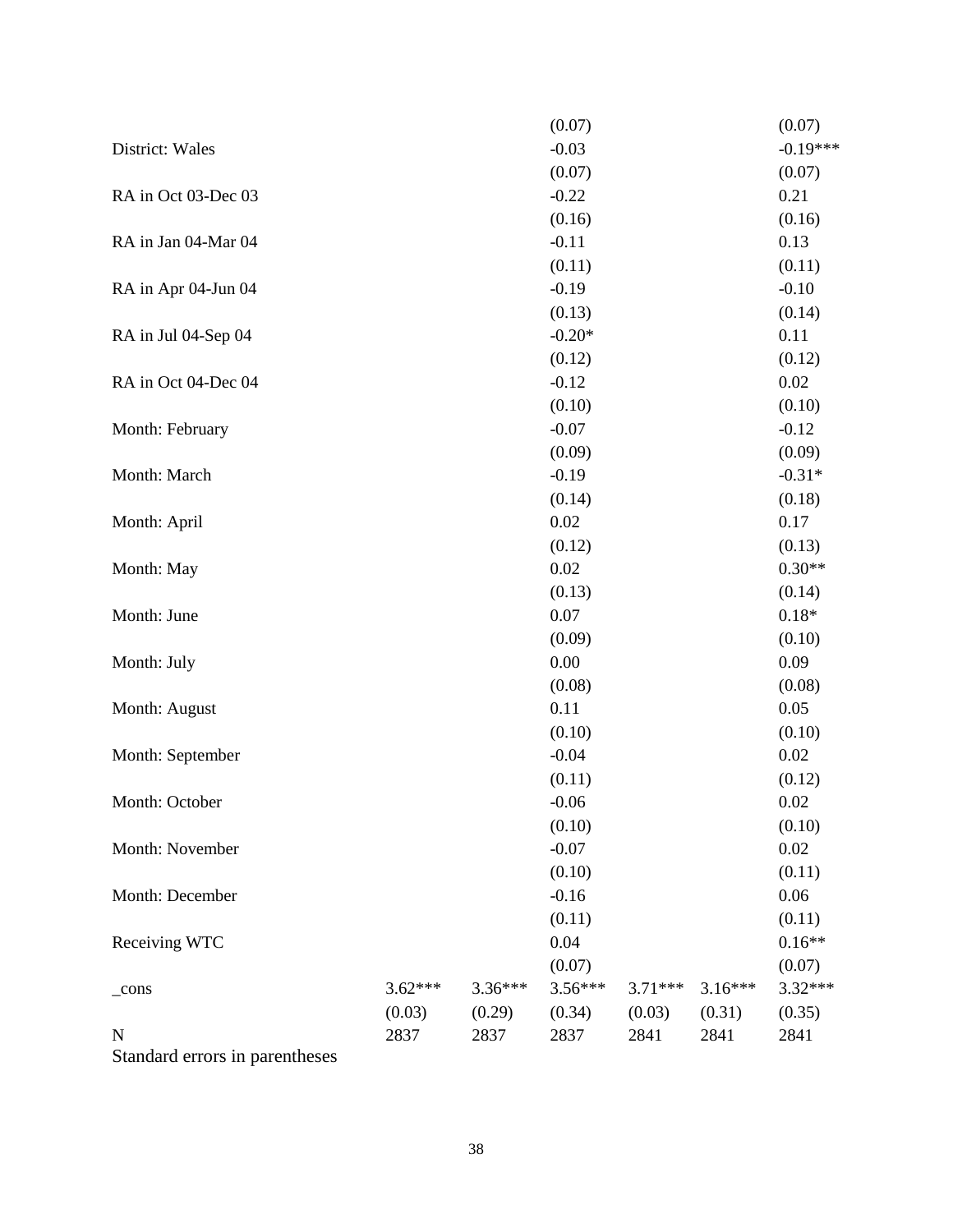**Table A5.**

| Effect of the ERA treatment on difficulty of financial situation (GB excluding London, |
|----------------------------------------------------------------------------------------|
| years 2 and 5 – higher score indicates better financial situation)                     |

|                                            |                | Year <sub>2</sub>   |                          |                     | Year 5              |                             |
|--------------------------------------------|----------------|---------------------|--------------------------|---------------------|---------------------|-----------------------------|
| <b>ERA</b>                                 | 0.03<br>(0.03) | 0.03<br>(0.03)      | 0.03<br>(0.03)           | $-0.09**$<br>(0.03) | $-0.08**$<br>(0.03) | $-0.08**$<br>(0.03)         |
| Age                                        |                | $0.04**$<br>(0.02)  | 0.02<br>(0.02)           |                     | 0.01<br>(0.01)      | $-0.01$<br>(0.02)           |
| age squared $(100)$                        |                | $-0.05**$<br>(0.02) | $-0.04*$<br>(0.02)       |                     | $-0.01$<br>(0.02)   | 0.00<br>(0.02)              |
| Age missing                                |                | $0.14*$<br>(0.08)   | 0.00<br>(0.09)           |                     | $0.25***$<br>(0.08) | 0.06<br>(0.09)              |
| Non-white                                  |                | $-0.12*$<br>(0.07)  | $-0.08$<br>(0.08)        |                     | $0.23***$<br>(0.07) | $0.20***$<br>(0.07)         |
| Ethnicity missing                          |                | $-0.56$<br>(0.54)   | $-0.66$<br>(0.58)        |                     | 0.42<br>(0.29)      | 0.23<br>(0.29)              |
| Youngest child aged 6-10                   |                |                     | 0.06<br>(0.04)           |                     |                     | 0.01<br>(0.04)              |
| Youngest child aged 11-18                  |                |                     | $0.10**$<br>(0.05)       |                     |                     | $-0.10*$<br>(0.05)          |
| Highest qual: a-level                      |                |                     | $0.14**$<br>(0.06)       |                     |                     | $0.21***$<br>(0.06)         |
| Highest qual: o-level                      |                |                     | $0.14***$<br>(0.05)      |                     |                     | $0.12**$<br>(0.05)          |
| Highest qual: other                        |                |                     | 0.09<br>(0.07)           |                     |                     | $0.15**$<br>(0.07)          |
| Worked $\leq 12$ months in past 3<br>years |                |                     | $-0.04$                  |                     |                     | $-0.11*$<br>(0.06)          |
| Worked 13-24 months in past 3<br>years     |                |                     | (0.06)<br>$-0.04$        |                     |                     | $-0.14**$                   |
| Weekly earnings in past year               |                |                     | (0.06)<br>0.00           |                     |                     | (0.06)<br>0.00              |
| Earnings in past year missing              |                |                     | (0.00)<br>$0.46***$      |                     |                     | (0.00)<br>$0.40**$          |
| Months on welfare in past 2 years          |                |                     | (0.16)<br>0.00           |                     |                     | (0.16)<br>$-0.01*$          |
| District: Scotland                         |                |                     | (0.00)<br>$-0.12**$      |                     |                     | (0.00)<br>$-0.02$           |
| District: North East                       |                |                     | (0.05)<br>0.00<br>(0.05) |                     |                     | (0.06)<br>$-0.02$<br>(0.05) |
|                                            |                |                     |                          |                     |                     |                             |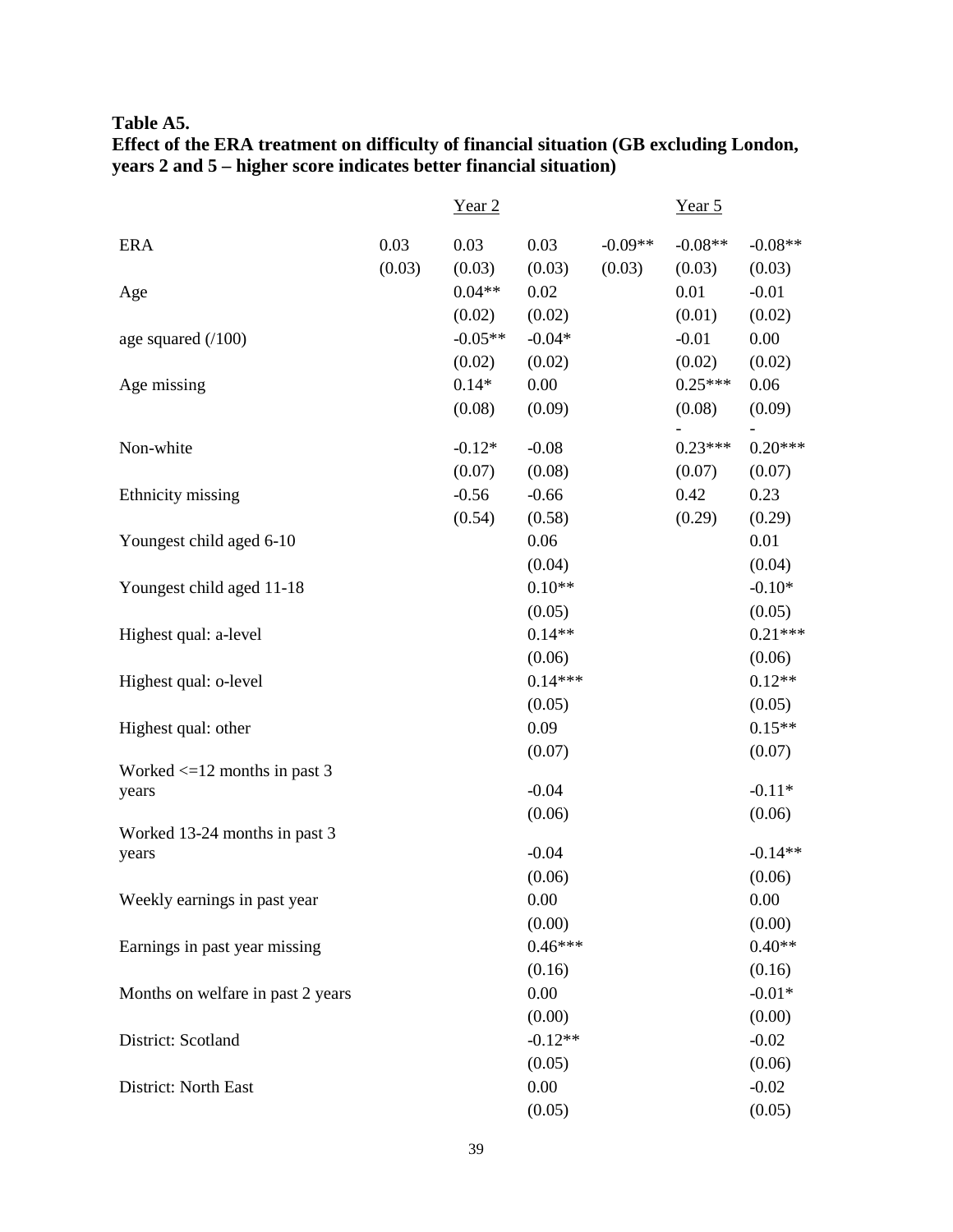| District: North West |           |           | $-0.08$   |           |           | $-0.09$  |
|----------------------|-----------|-----------|-----------|-----------|-----------|----------|
|                      |           |           | (0.06)    |           |           | (0.06)   |
| District: Wales      |           |           | 0.02      |           |           | $-0.10*$ |
|                      |           |           | (0.06)    |           |           | (0.06)   |
| RA in Oct 03-Dec 03  |           |           | 0.09      |           |           | $-0.04$  |
|                      |           |           | (0.13)    |           |           | (0.13)   |
| RA in Jan 04-Mar 04  |           |           | $-0.05$   |           |           | $-0.07$  |
|                      |           |           | (0.10)    |           |           | (0.10)   |
| RA in Apr 04-Jun 04  |           |           | 0.01      |           |           | 0.00     |
|                      |           |           | (0.12)    |           |           | (0.12)   |
| RA in Jul 04-Sep 04  |           |           | 0.03      |           |           | $-0.05$  |
|                      |           |           | (0.10)    |           |           | (0.11)   |
| RA in Oct 04-Dec 04  |           |           | $-0.06$   |           |           | $-0.14$  |
|                      |           |           | (0.09)    |           |           | (0.09)   |
| Month: February      |           |           | $-0.10$   |           |           | $-0.13$  |
|                      |           |           | (0.08)    |           |           | (0.08)   |
| Month: March         |           |           | 0.20      |           |           | 0.04     |
|                      |           |           | (0.14)    |           |           | (0.14)   |
| Month: April         |           |           | 0.01      |           |           | $-0.11$  |
|                      |           |           | (0.12)    |           |           | (0.11)   |
| Month: May           |           |           | $-0.06$   |           |           | $-0.05$  |
|                      |           |           | (0.11)    |           |           | (0.11)   |
| Month: June          |           |           | 0.00      |           |           | 0.06     |
|                      |           |           | (0.09)    |           |           | (0.09)   |
| Month: July          |           |           | $-0.02$   |           |           | 0.06     |
|                      |           |           | (0.07)    |           |           | (0.07)   |
| Month: August        |           |           | $-0.15$   |           |           | 0.02     |
|                      |           |           | (0.09)    |           |           | (0.09)   |
| Month: September     |           |           | $-0.11$   |           |           | $-0.01$  |
|                      |           |           | (0.10)    |           |           | (0.10)   |
| Month: October       |           |           | 0.00      |           |           | $-0.01$  |
|                      |           |           | (0.09)    |           |           | (0.08)   |
| Month: November      |           |           | $-0.03$   |           |           | 0.04     |
|                      |           |           | (0.09)    |           |           | (0.09)   |
| Month: December      |           |           | $-0.12$   |           |           | $-0.13$  |
|                      |           |           | (0.10)    |           |           | (0.10)   |
| Receiving WTC        |           |           | $0.16***$ |           |           | 0.00     |
|                      |           |           | (0.06)    |           |           | (0.06)   |
| $_{\rm \_cons}$      | $2.19***$ | $1.52***$ | $1.68***$ | $2.26***$ | $2.10***$ | 2.48***  |
|                      | (0.02)    | (0.28)    | (0.32)    | (0.02)    | (0.26)    | (0.29)   |
| $\mathbf N$          | 2837      | 2837      | 2837      | 2837      | 2838      | 2838     |
| $R$ tondo            |           |           |           |           |           |          |

Standard errors in parentheses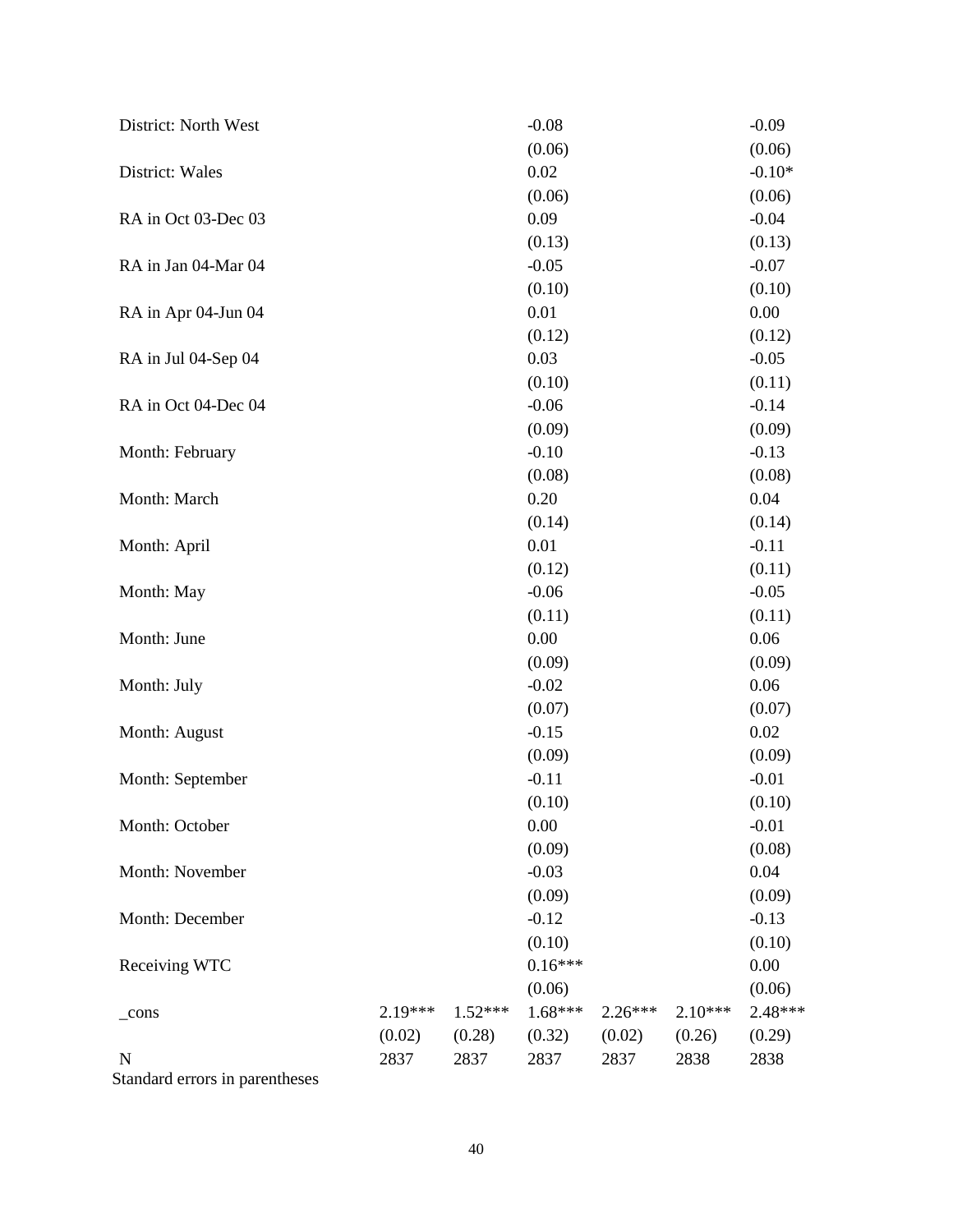**Table A6.**

**Effect of the ERA treatment on how often money runs out (GB excluding London, year 5 – higher score indicates run out of money less often)** 

| <b>ERA</b>                              | $-0.22***$ | $-0.22***$ | $-0.21***$ |
|-----------------------------------------|------------|------------|------------|
|                                         | (0.06)     | (0.06)     | (0.06)     |
| Age                                     |            | $0.11***$  | $0.08***$  |
|                                         |            | (0.03)     | (0.03)     |
| age squared $(100)$                     |            | $-0.13***$ | $-0.10***$ |
|                                         |            | (0.04)     | (0.04)     |
| Age missing                             |            | $0.32**$   | 0.00       |
|                                         |            | (0.15)     | (0.16)     |
| Non-white                               |            | $-0.41***$ | $-0.27**$  |
|                                         |            | (0.13)     | (0.14)     |
| Ethnicity missing                       |            | 0.35       | $-0.04$    |
|                                         |            | (0.26)     | (0.25)     |
| Youngest child aged 6-10                |            |            | $-0.03$    |
|                                         |            |            | (0.08)     |
| Youngest child aged 11-18               |            |            | $-0.25***$ |
|                                         |            |            | (0.09)     |
| Highest qual: a-level                   |            |            | $0.57***$  |
|                                         |            |            | (0.11)     |
| Highest qual: o-level                   |            |            | $0.46***$  |
|                                         |            |            | (0.09)     |
| Highest qual: other                     |            |            | $0.40***$  |
|                                         |            |            | (0.13)     |
| Worked $\leq$ 12 months in past 3 years |            |            | $-0.35***$ |
|                                         |            |            | (0.11)     |
| Worked 13-24 months in past 3 years     |            |            | $-0.31***$ |
|                                         |            |            | (0.10)     |
| Weekly earnings in past year            |            |            | 0.00       |
|                                         |            |            | (0.00)     |
| Earnings in past year missing           |            |            | $0.50*$    |
|                                         |            |            | (0.28)     |
| Months on welfare in past 2 years       |            |            | 0.00       |
|                                         |            |            | (0.01)     |
| District: Scotland                      |            |            | 0.01       |
|                                         |            |            | (0.10)     |
| District: North East                    |            |            | $-0.06$    |
|                                         |            |            | (0.10)     |
| District: North West                    |            |            | $-0.34***$ |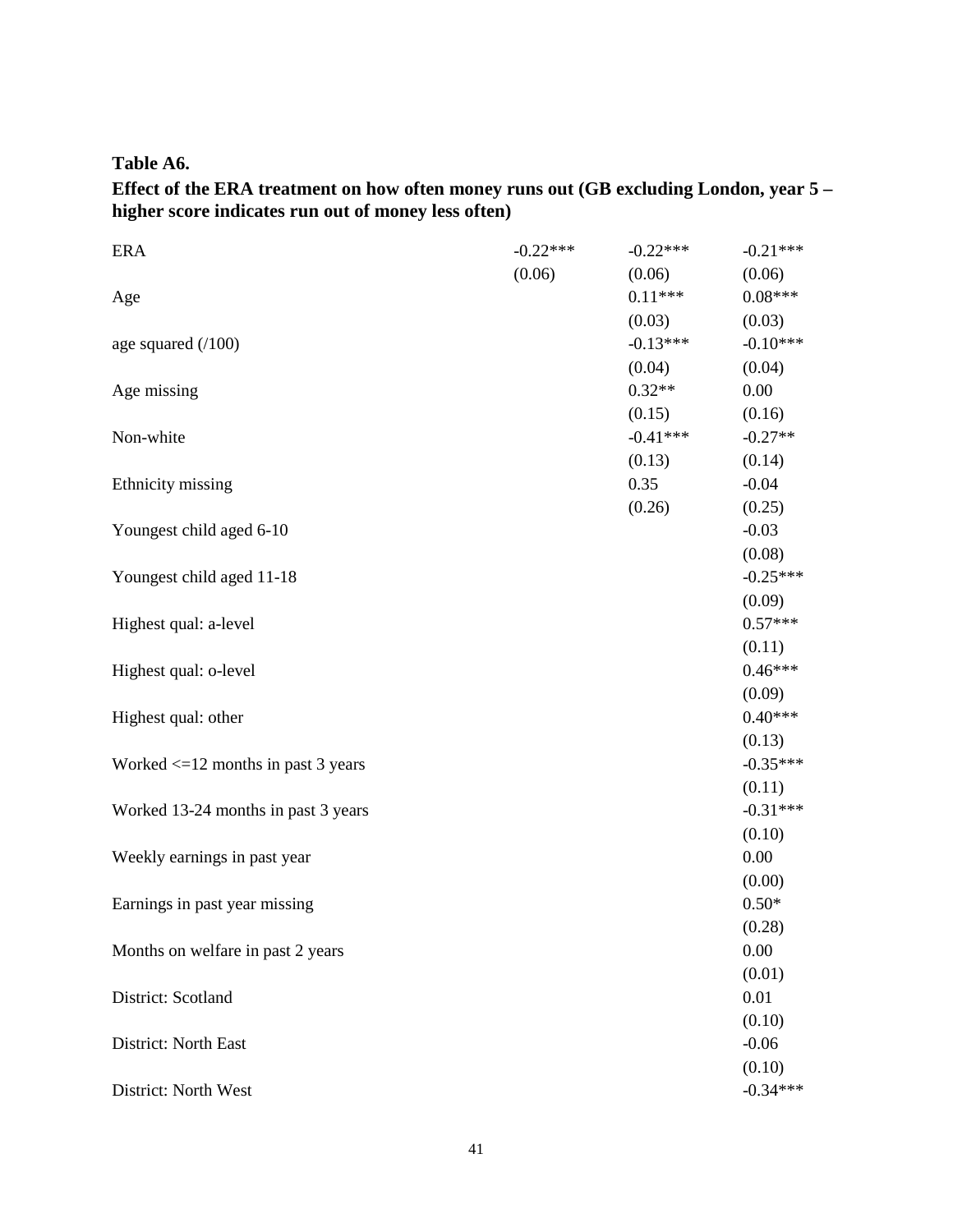|                                |         |           | (0.11)            |
|--------------------------------|---------|-----------|-------------------|
| District: Wales                |         |           | $-0.14$           |
|                                |         |           | (0.11)            |
| RA in Oct 03-Dec 03            |         |           | $-0.29$           |
|                                |         |           | (0.24)            |
| RA in Jan 04-Mar 04            |         |           | 0.08              |
|                                |         |           | (0.18)            |
| RA in Apr 04-Jun 04            |         |           | $-0.15$           |
|                                |         |           | (0.21)            |
| RA in Jul 04-Sep 04            |         |           | 0.04<br>(0.19)    |
| RA in Oct 04-Dec 04            |         |           | $-0.02$           |
|                                |         |           | (0.16)            |
| Month: February                |         |           | $-0.16$           |
|                                |         |           | (0.14)            |
| Month: March                   |         |           | 0.29              |
|                                |         |           | (0.22)            |
| Month: April                   |         |           | 0.24              |
|                                |         |           | (0.20)            |
| Month: May                     |         |           | $0.34*$           |
|                                |         |           | (0.20)            |
| Month: June                    |         |           | 0.05              |
|                                |         |           | (0.16)            |
| Month: July                    |         |           | 0.14              |
|                                |         |           | (0.12)            |
| Month: August                  |         |           | 0.13              |
| Month: September               |         |           | (0.15)<br>$-0.15$ |
|                                |         |           | (0.17)            |
| Month: October                 |         |           | $-0.05$           |
|                                |         |           | (0.15)            |
| Month: November                |         |           | $-0.04$           |
|                                |         |           | (0.16)            |
| Month: December                |         |           | $-0.08$           |
|                                |         |           | (0.18)            |
| Receiving WTC                  |         |           | 0.01              |
|                                |         |           | (0.11)            |
| $_{\rm \_cons}$                | 3.92*** | $1.84***$ | 2.18***           |
|                                | (0.04)  | (0.47)    | (0.52)            |
| $\mathbf N$                    | 2831    | 2831      | 2831              |
| Standard errors in parentheses |         |           |                   |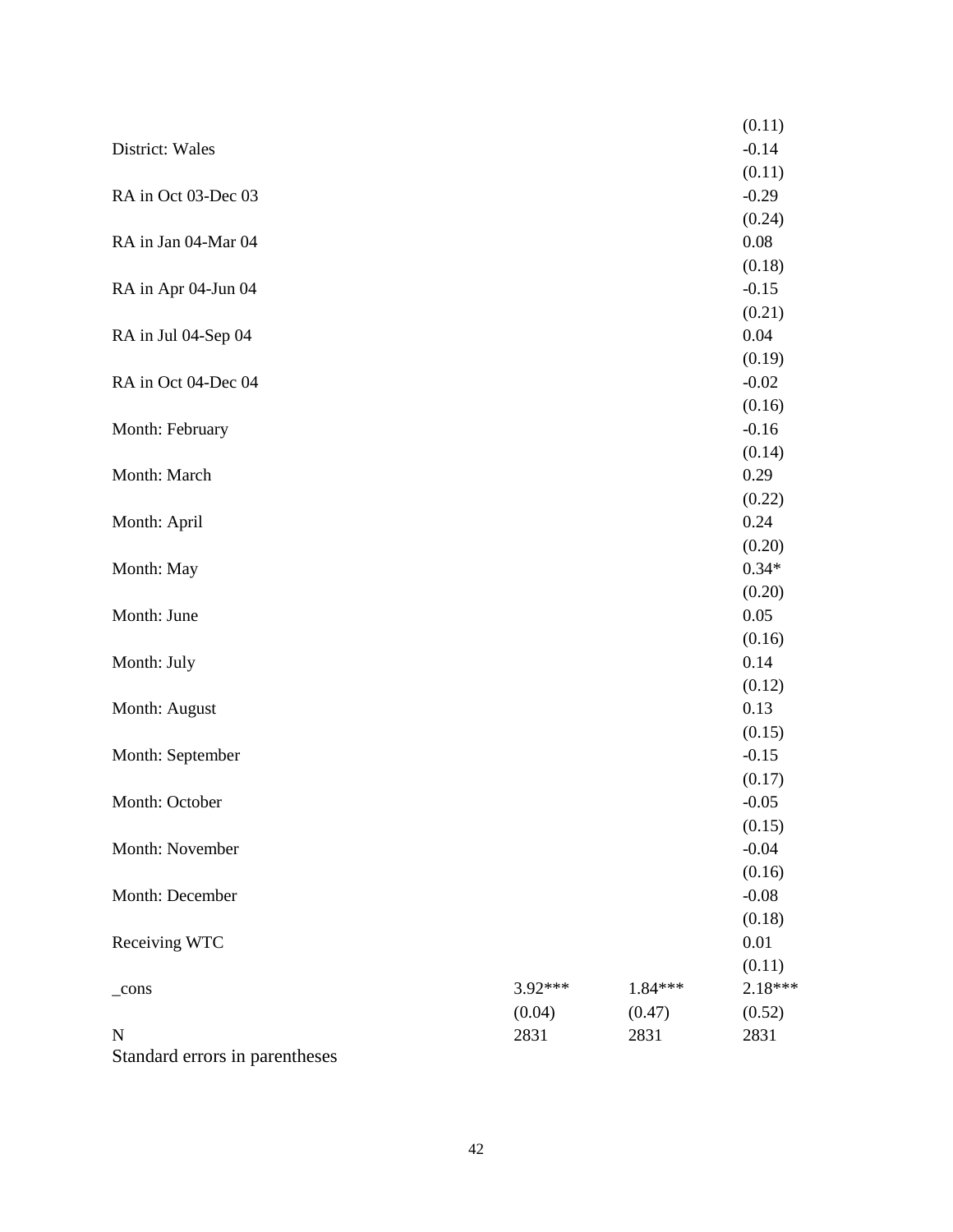**Table A7.**

# **Effect of the ERA treatment on how often individuals have money worries (GB excluding London, year 5 – higher score indicates worry about money less often)**

| <b>ERA</b>                              | $-0.07*$ | $-0.06*$  | $-0.07*$   |
|-----------------------------------------|----------|-----------|------------|
|                                         | (0.04)   | (0.04)    | (0.04)     |
| Age                                     |          | $0.04**$  | 0.02       |
|                                         |          | (0.02)    | (0.02)     |
| age squared $(100)$                     |          | $-0.05**$ | $-0.03$    |
|                                         |          | (0.02)    | (0.02)     |
| Age missing                             |          | $0.33***$ | 0.12       |
|                                         |          | (0.08)    | (0.09)     |
| Non-white                               |          | $-0.07$   | $-0.04$    |
|                                         |          | (0.07)    | (0.08)     |
| Ethnicity missing                       |          | $-0.61$   | $-0.85$    |
|                                         |          | (0.54)    | (0.54)     |
| Youngest child aged 6-10                |          |           | $-0.02$    |
|                                         |          |           | (0.05)     |
| Youngest child aged 11-18               |          |           | $-0.13**$  |
|                                         |          |           | (0.05)     |
| Highest qual: a-level                   |          |           | $0.21***$  |
|                                         |          |           | (0.06)     |
| Highest qual: o-level                   |          |           | $0.12**$   |
|                                         |          |           | (0.05)     |
| Highest qual: other                     |          |           | $0.22***$  |
|                                         |          |           | (0.07)     |
| Worked $\leq 12$ months in past 3 years |          |           | $-0.17***$ |
|                                         |          |           | (0.06)     |
| Worked 13-24 months in past 3 years     |          |           | $-0.15**$  |
|                                         |          |           | (0.06)     |
| Weekly earnings in past year            |          |           | $0.00***$  |
|                                         |          |           | (0.00)     |
| Earnings in past year missing           |          |           | $0.46***$  |
|                                         |          |           | (0.16)     |
| Months on welfare in past 2 years       |          |           | 0.00       |
|                                         |          |           | (0.00)     |
| District: Scotland                      |          |           | $-0.08$    |
|                                         |          |           | (0.06)     |
| District: North East                    |          |           | $-0.04$    |
|                                         |          |           | (0.06)     |
| District: North West                    |          |           | $-0.12*$   |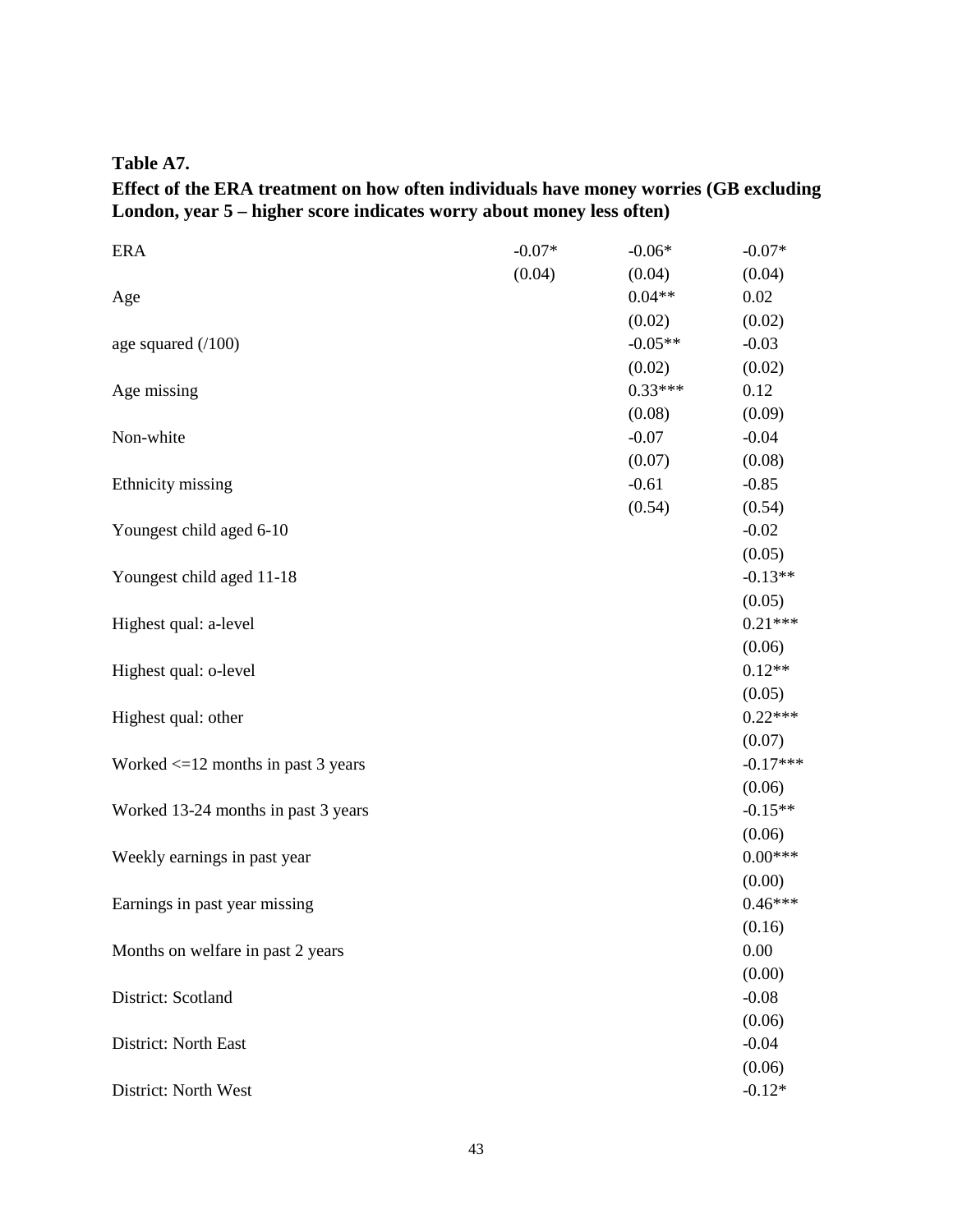|                                |           |           | (0.06)            |
|--------------------------------|-----------|-----------|-------------------|
| District: Wales                |           |           | $-0.17***$        |
|                                |           |           | (0.06)            |
| RA in Oct 03-Dec 03            |           |           | 0.09              |
|                                |           |           | (0.15)            |
| RA in Jan 04-Mar 04            |           |           | 0.06              |
|                                |           |           | (0.11)            |
| RA in Apr 04-Jun 04            |           |           | 0.02              |
|                                |           |           | (0.12)            |
| RA in Jul 04-Sep 04            |           |           | 0.04              |
| RA in Oct 04-Dec 04            |           |           | (0.11)<br>$-0.09$ |
|                                |           |           | (0.09)            |
| Month: February                |           |           | 0.00              |
|                                |           |           | (0.08)            |
| Month: March                   |           |           | 0.18              |
|                                |           |           | (0.15)            |
| Month: April                   |           |           | 0.18              |
|                                |           |           | (0.12)            |
| Month: May                     |           |           | 0.18              |
|                                |           |           | (0.12)            |
| Month: June                    |           |           | $0.21**$          |
|                                |           |           | (0.09)            |
| Month: July                    |           |           | $0.17**$          |
|                                |           |           | (0.08)            |
| Month: August                  |           |           | 0.10              |
|                                |           |           | (0.10)            |
| Month: September               |           |           | 0.11<br>(0.10)    |
| Month: October                 |           |           | 0.13              |
|                                |           |           | (0.09)            |
| Month: November                |           |           | 0.13              |
|                                |           |           | (0.09)            |
| Month: December                |           |           | 0.02              |
|                                |           |           | (0.11)            |
| Receiving WTC                  |           |           | 0.02              |
|                                |           |           | (0.06)            |
| $_{\rm cons}$                  | $2.24***$ | $1.43***$ | $1.67***$         |
|                                | (0.03)    | (0.27)    | (0.31)            |
| $\mathbf N$                    | 2841      | 2841      | 2841              |
| Standard errors in parentheses |           |           |                   |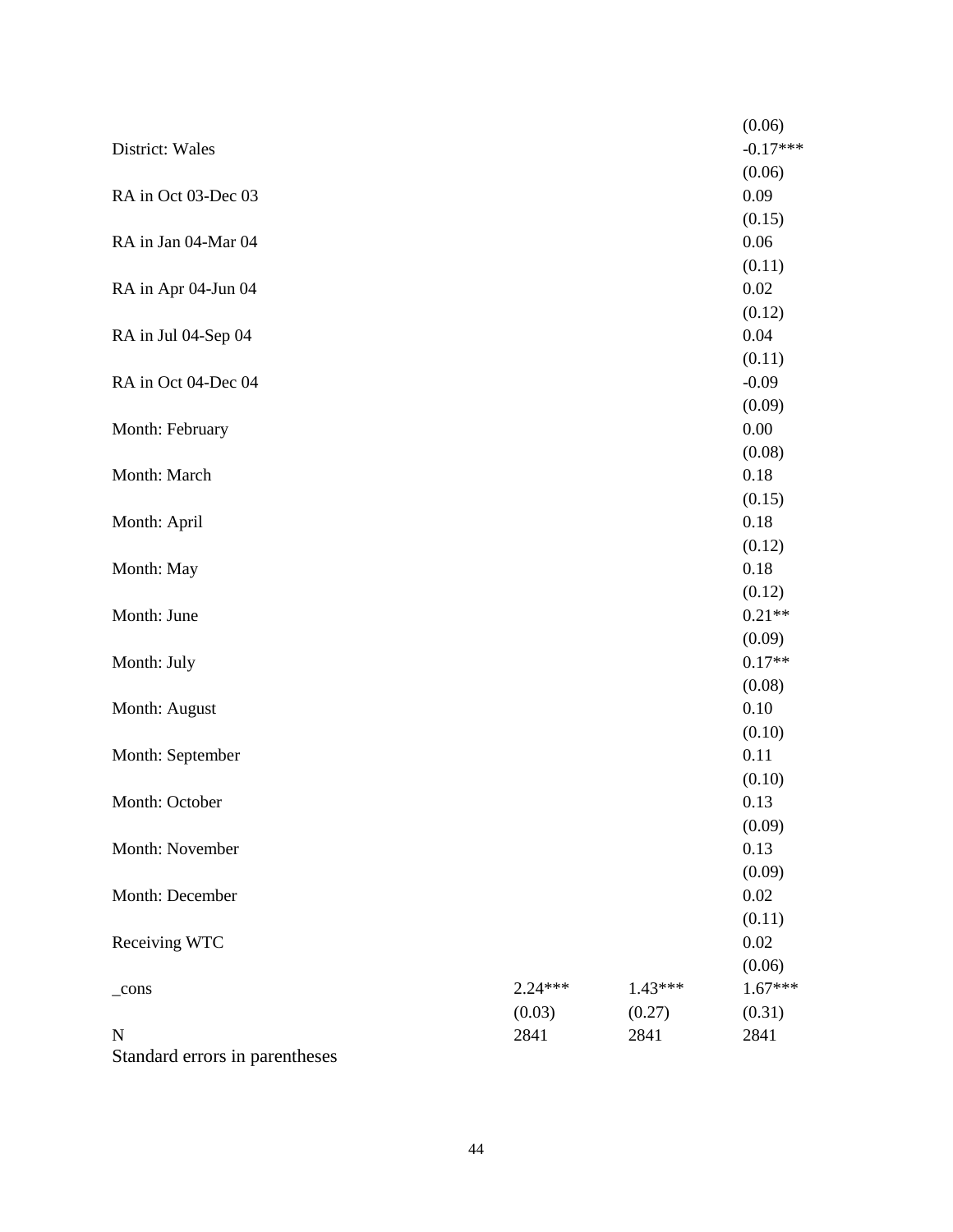**Table A8.**

# **Effect of the ERA treatment on how often individuals have trouble with debts (GB excluding London, year 5 – higher score indicates trouble with debts less common)**

| <b>ERA</b>                              | $-0.09**$ | $-0.09**$  | $-0.09**$  |
|-----------------------------------------|-----------|------------|------------|
|                                         | (0.04)    | (0.04)     | (0.04)     |
| Age                                     |           | $0.06***$  | $0.04**$   |
|                                         |           | (0.02)     | (0.02)     |
| age squared $(100)$                     |           | $-0.06***$ | $-0.05**$  |
|                                         |           | (0.02)     | (0.02)     |
| Age missing                             |           | $0.31***$  | 0.01       |
|                                         |           | (0.08)     | (0.08)     |
| Non-white                               |           | $-0.36***$ | $-0.31***$ |
|                                         |           | (0.08)     | (0.08)     |
| Ethnicity missing                       |           | 0.11       | $-0.13$    |
|                                         |           | (0.30)     | (0.33)     |
| Youngest child aged 6-10                |           |            | $-0.03$    |
|                                         |           |            | (0.05)     |
| Youngest child aged 11-18               |           |            | $-0.06$    |
|                                         |           |            | (0.05)     |
| Highest qual: a-level                   |           |            | $0.26***$  |
|                                         |           |            | (0.06)     |
| Highest qual: o-level                   |           |            | $0.19***$  |
|                                         |           |            | (0.05)     |
| Highest qual: other                     |           |            | $0.13*$    |
|                                         |           |            | (0.08)     |
| Worked $\leq 12$ months in past 3 years |           |            | $-0.07$    |
|                                         |           |            | (0.06)     |
| Worked 13-24 months in past 3 years     |           |            | $-0.18***$ |
|                                         |           |            | (0.06)     |
| Weekly earnings in past year            |           |            | $0.00*$    |
|                                         |           |            | (0.00)     |
| Earnings in past year missing           |           |            | 0.23       |
|                                         |           |            | (0.16)     |
| Months on welfare in past 2 years       |           |            | $-0.01**$  |
|                                         |           |            | (0.00)     |
| District: Scotland                      |           |            | $-0.20***$ |
|                                         |           |            | (0.06)     |
| District: North East                    |           |            | $-0.14**$  |
|                                         |           |            | (0.06)     |
| District: North West                    |           |            | $-0.25***$ |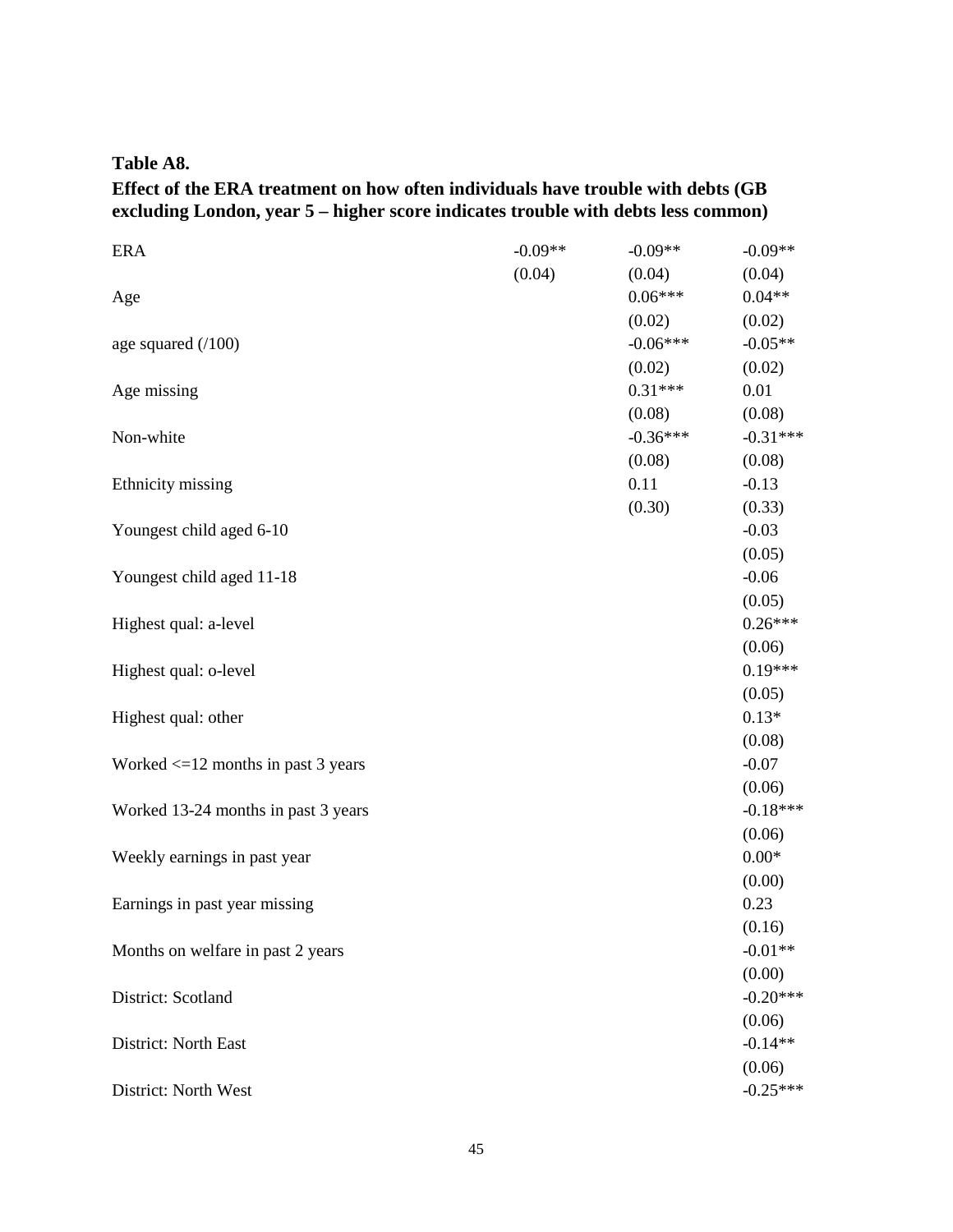|                                |           |         | (0.07)            |
|--------------------------------|-----------|---------|-------------------|
| District: Wales                |           |         | $-0.17***$        |
|                                |           |         | (0.06)            |
| RA in Oct 03-Dec 03            |           |         | 0.05              |
|                                |           |         | (0.14)            |
| RA in Jan 04-Mar 04            |           |         | $-0.01$           |
|                                |           |         | (0.10)            |
| RA in Apr 04-Jun 04            |           |         | $-0.08$           |
|                                |           |         | (0.12)            |
| RA in Jul 04-Sep 04            |           |         | $-0.08$           |
| RA in Oct 04-Dec 04            |           |         | (0.11)<br>$-0.04$ |
|                                |           |         | (0.09)            |
| Month: February                |           |         | $-0.14*$          |
|                                |           |         | (0.08)            |
| Month: March                   |           |         | 0.08              |
|                                |           |         | (0.14)            |
| Month: April                   |           |         | 0.10              |
|                                |           |         | (0.12)            |
| Month: May                     |           |         | 0.07              |
|                                |           |         | (0.12)            |
| Month: June                    |           |         | 0.10              |
|                                |           |         | (0.09)            |
| Month: July                    |           |         | $-0.01$           |
|                                |           |         | (0.08)            |
| Month: August                  |           |         | 0.04              |
|                                |           |         | (0.10)            |
| Month: September               |           |         | 0.01<br>(0.10)    |
| Month: October                 |           |         | 0.01              |
|                                |           |         | (0.09)            |
| Month: November                |           |         | $-0.03$           |
|                                |           |         | (0.09)            |
| Month: December                |           |         | $-0.03$           |
|                                |           |         | (0.11)            |
| Receiving WTC                  |           |         | 0.03              |
|                                |           |         | (0.06)            |
| $_{\rm cons}$                  | $3.11***$ | 1.83*** | 2.31***           |
|                                | (0.03)    | (0.28)  | (0.32)            |
| $\mathbf N$                    | 2839      | 2839    | 2839              |
| Standard errors in parentheses |           |         |                   |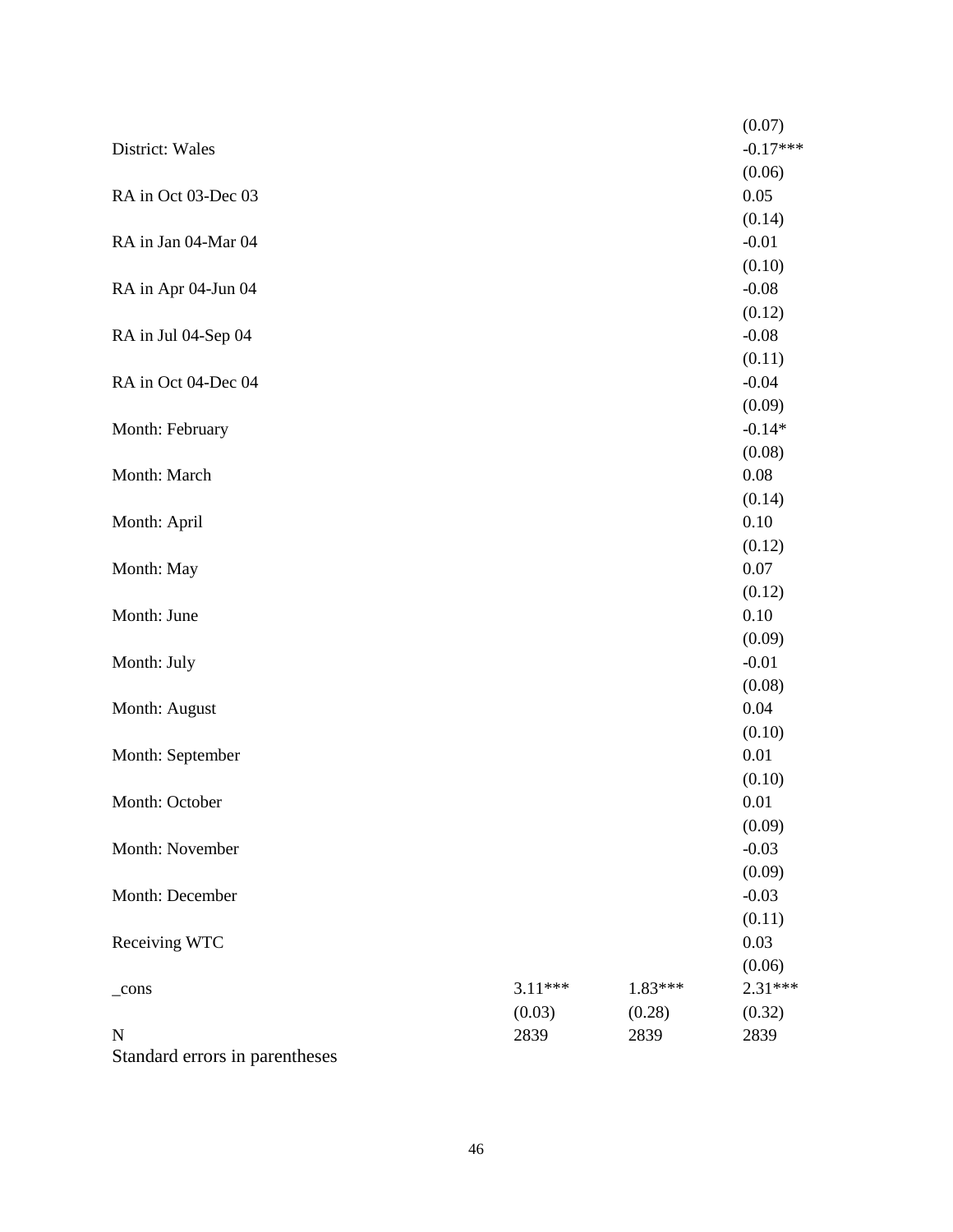**Table A9.**

**Effect of the ERA treatment on how often individuals have money left over at the end of the week/month (GB excluding London, year 5 – higher score indicates have money left over more often)** 

| <b>ERA</b>                              | $-0.09*$ | $-0.09$ | $-0.10*$   |
|-----------------------------------------|----------|---------|------------|
|                                         | (0.05)   | (0.05)  | (0.05)     |
| Age                                     |          | 0.02    | $-0.01$    |
|                                         |          | (0.02)  | (0.02)     |
| age squared $(100)$                     |          | $-0.02$ | 0.01       |
|                                         |          | (0.03)  | (0.03)     |
| Age missing                             |          | 0.08    | $-0.22$    |
|                                         |          | (0.14)  | (0.15)     |
| Non-white                               |          | $-0.13$ | $-0.01$    |
|                                         |          | (0.10)  | (0.11)     |
| Ethnicity missing                       |          | 1.13    | 0.89       |
|                                         |          | (1.10)  | (1.10)     |
| Youngest child aged 6-10                |          |         | 0.10       |
|                                         |          |         | (0.07)     |
| Youngest child aged 11-18               |          |         | $-0.01$    |
|                                         |          |         | (0.08)     |
| Highest qual: a-level                   |          |         | $0.18**$   |
|                                         |          |         | (0.09)     |
| Highest qual: o-level                   |          |         | $0.18**$   |
|                                         |          |         | (0.07)     |
| Highest qual: other                     |          |         | $0.20*$    |
|                                         |          |         | (0.11)     |
| Worked $\leq$ 12 months in past 3 years |          |         | $-0.17*$   |
|                                         |          |         | (0.09)     |
| Worked 13-24 months in past 3 years     |          |         | $-0.25***$ |
|                                         |          |         | (0.09)     |
| Weekly earnings in past year            |          |         | $0.00***$  |
|                                         |          |         | (0.00)     |
| Earnings in past year missing           |          |         | 0.40       |
|                                         |          |         | (0.27)     |
| Months on welfare in past 2 years       |          |         | 0.00       |
|                                         |          |         | (0.00)     |
| District: Scotland                      |          |         | 0.09       |
|                                         |          |         | (0.09)     |
| District: North East                    |          |         | $-0.07$    |
|                                         |          |         | (0.08)     |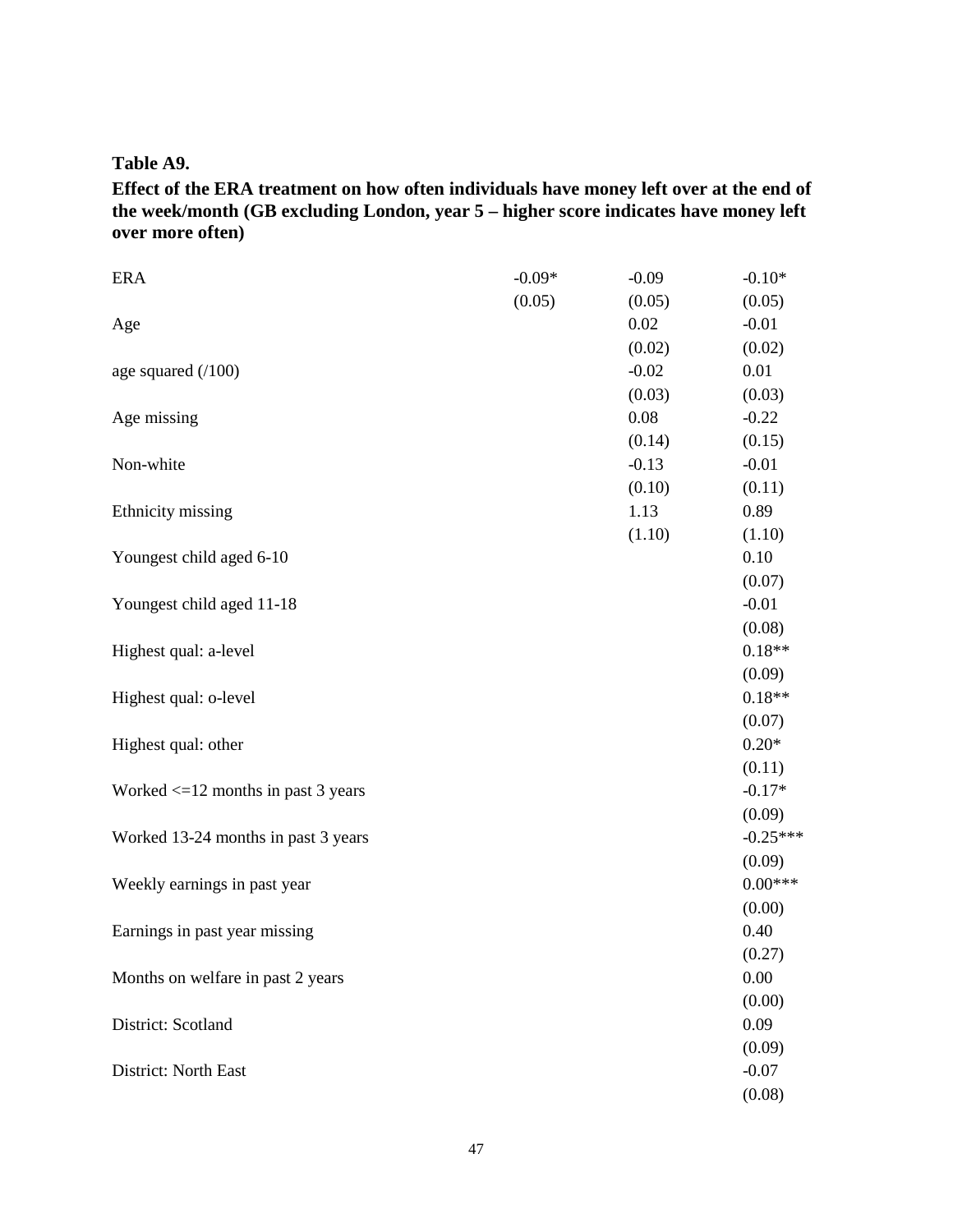| District: North West |           |         | $-0.20**$      |
|----------------------|-----------|---------|----------------|
|                      |           |         | (0.09)         |
| District: Wales      |           |         | $-0.03$        |
|                      |           |         | (0.10)         |
| RA in Oct 03-Dec 03  |           |         | $-0.32$        |
|                      |           |         | (0.21)         |
| RA in Jan 04-Mar 04  |           |         | $-0.10$        |
|                      |           |         | (0.16)         |
| RA in Apr 04-Jun 04  |           |         | $-0.28$        |
|                      |           |         | (0.20)         |
| RA in Jul 04-Sep 04  |           |         | $-0.12$        |
|                      |           |         | (0.17)         |
| RA in Oct 04-Dec 04  |           |         | $-0.21$        |
|                      |           |         | (0.15)         |
| Month: February      |           |         | $-0.15$        |
|                      |           |         | (0.12)         |
| Month: March         |           |         | $-0.04$        |
|                      |           |         | (0.20)         |
| Month: April         |           |         | 0.08           |
|                      |           |         | (0.18)         |
| Month: May           |           |         | 0.15           |
|                      |           |         | (0.18)<br>0.06 |
| Month: June          |           |         | (0.15)         |
| Month: July          |           |         | 0.06           |
|                      |           |         | (0.11)         |
| Month: August        |           |         | 0.08           |
|                      |           |         | (0.15)         |
| Month: September     |           |         | $-0.23$        |
|                      |           |         | (0.15)         |
| Month: October       |           |         | $-0.15$        |
|                      |           |         | (0.13)         |
| Month: November      |           |         | $-0.11$        |
|                      |           |         | (0.14)         |
| Month: December      |           |         | $-0.06$        |
|                      |           |         | (0.16)         |
| Receiving WTC        |           |         | $-0.12$        |
|                      |           |         | (0.09)         |
| $_{\rm cons}$        | $2.57***$ | 2.31*** | 2.95***        |
|                      | (0.04)    | (0.40)  | (0.46)         |
| N                    | 2830      | 2830    | 2830           |
|                      |           |         |                |

Standard errors in parentheses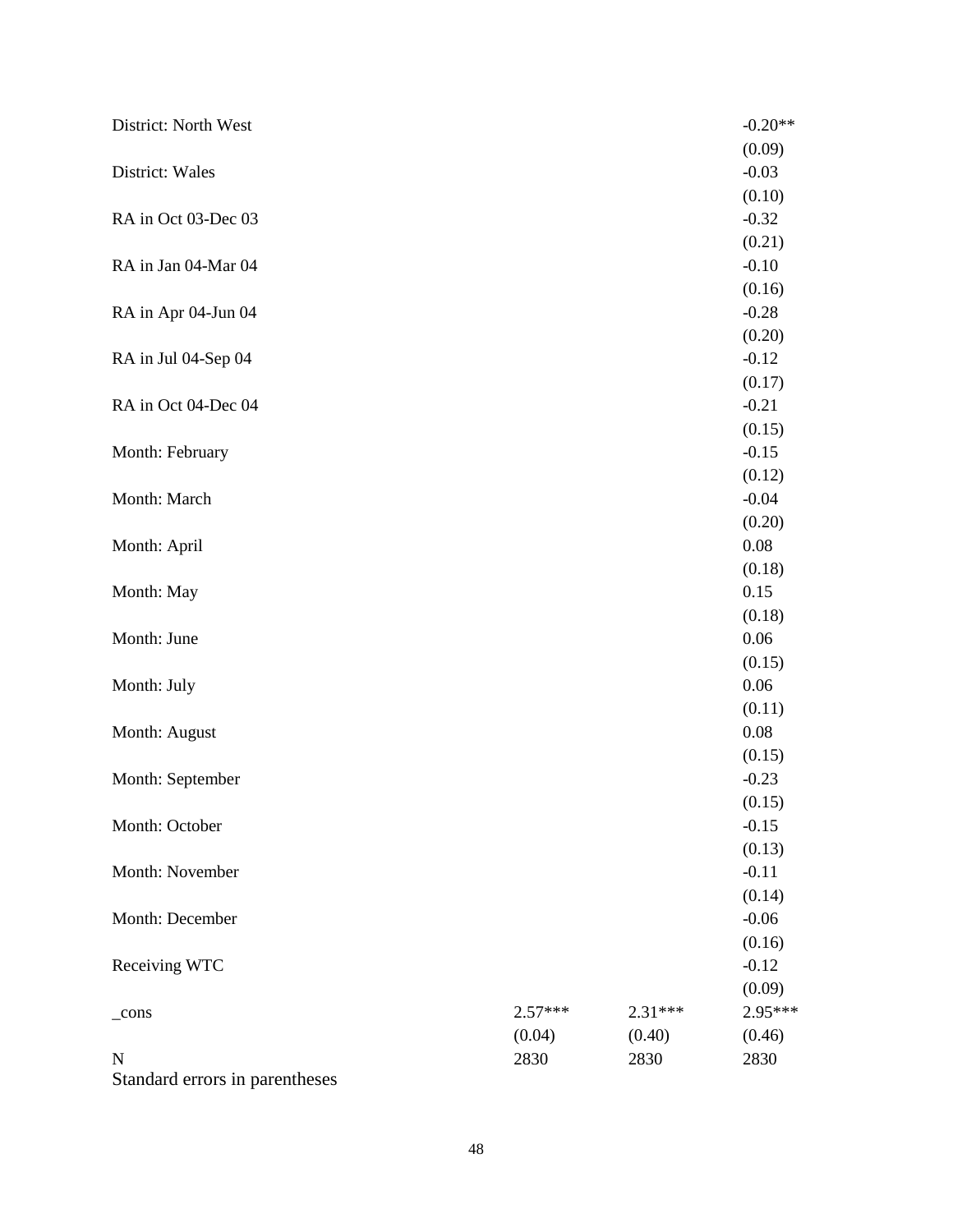### **APPENDIX B**

#### **The Issue of Who Becomes Dissatisfied**

A natural question to ask is: which kinds of individuals become particularly dissatisfied?

To explore this, we construct a change-in-satisfaction variable called ∆s*atis* which is the difference between the satisfaction level at year 2 and the satisfaction level at year 5.

Satisfaction in both years is ranked 1-5 so ∆s*atis* can take values from -4 to +4, with a positive number indicating increased satisfaction. The distribution in the treatment group (for those interviewed in both year 2 and year 5) is:

| $\Delta$ satis | Freq. | Percent | Cum.   |
|----------------|-------|---------|--------|
| $-4$           | 5     | 0.30    | 0.30   |
| $-3$           | 42    | 2.55    | 2.85   |
| $-2$           | 109   | 6.61    | 9.45   |
| -1             | 329   | 19.94   | 29.39  |
| 0              | 682   | 41.33   | 70.73  |
| 1              | 336   | 20.36   | 91.09  |
| $\mathbf{2}$   | 118   | 7.15    | 98.24  |
| 3              | 26    | 1.58    | 99.82  |
| 4              | 3     | 0.18    | 100.00 |
| Total          | 1,650 | 100.00  |        |

To address the question of who in the treatment group is becoming less satisfied, we regress ∆s*atis* on a number of variables (for treatment group members only). This is shown in the table below, Table B1. The first column shows that satisfaction improved significantly more among those who were already working (albeit part-time) at the time of randomization. The other background characteristics considered don't seem to matter. The second column of results introduces a measure of financial difficulty at the time of the year 2 survey. Those whose financial situation was relatively easy at year 2 are more likely to experience a reduction in life satisfaction. Lastly, column 3 introduces life satisfaction at year 2 as an additional regressor. Those with higher satisfaction at that time are more likely to experience reduced satisfaction come year 5. We show this column separately since this could just be regression to the mean. However, it is interesting to note that including this variable makes one of the children variables significant – those with older children are more likely to experience a reduction in life satisfaction. This is potentially consistent with a small amount of evidence that adolescent children themselves may suffer when the parent engages in a work-program incentive (Zaslow et al. 2001).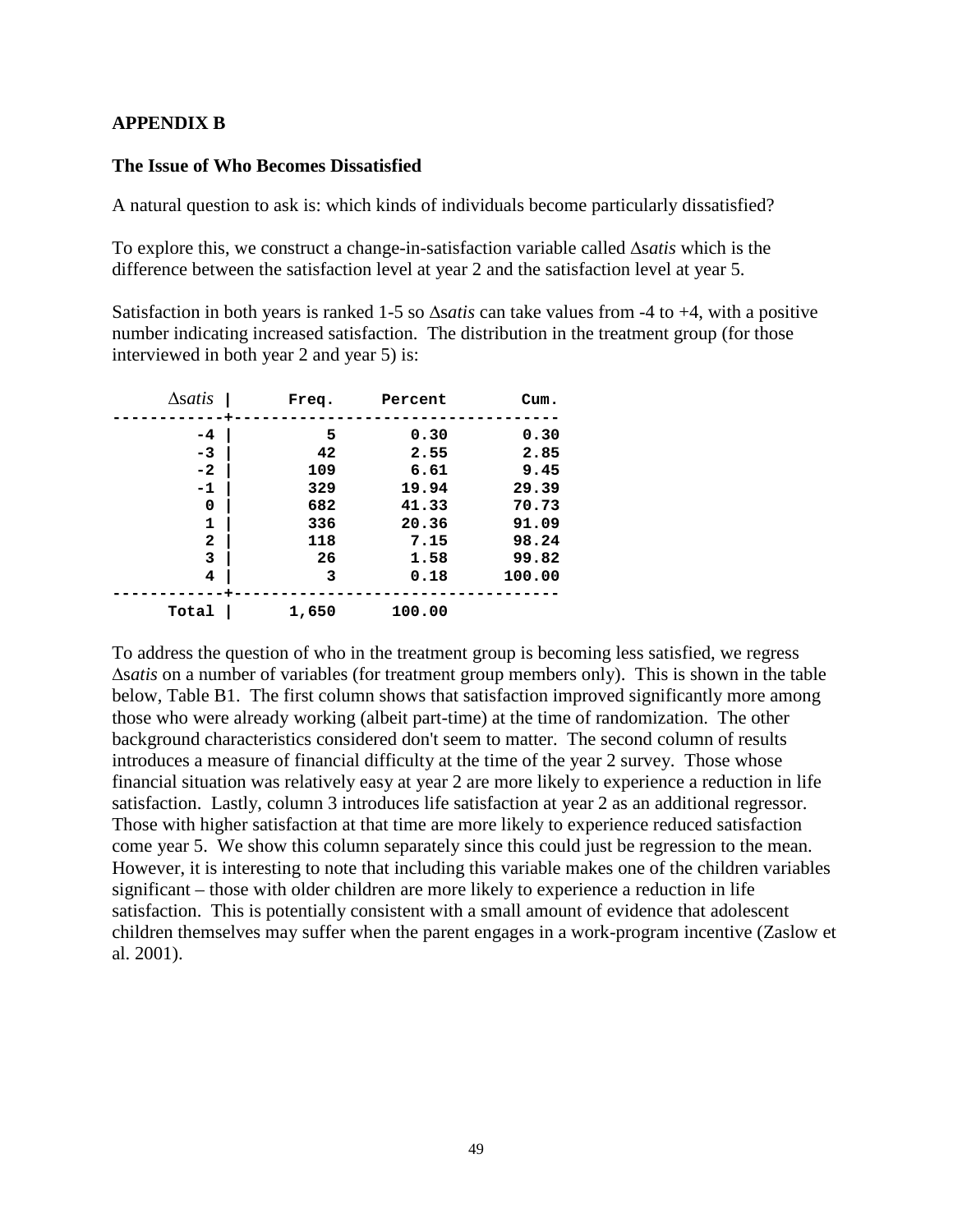#### **Table B1.**

# **Changes in life satisfaction among individuals in the treatment group**

In this table, all the observations are of people in the treatment group. The dependent variable is the change in life satisfaction, so a negative coefficient indicates someone who did worse than others within the treated sub-sample.

|                                         | $\Delta$ satis | $\Delta$ satis |
|-----------------------------------------|----------------|----------------|
| Age                                     | $-0.001$       | 0.024          |
|                                         | (0.03)         | (1.07)         |
| Age squared                             | $-0.004$       | $-0.043$       |
|                                         | (0.12)         | (1.40)         |
| Ethnic minority                         | 0.121          | $-0.083$       |
|                                         | (1.16)         | (0.94)         |
| Youngest child age 6-10                 | $-0.031$       | $-0.069$       |
|                                         | (0.41)         | (1.07)         |
| Youngest child age 11-18                | $-0.128$       | $-0.179$       |
|                                         | (1.47)         | $(2.44)$ **    |
| Qualification a-level or higher         | 0.042          | 0.079          |
|                                         | (0.62)         | (1.42)         |
| London                                  | 0.143          | 0.037          |
|                                         | (1.48)         | (0.45)         |
| PT work (on WTC) when randomized        | 0.192          | 0.256          |
|                                         | $(3.06)$ ***   | $(4.82)$ ***   |
| Level of financial difficulties, year 2 |                | 0.128          |
|                                         |                | $(4.42)$ **    |
| Level of life satisfaction, year 2      |                | $-0.665$       |
|                                         |                | $(25.63)$ **   |
| Constant                                | $-0.025$       | 1.761          |
|                                         | (0.06)         | $(4.59)$ ***   |
| $R^2$                                   | 0.01           | 0.30           |
| $\boldsymbol{N}$                        | 1,650          | 1,647          |

*Equations for ∆satis = the change in life satisfaction between Year 2 and Year 5*

t-statistics in parentheses; \*\* *p*<0.05; \*\*\* *p*<0.01

In the second column, the variable for the level of life satisfaction (year 2) enters negatively with a substantial coefficient. This is likely to be because of mean reversion. We leave in this column for completeness.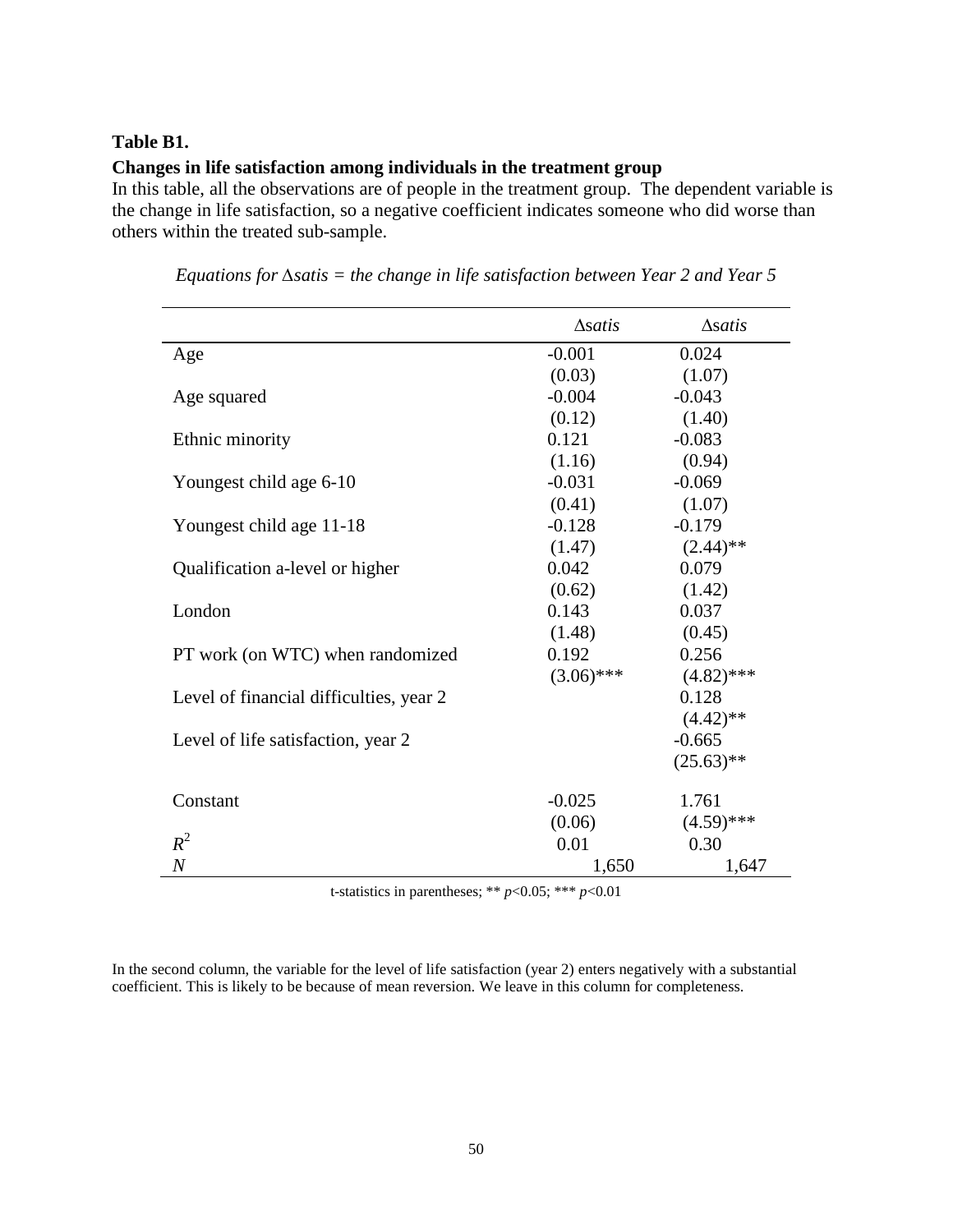# **APPENDIX C**

# **Exploring the Effect of Non-Response on the Estimated Impacts**

In this part of the Appendix we consider the issue of survey non-response and whether it might compromise our main findings.

We begin by briefly describing the characteristics of the sample and the surveys. We then exploit the existence of linked administrative data to see how earnings impacts for survey respondents differ from those for respondents and nonrespondents combined. Lastly, we present the results from an estimation approach that aims to control for nonresponse. These results provide some reassurance that our estimated life satisfaction impacts are not affected by attrition.

#### *The sampling approach and survey response*

Individuals were recruited to the experiment between 27 October 2003 and 1 April 2005. For some of these, survey interviews were attempted 2 and then 5 years later. We call this subgroup the **fielded** sample (N=5,441). It is a random sample of individuals entering the experiment between certain dates:

- for the NDLP group, these dates were 1 December 2003 30 November 2004
- for the WTC group, these dates were 1 December 2003 31 January 2005.

Surveys were carried out (roughly) 2 and 5 years after randomization. Our results are based on women responding to both of these surveys. We refer to this as the **respondent** sample (N=3,212). The respondent sample is 59% of the fielded sample. Put another way, there was a 59% response rate.

### *Comparing impact estimates for the fielded sample and the respondent sample*

Using administrative records, we can observe earnings outcomes for all individuals in the fielded sample, regardless of survey response. This allows us to compare earnings impacts based on the **fielded** sample with those based on the **respondent** sample. We consider earnings in both the [2](#page-10-0)005/6 and 2008/9 financial years.<sup>2</sup> Panel a) of Table C1 shows that the fielded sample gives earnings impacts that are statistically significant in 2005/6 but not in 2008/9. Panel b) shows that the respondent sample gives earnings impacts that are statistically significant in both years.

### *Controlling for nonresponse*

Assume the outcome of interest, y\*, is observed only for a selected group (the respondents). Write the selection equation and outcome equations respectively as

 $s_i^* = a + z_i \alpha + \epsilon_i$  $y_i^* = b + x_{i\beta} + v_i$ 

<sup>&</sup>lt;sup>2</sup> Administrative earnings data are only available on a financial year basis. Values above £52,000 are set to £52,000. Our main results use earnings data collected through survey. This has the advantage of corresponding to weekly earnings two and five years post randomization.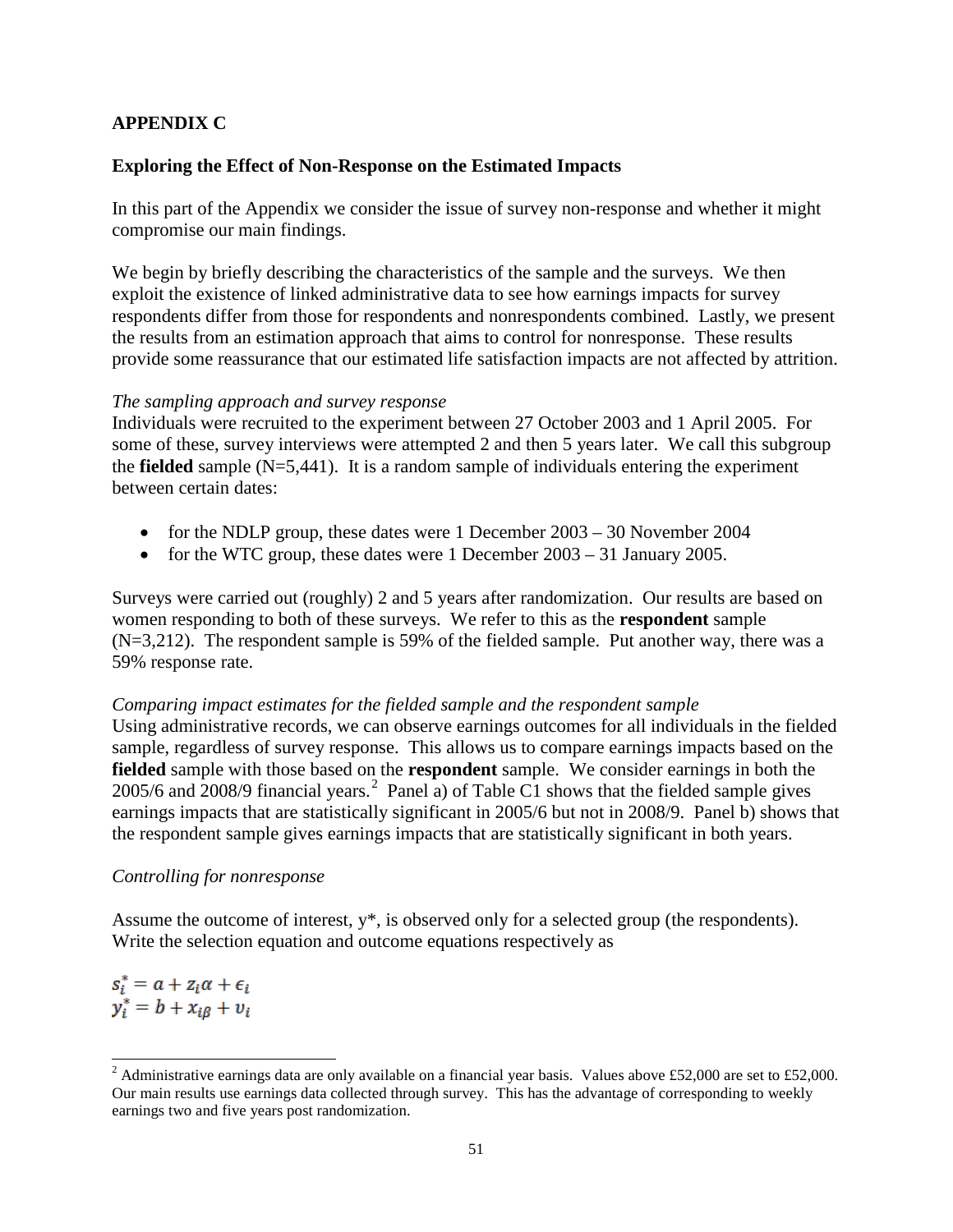We observe whether someone responds ( $s_i = 1$ ) and, for those who do, their value of  $y_i^*$ :

 $s_i = 1$  if  $s_i^* > 0$ , 0 otherwise  $y_i = y_i^*$  if  $s_i^* = 1$ , unobserved otherwise.

Our concern is that there might be unobserved influences on response that also influence the outcome of interest,  $y_i^*$ . We can re-write our equations of interest to include additional terms  $e_i$ and  $u_i$  that represent these unobserved effects.

$$
s_i^* = a + z_i \alpha + e_i + \epsilon_i
$$
  

$$
y_i^* = b + x_{i\beta} + u_i + v_i
$$

where  $\epsilon_i \sim N(0,1)$ ,  $v_i \sim N(0,\sigma)$  and  $corr(\epsilon_i, v_i) = 0$ . Clearly, since  $e_i$  and  $u_i$  are individualspecific, they cannot be separately identified from the idiosyncratic error terms,  $\epsilon_i$  and  $v_i$ . To proceed, we assume that each individual belongs to one of a finite number of groups, defined according to their combination of  $e_i$  and  $v_i$ . This is in the spirit of Heckman and Singer (1984). We again re-write our equations of interest to reflect this:

 $s_i^* = a + z_i \alpha + e_{g_i} + \epsilon_i$ <br>  $y_i^* = b + x_{i\beta} + u_{g_i} + v_i$ 

where  $g_i \in \{1,2,...M\}$  and M represents the number of groups in the population. Both  $e_{g_i}$  and  $u_{\sigma}$  are unobserved but, across the sample as a whole, each group  $g$  exists with proportions given by the probability  $p^g$ . For a given *M*, the two equations can be estimated jointly. Writing individual *i*'s contribution to the likelihood conditional on being in group  $g$  as  $L_i^g$ , the unconditional likelihood across the full sample is:

$$
L=\prod_{i=1}^N\sum_{g=1}^M p^g L_i^g
$$

This is estimated for an arbitrary choice of *M*. To arrive at a preferred specification, we begin by estimating with  $M = 1$  (no unobserved heterogeneity) and then repeat the estimation, incrementing *M* until either there is no real improvement in the likelihood or it fails to converge. We use a Vuong test of non-nested hypotheses to inform our preferred choice of *M*. The results are shown in Table C1. The case of *M=1* corresponds to the results for the respondent sample that take no account of selection (panel b). For both 2005/6 and 2008/9 earnings, comparisons of the *M=2* results with the *M=1* results have large negative Vuong statistics. The hypothesis that the  $M=2$  and  $M=1$  specifications are equally valid is emphatically rejected (p-value of 0.000). The sign of the Vuong statistics implies that *M=2* is to be preferred over *M=1*. Hence, test results lead us to strongly prefer a specification that allows for unobserved influences on response that are correlated with unobserved influences on earnings. We note also that as *M* increases, the estimated earnings impacts for the respondent sample move closer to the impacts estimated on the fielded sample.